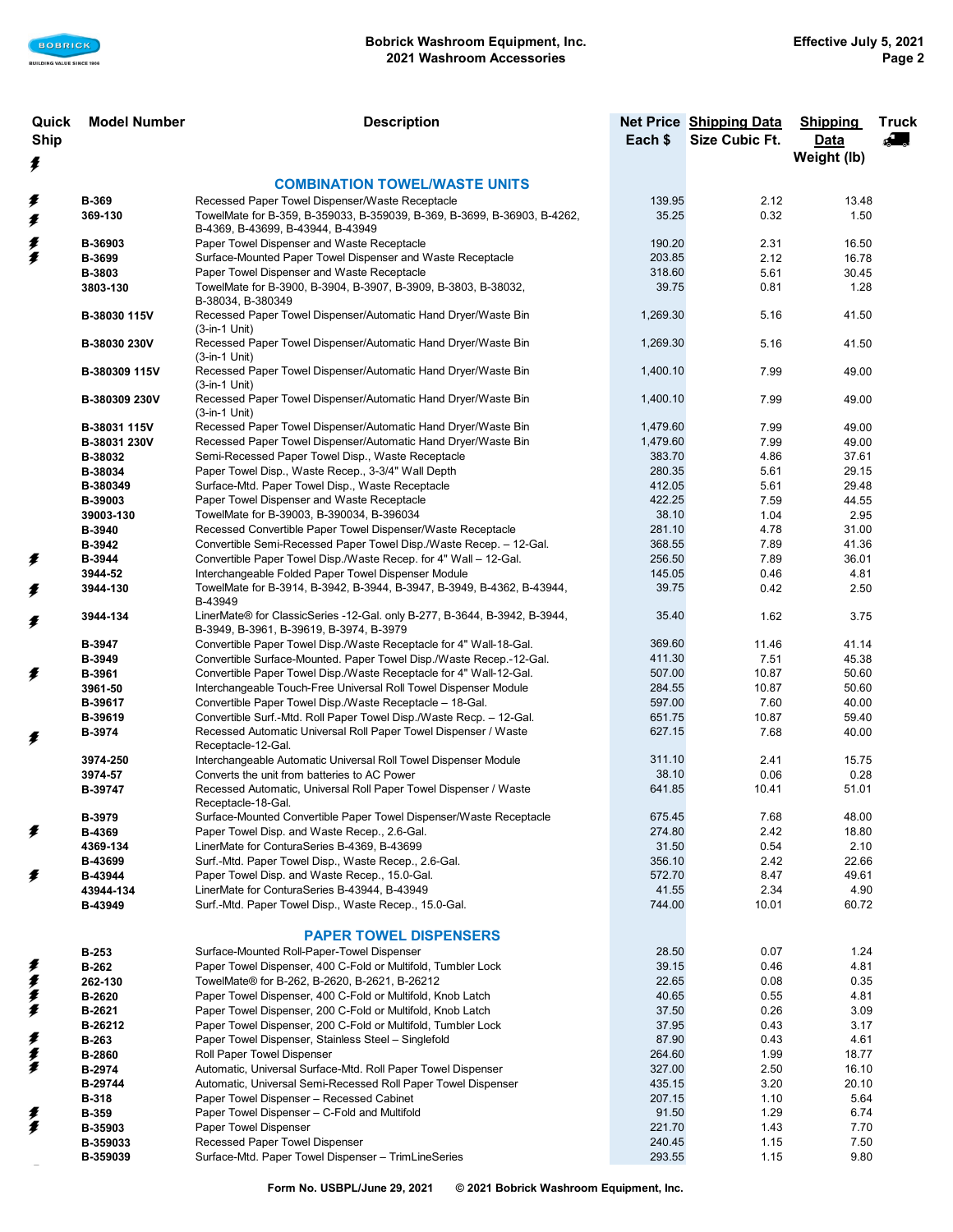| Quick       | <b>Model Number</b><br><b>Description</b>                              |                                                                          |         | Net Price Shipping Data | <b>Shipping</b> | <b>Truck</b> |
|-------------|------------------------------------------------------------------------|--------------------------------------------------------------------------|---------|-------------------------|-----------------|--------------|
| <b>Ship</b> |                                                                        |                                                                          | Each \$ | Size Cubic Ft.          | <b>Data</b>     | Æ            |
|             |                                                                        |                                                                          |         |                         | Weight (lb)     |              |
| ŧ           |                                                                        |                                                                          |         |                         |                 |              |
| ≸           | B-4262                                                                 | Paper Towel Dispenser                                                    | 106.35  | 0.48                    | 6.27            |              |
| 重重重         | <b>B-526</b>                                                           | Paper Towel Dispenser for Countertops                                    | 169.05  | 1.03                    | 6.74            |              |
|             | B-5262                                                                 | Paper Towel Dispenser                                                    | 24.60   | 0.55                    | 2.05            |              |
|             | <b>B-529</b>                                                           | Circular Countertop-Mounted Waste Chute, Stainless Steel                 | 82.95   | 0.19                    | 1.15            |              |
|             | <b>B-532</b>                                                           | Circular Countertop-Mounted Waste Chute, Stainless Steel                 | 62.55   | 0.19                    | 1.15            |              |
|             | B-72860                                                                | Surface-Mounted Roll-Paper-Towel Dispenser                               | 102.75  | 0.02                    | 7.50            |              |
| ≸           | B-72974                                                                | Automatic, Universal Surface-Mtd. Roll Paper Towel Dispenser, Plastic    | 110.85  | 1.21                    | 5.04            |              |
|             |                                                                        |                                                                          |         |                         |                 |              |
|             |                                                                        | <b>WASTE RECEPTACLES</b>                                                 |         |                         |                 |              |
|             |                                                                        |                                                                          |         |                         |                 |              |
|             | B-220816                                                               | Waste Receptacle, Heavy-duty, Floor-Standing, Foot Operated, 8-gal.      | 287.55  | 3.19                    | 16.00           |              |
|             | B-221216                                                               | Waste Receptacle, Heavy-duty, Floor-Standing, Foot Operated, 12-gal.     | 336.30  | 3.94                    | 20.00           |              |
|             | B-2250                                                                 | Waste Receptacle with Top - 13-Gal.                                      | 313.50  | 3.54                    | 20.97           |              |
|             | <b>B-2260</b>                                                          | Waste Receptacle without Top - 13-Gal.                                   | 197.40  | 2.20                    | 14.23           |              |
|             | B-2280                                                                 | Waste Receptacle without Top - 21-Gal.                                   | 280.50  | 4.22                    | 20.42           |              |
|             | <b>B-2300</b>                                                          | Waste Receptacle with Black Dome-Top - 18-Gal.                           | 334.50  | 7.15                    | 30.80           |              |
|             | B-2400                                                                 | Large-Capacity Waste Receptacle - 33-Gal.                                | 961.95  | 7.21                    | 45.10           |              |
|             | <b>B-268</b>                                                           | Surface-Mounted Corner Waste Bin                                         | 154.35  | 4.23                    | 15.69           |              |
|             | <b>B-275</b>                                                           | Waste Receptacle, Stainless Steel - 20-Gal.                              | 231.45  | 4.72                    | 19.25           |              |
| 美           | <b>B-277</b>                                                           | Waste Receptacle, Stainless Steel, 12.75-Gal.                            | 234.90  | 2.97                    | 15.84           |              |
|             | <b>B-279</b>                                                           | Waste Receptacle, Stainless Steel - 6.4-Gal.                             | 81.30   | 1.87                    | 9.90            |              |
|             | B-35633                                                                | Recessed Waste Receptacle w/Disposal Door, 3-Gal.                        | 191.40  | 5.11                    | 17.80           |              |
|             | B-35639                                                                | Surface-Mtd. Waste Receptacle w/Disposal Door, 3-Gal.                    | 227.85  | 1.87                    | 21.10           |              |
|             | B-35643                                                                | Recessed Waste Receptacle, 12-Gal.                                       | 357.75  | 5.11                    | 29.10           |              |
|             | B-35649                                                                | Surface-Mtd. Waste Receptacle, 12-Gal.                                   | 432.75  | 5.11                    | 36.65           |              |
| ≸           | <b>B-3644</b>                                                          | Waste Receptacle, Requires 4" Wall Recess - 12-Gal.                      | 184.20  | 4.22                    | 23.03           |              |
|             | 367-60                                                                 | Interchangeable 12 Gallon Waste Receptacle Module                        | 116.40  | 2.71                    | 12.94           |              |
|             | 368-60                                                                 | Interchangeable 18 Gallon Waste Receptacle Module                        | 137.40  | 4.27                    | 15.44           |              |
|             | B-43644                                                                | Waste Receptacle, 11.2-Gal. - ConturaSeries                              | 299.70  | 5.23                    | 33.66           |              |
|             | 43644-134                                                              | LinerMate for ConturaSeries® B-43644                                     | 39.45   | 1.88                    | 4.20            |              |
|             | <b>B-527</b>                                                           | Waste Door for Countertops                                               | 122.10  | 0.27                    | 2.00            |              |
|             |                                                                        |                                                                          |         |                         |                 |              |
|             |                                                                        | <b>SUREFLO® AUTOMATIC COUNTER-MOUNTED SOAP DISPENSERS</b>                |         |                         |                 |              |
|             |                                                                        |                                                                          |         |                         |                 |              |
|             | B-824                                                                  | Liquid Dispenser, 34-fl. oz., 6-3/4" Spout - for Lav. up to 2" Thick     | 249.60  | 0.70                    | 3.30            |              |
|             | 824-201                                                                | External AC Multi Adapter Kit                                            | 158.10  | 0.01                    | 0.11            |              |
|             | 824-241                                                                | <b>Battery Pack</b>                                                      | 13.50   | 0.01                    | 0.04            |              |
|             | B-828                                                                  | Foam Dispenser, 34-fl. oz., 6-3/4" Spout - for Lav. up to 2" Thick       | 292.05  | 0.70                    | 3.30            |              |
|             | B-8281                                                                 | Foam, Automatic, Top-Fill Bulk Soap Dispenser, Retrofit Solution         | 292.05  | 0.70                    | 3.40            |              |
|             |                                                                        |                                                                          |         |                         |                 |              |
|             |                                                                        | <b>DESIGNER SERIES COUNTER-MOUNTED AUTOMATIC SOAP DISPENSER - FOAM</b>   |         |                         |                 |              |
|             | <b>B-840</b>                                                           | Counter-Mounted Automatic Soap Dispenser, Polished Brass, 34-fl. Oz.     | 464.25  | 0.70                    | 4.30            |              |
|             | B-842                                                                  | Counter-Mounted Automatic Soap Dispenser, Matte Black, 34-fl. Oz.        | 457.20  | 0.70                    | 4.30            |              |
|             | B-845                                                                  | Counter-Mounted Automatic Soap Dispenser, Brushed Nickel, 34-fl. Oz.     | 452.10  | 0.70                    | 4.30            |              |
|             | <b>B-846</b>                                                           | Counter-Mounted Automatic Soap Dispenser, Polished Nickel, 34-fl. Oz.    | 447.75  | 0.70                    | 4.30            |              |
|             | <b>B-848</b>                                                           | Counter-Mounted Automatic Soap Dispenser, Polished Chrome, 34-fl. Oz.    | 439.80  | 0.70                    | 4.30            |              |
|             |                                                                        |                                                                          |         |                         |                 |              |
|             |                                                                        | <b>DESIGNER SERIES COUNTER-MOUNTED AUTOMATIC SOAP DISPENSER - LIQUID</b> |         |                         |                 |              |
|             | <b>B-850</b>                                                           | Counter-Mounted Automatic Soap Dispenser, Polished Brass, 34-fl. Oz.     | 403.65  | 0.70                    | 4.30            |              |
|             | B-852                                                                  | Counter-Mounted Automatic Soap Dispenser, Matte Black, 34-fl. Oz.        | 397.50  | 0.70                    | 4.30            |              |
|             | <b>B-855</b>                                                           | Counter-Mounted Automatic Soap Dispenser, Brushed Nickel, 34-fl. Oz.     | 393.15  | 0.70                    | 4.30            |              |
|             | <b>B-856</b>                                                           | Counter-Mounted Automatic Soap Dispenser, Polished Nickel, 34-fl. Oz.    | 389.40  | 0.70                    | 4.30            |              |
|             |                                                                        | Counter-Mounted Automatic Soap Dispenser, Polished Chrome, 34-fl. Oz.    | 382.50  | 0.70                    | 4.30            |              |
|             | <b>B-858</b>                                                           |                                                                          |         |                         |                 |              |
|             |                                                                        |                                                                          |         |                         |                 |              |
|             |                                                                        | <b>DESIGNER SERIES FAUCETS</b>                                           |         |                         |                 |              |
|             | B-8870                                                                 | <b>Faucet. Polished Brass</b>                                            | 416.70  | 0.53                    | 5.00            |              |
|             | B-8872                                                                 | Faucet, Matte Black                                                      | 418.65  | 0.53                    | 5.00            |              |
|             | B-8875                                                                 | Faucet, Brushed Nickel                                                   | 416.70  | 0.53                    | 5.00            |              |
|             | B-8876                                                                 | Faucet, Polished Nickel                                                  | 399.00  | 0.53                    | 5.00            |              |
|             | B-8878                                                                 | Faucet, Polished Chrome                                                  | 362.40  | 0.53                    | 5.00            |              |
|             |                                                                        |                                                                          |         |                         |                 |              |
|             | AUTOMATIC COUNTER-MOUNTED LAVATORY-MOUNTED SOAP DISPENSERS - FOAM SOAP |                                                                          |         |                         |                 |              |
|             | B-8263                                                                 | Automatic Touch-Free Lavatory-Mounted Foam Soap Dispenser, Foam          | 114.60  | 0.23                    | 1.95            |              |
|             | B-8263.18                                                              | Starter Kit with B-8263 Dispenser, 800ml foam soap refill, 4 batteries   | 152.10  | 0.38                    | 5.90            |              |
|             |                                                                        |                                                                          |         |                         |                 |              |
|             |                                                                        | AUTOMATIC COUNTER-MOUNTED LAVATORY-MOUNTED SOAP DISPENSERS -LIQUID SOAP  |         |                         |                 |              |
|             | B-826                                                                  | Automatic Touch-Free Lavatory-Mounted Soap Dispenser, Liquid             | 111.15  | 0.23                    | 1.95            |              |
|             | B-826.18                                                               | Starter Kit with B-826 Dispenser, 800ml lotion soap refill, 4 batteries  | 134.40  | 0.38                    | 5.90            |              |
|             | 826-20                                                                 | AC Adapter 6V for one B-826 or B-8263 Dispenser                          | 67.20   | 0.18                    | 0.40            |              |

**Form No. USBPL/June 29, 2021 © 2021 Bobrick Washroom Equipment, Inc.**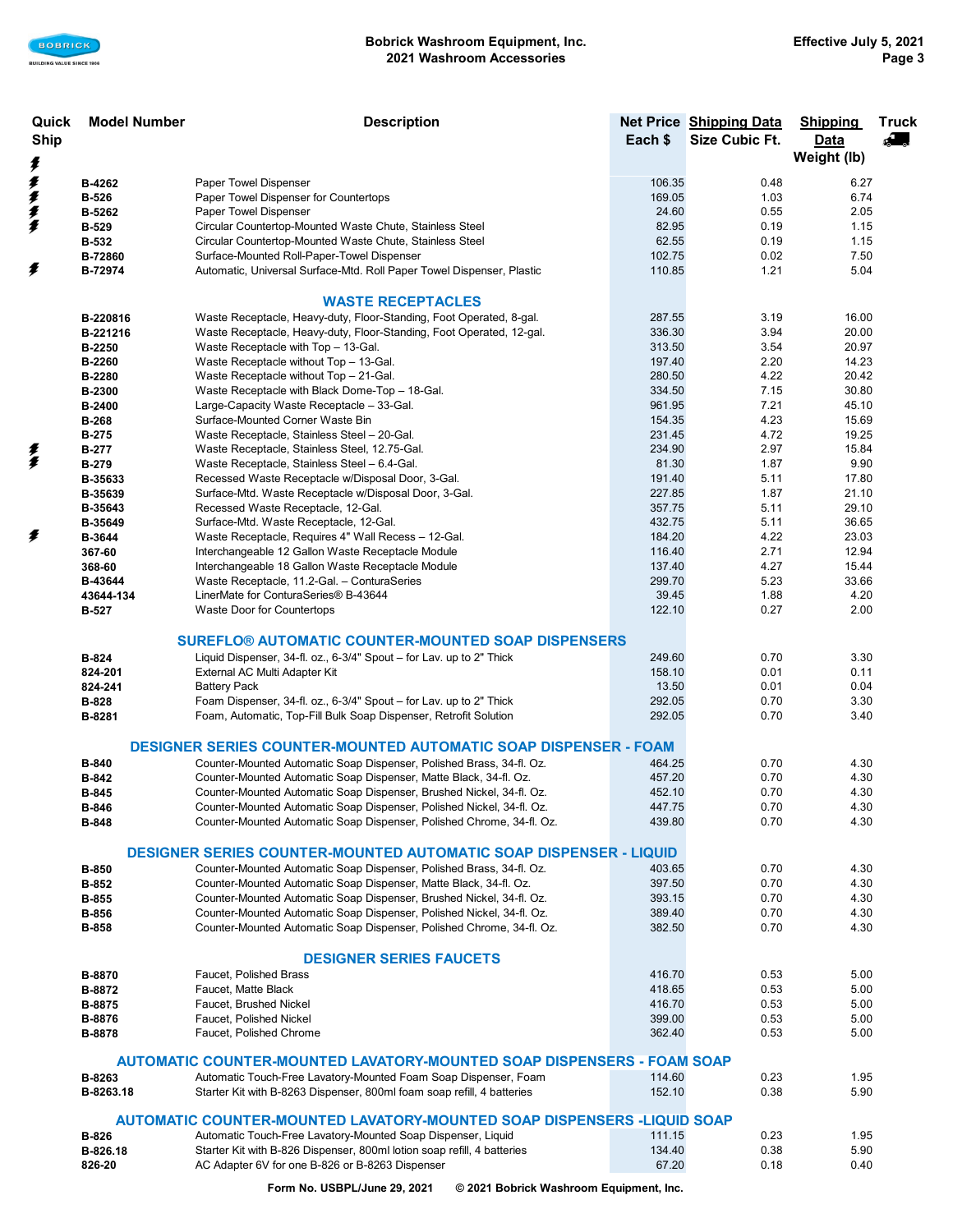

| Quick       | <b>Model Number</b> | <b>Description</b>                                                                                    |                 | Net Price Shipping Data | <b>Shipping</b> | <b>Truck</b>                                                                 |
|-------------|---------------------|-------------------------------------------------------------------------------------------------------|-----------------|-------------------------|-----------------|------------------------------------------------------------------------------|
| <b>Ship</b> |                     |                                                                                                       | Each \$         | <b>Size Cubic Ft.</b>   | Data            | $\begin{array}{c} \begin{array}{c} \begin{array}{c} \end{array} \end{array}$ |
| ≸           |                     |                                                                                                       |                 |                         | Weight (lb)     |                                                                              |
|             |                     |                                                                                                       |                 |                         |                 |                                                                              |
|             |                     | <b>AUTOMATIC WALL-MOUNTED SOAP DISPENSERS - FOAM SOAP</b>                                             |                 |                         |                 |                                                                              |
|             | B-2013              | Automatic Wall-Mounted Foam Soap Dispenser, 27-fl. Oz                                                 | 126.45          | 0.11                    | 3.00            |                                                                              |
|             |                     |                                                                                                       |                 |                         |                 |                                                                              |
|             |                     | AUTOMATIC WALL-MOUNTED SOAP DISPENSERS - LIQUID SOAP                                                  |                 |                         |                 |                                                                              |
|             | B-2012              | Automatic Wall-Mounted Soap Dispenser, 30-fl. oz.                                                     | 109.95          | 0.21                    | 3.05            |                                                                              |
|             | B-2000              | Dispenser Stand For use with Bobrick's B-2012 & B-2013 Soap Disp.                                     | 133.80          | 19.09                   | 23.00           |                                                                              |
|             |                     | <b>SUREFLO® DISPENSING SYSTEM</b>                                                                     |                 |                         |                 |                                                                              |
|             | <b>B-830</b>        | Cabinet, Stainless Steel Construction, with Low Soap Indicator (LSI) Light <sup>[1]</sup>             | 204.45          | 1.65                    | 10.00           |                                                                              |
|             | 830-162             | 25 Foot Tubing Packet                                                                                 | 31.80           | 0.62                    | 2.55            |                                                                              |
|             | 830-164             | <b>Tubing Connector Packet</b>                                                                        | 8.40            | 0.01                    | 0.05            |                                                                              |
|             | 830-341             | Soap Dispenser Connector Kit (One kit required for each sink Includes swivel                          | 18.00           | 0.12                    | 1.01            |                                                                              |
|             |                     | connector assembly, connector tubing, and clamps.) When countertop exceeds 1-                         |                 |                         |                 |                                                                              |
|             |                     | 1/4" thickness, also order 822-402 Adapter.                                                           |                 |                         |                 |                                                                              |
|             |                     | <b>SUREFLO® DISPENSING SYSTEM - FOAM SOAP</b>                                                         |                 |                         |                 |                                                                              |
|             |                     | Foam, Soap Pump (B-823), 4" Spout Length, Bright Polished Stainless Steel with 3"                     | 46.80           | 0.17                    | 1.75            |                                                                              |
|             | 833-359             | Shank                                                                                                 |                 |                         |                 |                                                                              |
|             | 833-372             | Foam, Soap Pump (B-8226), 6" Spout Length, Bright Polished Stainless Steel with                       | 50.70           | 0.17                    | 1.75            |                                                                              |
|             |                     | 3" Shank                                                                                              |                 |                         |                 |                                                                              |
| ≸           | B-82512             | EcoLogo Green Soap Cartridge, Foam, 12 Liters                                                         | 116.70          | 0.70                    | 27.30           |                                                                              |
|             |                     | <b>SUREFLO® DISPENSING SYSTEM - LIQUID SOAP</b>                                                       |                 |                         |                 |                                                                              |
|             | 830-359             | Liquid, Soap Pump (B-822), 4" Spout Length, Bright Polished Stainless Steel with 3"                   | 37.65           | 0.06                    | 0.56            |                                                                              |
|             |                     | Shank                                                                                                 |                 |                         |                 |                                                                              |
|             | 830-372             | Liquid, Soap Pump (B-8226), 6" Spout Length, Bright Polished Stainless Steel with                     | 41.25           | 0.07                    | 0.60            |                                                                              |
|             |                     | 3" Shank                                                                                              |                 |                         |                 |                                                                              |
| ≸           | B-81212             | Pink Lotion Soap Cartridge, Liquid, 12 Liters                                                         | 42.60           | 0.70                    | 26.00           |                                                                              |
| ŧ           | B-81312<br>B-81412  | Premium Gold Soap Cartridge, Liquid, 12 Liters<br>EcoLogo Green Soap Cartridge, Liquid, 12 Liters     | 52.65<br>46.05  | 0.70<br>0.70            | 26.00<br>26.00  |                                                                              |
|             |                     |                                                                                                       |                 |                         |                 |                                                                              |
|             |                     | <b>COUNTER-MOUNTED MANUAL SOAP DISPENSERS - FOAM SOAP</b>                                             |                 |                         |                 |                                                                              |
|             | B-823               | Foam Dispenser, 34-fl. oz., 4" Spout - for Lav. up to 3" Thick                                        | 79.35           | 0.14                    | 1.21            |                                                                              |
|             | B-8231              | Foam Dispenser, 20-fl. oz., 4" Spout - for Lav. up to 3" Thick                                        | 79.35           | 0.11                    | 0.96            |                                                                              |
|             | B-82316             | Foam Dispenser, 20-fl. oz., 6" Spout - for Lav. up to 3" Thick                                        | 92.55           | 0.13                    | 0.97            |                                                                              |
|             | B-8236              | Foam Dispenser, 34-fl. oz., 6" Spout - for Lav. up to 3" Thick                                        | 91.80           | 0.13                    | 1.10            |                                                                              |
|             |                     | <b>COUNTER-MOUNTED MANUAL SOAP DISPENSERS - LIQUID SOAP</b>                                           |                 |                         |                 |                                                                              |
|             | B-822               | Liquid Dispenser, 34-fl. oz., 4" Spout - for Lav. up to 4" Thick                                      | 33.15           | 0.14                    | 1.21            |                                                                              |
| 多多多         | B-8221              | Liquid Dispenser, 20-fl. oz., 4" Spout - for Lav. up to 1" Thick                                      | 33.15           | 0.11                    | 0.96            |                                                                              |
|             | B-82216             | Liquid Dispenser, 20-fl. oz., 6" Spout – for Lav. up to 1" Thick                                      | 38.70           | 0.13                    | 0.97            |                                                                              |
| ≸           | B-8226              | Liquid Dispenser, 34-fl. oz., 6" Spout - for Lav. up to 4" Thick                                      | 38.70           | 0.13                    | 1.10            |                                                                              |
|             |                     |                                                                                                       |                 |                         |                 |                                                                              |
|             |                     | <b>WALL-MOUNTED SOAP DISPENSERS</b>                                                                   |                 |                         |                 |                                                                              |
| ≸           | <b>B-155</b>        | LiquidMate® Soap Dispenser Chrome Bracket, 24-fl. oz.                                                 | 19.20           | 0.11                    | 0.69            |                                                                              |
| ≸           | <b>B-156</b>        | LiquidMate Soap Dispenser, Beige Bracket, 24-fl. oz.                                                  | 12.60           | 0.11                    | 0.69            |                                                                              |
| 多多多         | B-2111              | Soap Dispenser, Vertical Tank Type, 40-fl. oz.                                                        | 29.55           | 0.18                    | 2.06            |                                                                              |
|             | 2111-79             | SureFlo Retrofit Soap Valve for Bobrick Soap Dispenser                                                | 28.65           | 0.01                    | 0.21            |                                                                              |
|             | B-2112              | Soap Dispenser, Horizontal Tank Type, 40-fl. oz.<br>Surface-Mounted Liquid Soap Dispenser, 17-fl. oz. | 29.55<br>164.25 | 0.18<br>0.25            | 2.06<br>3.50    |                                                                              |
|             | B-26607<br>B-26617  | Surface-Mounted Liquid Soap Dispenser, 1-L.                                                           | 174.45          | 0.25                    | 4.00            |                                                                              |
|             | B-26627             | Surface-Mounted Foam Soap Dispenser, 17-fl. oz.                                                       | 164.25          | 0.25                    | 3.00            |                                                                              |
|             | B-26637             | Surface-Mounted Foam Soap Dispenser, 1-L.                                                             | 174.45          | 0.25                    | 4.00            |                                                                              |
|             | <b>B-306</b>        | Recessed Soap Dispenser, 45-fl. oz.                                                                   | 104.25          | 0.32                    | 3.42            |                                                                              |
| ≸           | <b>B-40</b>         | Soap Dispenser, 2-Tone Black/Grey ABS - 40-fl. oz.                                                    | 21.45           | 0.10                    | 1.10            |                                                                              |
|             | B-4063              | Recessed Soap Disp., 50-fl. oz.                                                                       | 183.15          | 0.62                    | 5.61            |                                                                              |
| ≸           | B-4112              | Soap Dispenser, 40-fl. Oz.                                                                            | 52.65           | 0.11                    | 2.10            |                                                                              |
| ≸           | 4112-79             | All Purpose Soap Valve                                                                                | 23.10           | 0.01                    | 0.20            |                                                                              |
|             | <b>B-42</b>         | Soap Dispenser, All Black ABS - 40-fl. oz.                                                            | 21.00           | 0.13                    | 1.24            |                                                                              |
| ≸           | B-5050              | Liquid Soap Dispenser, 50-fl. oz.                                                                     | 24.75           | 0.12                    | 1.10            |                                                                              |
|             | 818615              | Heavy-Duty Surface-Mounted Soap Dispenser, 40-fl. oz., ConturaSeries                                  | 71.10           | 0.10                    | 1.91            |                                                                              |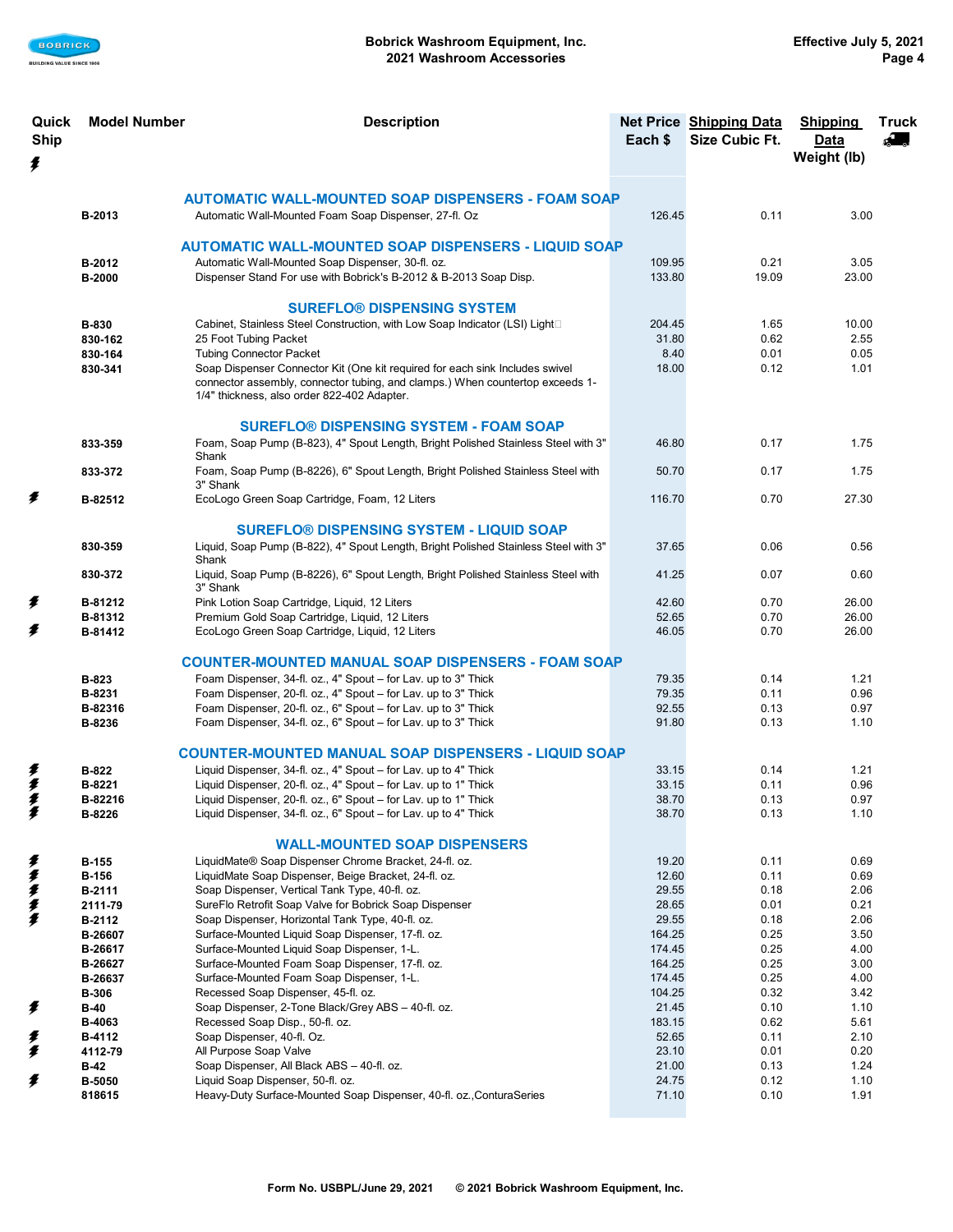| Quick<br><b>Ship</b> | <b>Model Number</b><br><b>Description</b> |                                                                                                                                             | Each \$          | Net Price Shipping Data<br>Size Cubic Ft. | <b>Shipping</b><br>Data | <b>Truck</b> |
|----------------------|-------------------------------------------|---------------------------------------------------------------------------------------------------------------------------------------------|------------------|-------------------------------------------|-------------------------|--------------|
| ŧ                    |                                           |                                                                                                                                             |                  |                                           | Weight (lb)             |              |
|                      |                                           | <b>SANITARY NAPKIN / TAMPON DISPENSERS</b>                                                                                                  |                  |                                           |                         |              |
| ≸                    | B-2706 25                                 | Surface-Mounted Push-Button Napkin/Tampon Vendor, Single-Coin 25¢<br>Operation                                                              | 496.05           | 3.88                                      | 27.45                   |              |
|                      | <b>B-2706C</b>                            | Surface-Mounted Push-Button Napkin/Tampon Vendor, Free no-coin Operation                                                                    | 496.05           | 3.88                                      | 27.45                   |              |
|                      | <b>B-2706T</b>                            | Surface-Mounted Push-Button Napkin/Tampon Vendor, Token Operation                                                                           | 519.60           | 3.88                                      | 27.45                   |              |
| ≸                    | B-3706 25                                 | Recessed or Semi-Recessed Push-Button Napkin/Tampon Vendor,<br>Single-Coin 25¢ Operation                                                    | 430.20           | 3.88                                      | 27.45                   |              |
|                      | <b>B-3706C</b>                            | Recessed or Semi-Recessed Push-Button Napkin/Tampon Vendor,<br>Free no-coin Operation                                                       | 430.20           | 3.88                                      | 27.45                   |              |
|                      | <b>B-3706T</b>                            | Recessed or Semi-Recessed Push-Button Napkin/Tampon Vendor,<br><b>Token Operation</b>                                                       | 453.75           | 3.88                                      | 27.45                   |              |
|                      | B-37063 25                                | Recessed Napkin / Tampon Vendor, 25-Cent Operation                                                                                          | 459.15           | 4.20                                      | 37.00                   |              |
|                      | <b>B-37063C</b>                           | Recessed Napkin / Tampon Vendor, Free Vend Operation                                                                                        | 459.15           | 3.87                                      | 30.60                   |              |
|                      | B-370634 25                               | Semi-Recessed Push-Button Napkin/Tampon Vendor, Single-Coin 25¢<br>Operation                                                                | 482.70           | 3.88                                      | 29.01                   |              |
|                      | B-370634C                                 | Semi-Recessed Push-Button Napkin/Tampon Vendor, Free no-coin Operation                                                                      | 482.70           | 3.88                                      | 29.01                   |              |
|                      | B-4706 25                                 | Recessed Push-Button Napkin/Tampon Vendor, Single-Coin 25¢ Operation                                                                        | 694.65           | 3.88                                      | 29.01                   |              |
|                      | <b>B-4706C</b>                            | Recessed Push-Button Napkin/Tampon Vendor, Free no-coin Operation                                                                           | 694.65           | 3.88                                      | 29.01                   |              |
|                      | B-47064 25                                | Semi-Recessed Push-Button Napkin/Tampon Vendor, Single-Coin 25¢<br>Operation                                                                | 753.90           | 3.88                                      | 32.01                   |              |
|                      | <b>B-47064C</b>                           | Semi-Recessed Push-Button Napkin/Tampon Vendor, Free no-coin Operation                                                                      | 753.90           | 3.88                                      | 32.01                   |              |
|                      | B-47069 25                                | Surface-Mounted Push-Button Napkin/Tampon Vendor, Single-Coin 25¢<br>Operation                                                              | 815.85           | 3.88                                      | 35.01                   |              |
|                      | B-47069C                                  | Surface-Mounted Push-Button Napkin/Tampon Vendor, Free no-coin Operation                                                                    | 815.85           | 3.88                                      | 35.01                   |              |
|                      |                                           | <b>SANITARY NAPKIN / TAMPON DISPOSALS</b>                                                                                                   |                  |                                           |                         |              |
| 美                    | <b>B-254</b>                              | Sanitary Napkin Disposal, 1.2-Gal.                                                                                                          | 83.25            | 1.21                                      | 7.37                    |              |
|                      | <b>B-270</b>                              | Sanitary Napkin Disposal, Stainless Steel, 1.0-Gal                                                                                          | 25.20            | 0.25                                      | 3.78                    |              |
|                      | B-3094                                    | Napkin Disposal, 3/4-Gal. and Toilet Tissue Dispenser - Recessed                                                                            | 235.50           | 1.21                                      | 9.69                    |              |
|                      | B-3513                                    | Recessed Sanitary Napkin Disposal, 0.6-Gal. - TrimLineSeries                                                                                | 163.35           | 0.67                                      | 6.30                    |              |
|                      | B-35139                                   | Surface-Mtd. Sanitary Napkin Disposal, 0.6-Gal. - TrimLineSeries                                                                            | 203.70           | 0.67                                      | 8.00                    |              |
| ≸                    | <b>B-353</b>                              | Recessed Sanitary Napkin Disposal, 1.2-Gal.                                                                                                 | 97.20            | 1.21                                      | 7.70                    |              |
|                      | B-35303                                   | Recessed Sanitary Napkin Disposal, 1.2-Gal.                                                                                                 | 247.50           | 1.43                                      | 12.10                   |              |
| ≸                    | <b>B-354</b>                              | Partition-Mounted Sanitary Napkin Disposal, 1.2-Gal. for 2 Compartments                                                                     | 126.00           | 1.21                                      | 9.90                    |              |
|                      | B-3541<br>B-4353                          | Surface-Mounted Sanitary Disposal Bag Dispenser<br>Sanitary Napkin Disposal, 1.2-Gal. - ConturaSeries                                       | 39.15<br>174.45  | 0.02<br>1.39                              | 0.05<br>11.66           |              |
|                      | <b>B-4354</b>                             | Partition-Mounted Sanitary Napkin Disposal, 0.7-Gal. - ConturaSeries                                                                        | 237.90           | 1.53                                      | 12.87                   |              |
|                      | B-5270                                    | Surface-Mounted Sanitary Napkin Disposal                                                                                                    | 17.70            | 0.25                                      | 3.78                    |              |
|                      |                                           | <b>HAND DRYERS</b>                                                                                                                          |                  |                                           |                         |              |
|                      | B-3725 115V                               | ADA Hand Dryer, Recessed, Stainless Steel - 115V                                                                                            | 888.30           | 4.17                                      | 22.00                   |              |
|                      | B-3725 230V                               | ADA Hand Dryer, Recessed, Stainless Steel - 230V                                                                                            | 888.30           | 4.17                                      | 22.00                   |              |
|                      | 3725-23                                   | Ceramic Water Absorbent Surface Replacement Part for B-3725<br>Recessed Hand Dryer                                                          | 47.70            | 0.00                                      | 0.00                    |              |
| 美                    | B-710 115V                                | Automatic Hand Dryer, Surface-Mounted - 115V                                                                                                | 278.55           | 0.88                                      | 7.70                    |              |
|                      | B-7120 115V                               | QuietDry Series, ADA Dryer, Surface-Mounted, White Cover - 115V                                                                             | 364.20           | 1.95                                      | 14.00                   |              |
|                      | B-7120 230V                               | QuietDry Series, ADA Dryer, Surface-Mounted, White Cover - 230V                                                                             | 364.20           | 1.95                                      | 14.00                   |              |
| ≸                    | <b>B-7125</b>                             | Surface-Mounted Automatic Hand Dryer Universal voltage from 110-240V<br>QuietDry Series, ADA Dryer, Surf.-Mtd., Stainless Steel Cover- 115V | 710.55<br>442.80 | 1.38<br>1.95                              | 13.54<br>14.00          |              |
|                      | B-7128 115V<br>B-7128 230V                | QuietDry Series, ADA Dryer, Surf.-Mtd., Stainless Steel Cover- 230V                                                                         | 442.80           | 1.95                                      | 14.00                   |              |
| ≸                    | B-7180 115V                               | QuietDry Series, ADA Dryer, Surf.-Mtd., White Cover - 115V                                                                                  | 398.40           | 1.95                                      | 14.00                   |              |
|                      | B-7180 230V                               | QuietDry Series, ADA Dryer, Surf.-Mtd., White Cover - 230V                                                                                  | 398.40           | 1.95                                      | 14.00                   |              |
| ≸                    | B-7188 115V                               | QuietDry Series, ADA Dryer, Surf.-Mtd., White Chrome - 115V                                                                                 | 470.10           | 1.95                                      | 14.00                   |              |
|                      | B-7188 230V                               | QuietDry Series, ADA Dryer, Surf.-Mtd., White Chrome - 230V                                                                                 | 470.10           | 1.95                                      | 14.00                   |              |
|                      | B-750 115V                                | AirCraft Automatic Hand Dryer, Recessed - 115V                                                                                              | 804.60           | 2.53                                      | 43.23                   |              |
|                      | B-750 230V                                | AirCraft Automatic Hand Dryer, Recessed - 208-240V                                                                                          | 804.60           | 2.53                                      | 43.23                   |              |
|                      | 750-506                                   | AirCraft Recessed Dryer Mounting Box                                                                                                        | 49.05            | 0.47                                      | 6.81                    |              |
|                      |                                           | <b>LED BACKLIT MIRRORS</b>                                                                                                                  |                  |                                           |                         |              |
|                      | B-164 2436                                | 24" Wide x 36" High                                                                                                                         | 469.20           | 1.78                                      | 25.00                   |              |
|                      | B-164 2442                                | 24" Wide x 42" High                                                                                                                         | 553.35           | 2.11                                      | 29.00                   |              |
|                      | B-167 2436                                | 24" Wide x 36" High<br>24" Wide x 48" High                                                                                                  | 398.25<br>503.40 | 2.30<br>3.00                              | 24.00<br>33.00          |              |
|                      | B-167 2448                                | 66" Wide x 42" High                                                                                                                         | 682.80           | 6.90                                      | 78.00                   |              |
|                      | B-167 6642                                |                                                                                                                                             |                  |                                           |                         |              |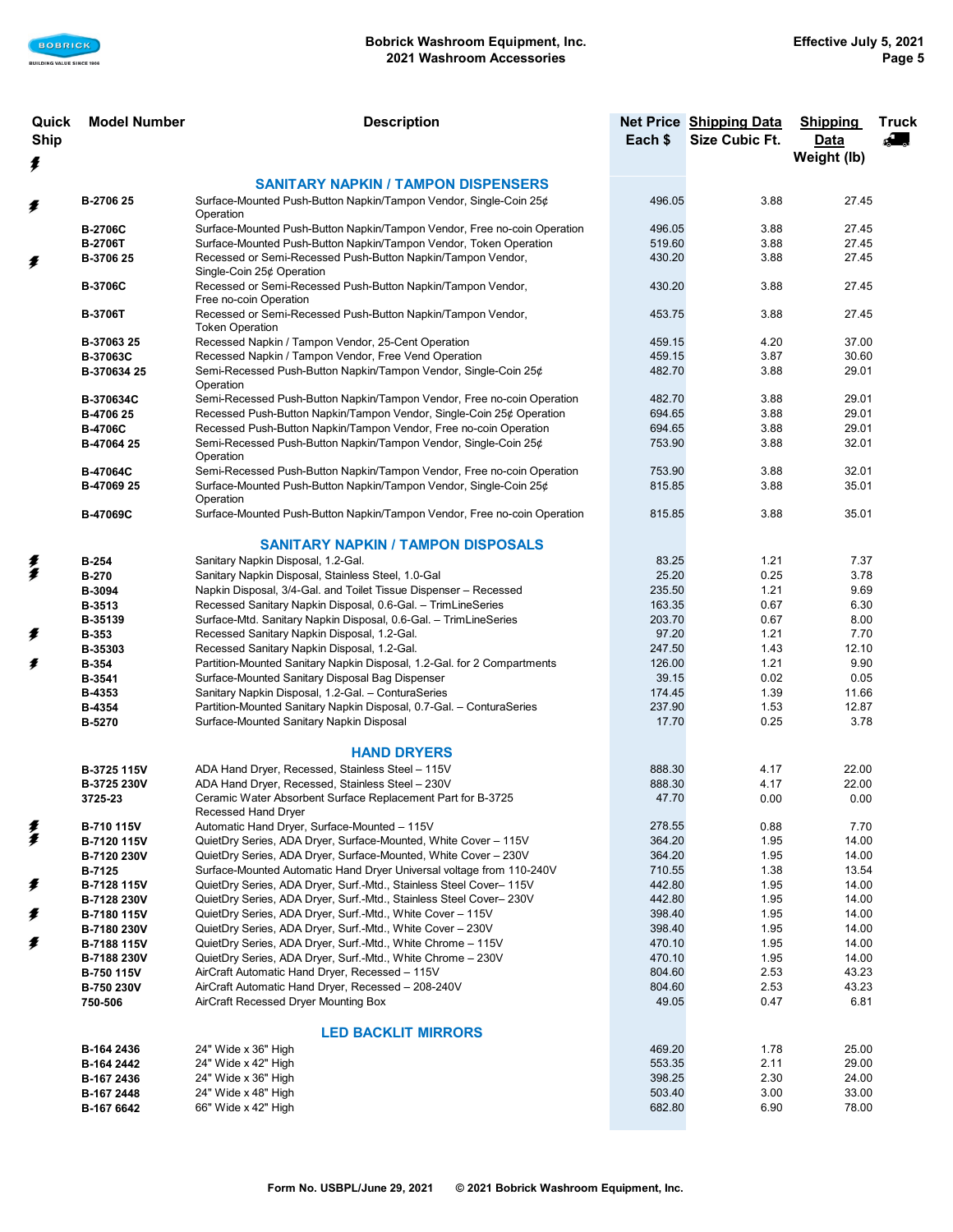

| Quick<br><b>Ship</b> | <b>Model Number</b>        | <b>Description</b>                                                                                                              | Each \$          | Net Price Shipping Data<br>Size Cubic Ft. | <b>Shipping</b><br>Data<br>Weight (lb) | <b>Truck</b><br>A.     |
|----------------------|----------------------------|---------------------------------------------------------------------------------------------------------------------------------|------------------|-------------------------------------------|----------------------------------------|------------------------|
| ŧ                    |                            |                                                                                                                                 |                  |                                           |                                        |                        |
|                      |                            | <b>LED SIDELIT MIRRORS</b>                                                                                                      | 343.35           |                                           |                                        |                        |
|                      | B-169 2436<br>B-169 3040   | 24" Wide x 36" High<br>30" Wide x 40" High                                                                                      | 409.05           | 2.30<br>3.10                              | 26.00<br>36.00                         |                        |
|                      |                            |                                                                                                                                 |                  |                                           |                                        |                        |
|                      |                            | <b>FRAMELESS STAINLESS STEEL MIRRORS</b>                                                                                        |                  |                                           |                                        |                        |
|                      | B-1556 1824<br>B-1556 1830 | 17-1/2" Wide x 23-1/2" High<br>17-1/2" Wide x 29-1/2" High                                                                      | 75.60<br>96.45   | 1.06<br>1.34                              | 18.00<br>22.50                         |                        |
|                      | B-1556 2436                | 23-1/2" Wide x 35-1/2" High                                                                                                     | 139.05           | 2.00                                      | 36.00                                  |                        |
|                      |                            |                                                                                                                                 |                  |                                           |                                        |                        |
|                      |                            | <b>STAINLESS STEEL CHANNEL-FRAME MIRRORS</b>                                                                                    |                  |                                           |                                        |                        |
| ≸                    | B-165 1824                 | 18" Wide x 24" High                                                                                                             | 39.75            | 0.85                                      | 18.00                                  |                        |
| ≸<br>≸               | B-165 1830<br>B-165 1836   | 18" Wide x 30" High<br>18" Wide x 36" High                                                                                      | 43.50<br>48.90   | 1.04<br>1.23                              | 22.50<br>27.00                         |                        |
|                      | B-165 2430                 | 24" Wide x 30" High                                                                                                             | 60.60            | 1.59                                      | 30.00                                  |                        |
| $\frac{1}{2}$        | B-165 2436                 | 24" Wide x 36" High                                                                                                             | 61.80            | 1.59                                      | 36.00                                  |                        |
|                      | B-165 2448                 | 24" Wide x 48" High                                                                                                             | 90.60            | 2.09                                      | 48.00                                  |                        |
|                      | B-165 2460                 | 24" Wide x 60" High                                                                                                             | 112.05           | 3.08                                      | 60.00                                  | Company                |
|                      | B-165 4836                 | 48" Wide x 36" High                                                                                                             | 190.80           | 3.03                                      | 72.00                                  | $\mathbb{R}^{\bullet}$ |
|                      |                            | <b>TEMPERED GLASS CHANNEL-FRAME MIRRORS</b>                                                                                     |                  |                                           |                                        |                        |
|                      | B-1658 1830                | 18" Wide x 30" High                                                                                                             | 82.05            | 3.03                                      | 22.50                                  |                        |
|                      | B-1658 2436                | 24" Wide x 36" High                                                                                                             | 112.95           | 4.63                                      | 36.00                                  |                        |
|                      |                            |                                                                                                                                 |                  |                                           |                                        |                        |
|                      | B-166 1824                 | STAINLESS STEEL CHANNEL-FRAME GLASS MIRROR/SHELF COMBINATIONS<br>18" Wide x 24" High with 5" x 18" Shelf                        | 94.50            | 2.47                                      | 18.00                                  |                        |
|                      | B-166 1830                 | 18" Wide x 30" High with 5" x 18" Shelf                                                                                         | 105.60           | 3.03                                      | 22.50                                  |                        |
|                      | B-166 1836                 | 18" Wide x 36" High with 5" x 18" Shelf                                                                                         | 112.80           | 3.58                                      | 27.00                                  |                        |
|                      | B-166 2436                 | 24" Wide x 36" High with 5" x 24" Shelf                                                                                         | 133.50           | 4.63                                      | 36.00                                  | $\mathbb{R}$           |
|                      |                            | <b>STAINLESS STEEL WELDED-FRAME MIRRORS</b>                                                                                     |                  |                                           |                                        |                        |
| ≸                    | B-290 1830                 | 18" Wide x 30" High                                                                                                             | 92.10            | 1.04                                      | 22.50                                  |                        |
| ≸                    | B-290 1836                 | 18" Wide x 36" High                                                                                                             | 95.25            | 1.23                                      | 27.00                                  |                        |
|                      | B-290 2430                 | 24" Wide x 30" High                                                                                                             | 116.10           | 1.59                                      | 30.00                                  |                        |
| ≸                    | B-290 2436                 | 24" Wide x 36" High                                                                                                             | 117.00           | 1.59                                      | 36.00                                  |                        |
|                      | B-290 2448                 | 24" Wide x 48" High                                                                                                             | 178.80           | 2.09                                      | 48.00                                  | $\mathbb{R}$           |
|                      | B-290 2460<br>B-290 2472   | 24" Wide x 60" High<br>24" Wide x 72" High                                                                                      | 218.85<br>255.75 | 3.08<br>3.58                              | 60.00<br>$56.00$ $\blacksquare$        | $\mathbb{R}$           |
|                      |                            |                                                                                                                                 |                  |                                           |                                        |                        |
|                      |                            | <b>TEMPERED GLASS WELDED-FRAME MIRRORS</b>                                                                                      |                  |                                           |                                        |                        |
|                      | B-2908 1830                | 18" Wide x 30" High                                                                                                             | 110.25           | 3.03                                      | 22.50                                  |                        |
|                      | B-2908 1836<br>B-2908 2436 | 18" Wide x 36" High<br>24" Wide x 36" High                                                                                      | 124.35<br>147.30 | 3.58<br>4.63                              | 27.00<br>36.00                         |                        |
|                      |                            |                                                                                                                                 |                  |                                           |                                        |                        |
|                      |                            | STAINLESS STEEL WELDED-FRAME GLASS MIRROR/SHELF COMBINATION                                                                     |                  |                                           |                                        |                        |
|                      | B-292 1836                 | 18" Wide x 36" High with 5" x 18" Shelf                                                                                         | 218.25           | 3.58                                      | 27.00                                  | $\mathcal{L}$          |
|                      |                            | <b>STAINLESS STEEL FRAME TILT GLASS MIRRORS</b>                                                                                 |                  |                                           |                                        |                        |
| ≸                    | B-293 1830                 | Fixed-Tilt Mirror, Stainless Steel Frame - 18" Wide x 30" High                                                                  | 155.85           | 2.87                                      | 22.50                                  |                        |
|                      | B-293 1836                 | Fixed-Tilt Mirror, Stainless Steel Frame - 18" Wide x 36" High                                                                  | 199.20           | 3.35                                      | 27.00                                  |                        |
| $\frac{1}{2}$        | B-293 2436                 | Fixed-Tilt Mirror, Stainless Steel Frame - 24" Wide x 36" High                                                                  | 244.05           | 4.27                                      | 36.00                                  |                        |
|                      | B-294 1830                 | Tilting Mirror, Stainless Steel Frame - 18" Wide x 30" High                                                                     | 138.45           | 1.32                                      | 20.00                                  | Company                |
|                      |                            | <b>TOILET TISSUE DISPENSERS</b>                                                                                                 |                  |                                           |                                        |                        |
| ≸                    | <b>B-221</b>               | Toilet Seat Cover Dispenser, Stainless Steel                                                                                    | 25.50            | 0.28                                      | 3.03                                   |                        |
|                      | <b>B-272</b>               | Toilet Tissue Cabinet for Folded Tissue                                                                                         | 40.20            | 0.09                                      | 1.93                                   |                        |
|                      | B-2721                     | Surface-Mounted Toilet Tissue Cabinet for Folded Tissue                                                                         | 47.10            | 0.14                                      | 1.70                                   |                        |
| 美美                   | <b>B-273</b>               | Single-Roll Toilet Tissue Dispenser with Controlled Delivery                                                                    | 15.75            | 0.04                                      | 1.10                                   |                        |
|                      | B-2730                     | Single-Roll Toilet Tissue Dispenser without Controlled Delivery                                                                 | 15.45            | 0.04                                      | 1.10                                   |                        |
| 复                    | <b>B-274</b><br>B-2740     | Double-Roll Toilet Tissue Dispenser with Controlled Delivery<br>Double-Roll Toilet Tissue Dispenser without Controlled Delivery | 22.50<br>18.00   | 0.11<br>0.11                              | 1.79<br>1.79                           |                        |
|                      | B-27460                    | Dbl.-Roll T.T. Disp., Tumbler Lock, without Controlled Delivery                                                                 | 37.65            | 0.13                                      | 2.82                                   |                        |
|                      | <b>B-2840</b>              | Stainless Steel Shelf and Double-Roll Toilet Tissue Dispenser                                                                   | 56.25            | 0.30                                      | 3.03                                   |                        |
| 美拿拿手                 | B-2888                     | Multi-Roll Toilet Tissue Dispenser, Stainless Steel                                                                             | 50.85            | 0.26                                      | 5.83                                   |                        |
|                      | <b>B-2890</b>              | Single 10" Roll Toilet Tissue Disp., for 3" diameter core rolls                                                                 | 42.30            | 0.32                                      | 3.00                                   |                        |
|                      | B-2892                     | Twin 10" Roll Toilet Tissue Disp., for 2-1/4" diameter core rolls                                                               | 122.25           | 1.15                                      | 9.68                                   |                        |
|                      | B-3588                     | Surface-Mtd. Multi-Roll Toilet Tissue Dispenser - TrimLineSeries                                                                | 128.55           | 0.67                                      | 6.55                                   |                        |

**Form No. USBPL/June 29, 2021 © 2021 Bobrick Washroom Equipment, Inc.**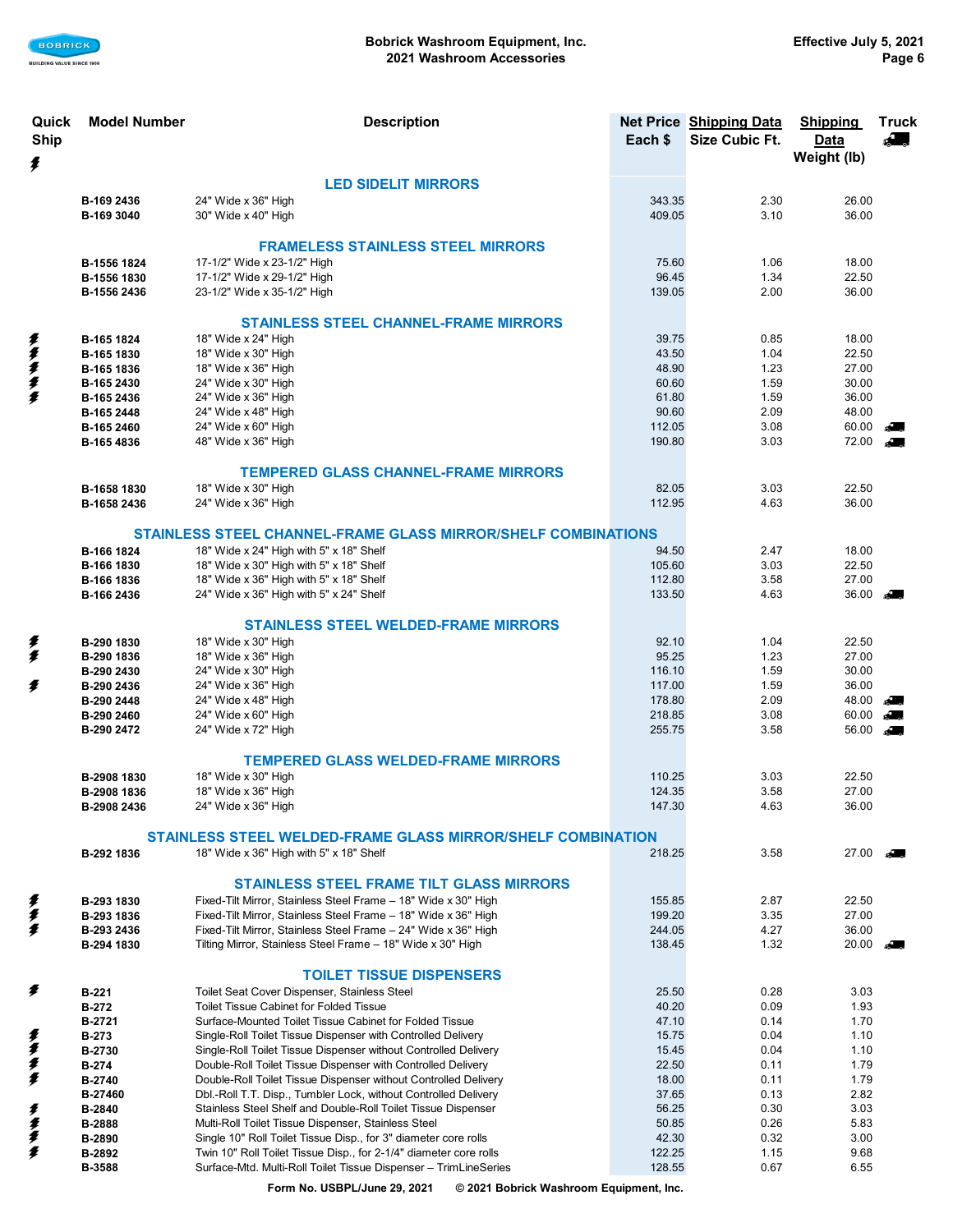| Quick       | <b>Model Number</b>     | <b>Description</b>                                                                                                                                |                  | Net Price Shipping Data | <b>Shipping</b> | <b>Truck</b>  |
|-------------|-------------------------|---------------------------------------------------------------------------------------------------------------------------------------------------|------------------|-------------------------|-----------------|---------------|
| <b>Ship</b> |                         |                                                                                                                                                   | Each \$          | Size Cubic Ft.          | Data            | $\mathcal{L}$ |
| ŧ           |                         |                                                                                                                                                   |                  |                         | Weight (lb)     |               |
|             | B-35883                 | Recessed Multi-Roll Toilet Tissue Dispenser - TrimLineSeries                                                                                      | 90.60            | 0.66                    | 4.90            |               |
|             | <b>B-386</b>            | Partition-Mounted Multi-Roll Toilet Tissue Dispenser                                                                                              | 219.00           | 1.41                    | 14.30           |               |
| 多多多         | B-3888                  | Multi-Roll Toilet Tissue Dispenser, Stainless Steel                                                                                               | 78.15            | 0.65                    | 8.91            |               |
|             | B-4288                  | Multi-Roll Toilet Tissue Dispenser, Stainless Steel - ConturaSeries                                                                               | 93.30            | 0.44                    | 7.48            |               |
|             | <b>B-4388</b>           | Multi-Roll Toilet Tissue Dispenser - ConturaSeries                                                                                                | 113.85           | 0.52                    | 8.91            |               |
|             | <b>B-5288</b>           | Multi-Roll Toilet Tissue Dispenser, MatrixSeries                                                                                                  | 24.15            | 0.44                    | 2.53            |               |
|             | B-6637                  | Toilet Tissue Dispenser with Storage for Extra Roll, Bright Finish<br>Toilet Tissue Dispenser with Mounting Clamp, Bright Finish                  | 34.95<br>31.65   | 0.18<br>0.18            | 2.34<br>1.10    |               |
|             | <b>B-667</b><br>B-6677  | Toilet Tissue Dispenser with Mounting Clamp, Satin Finish                                                                                         | 31.65            | 0.18                    | 1.10            |               |
|             | B-6697                  | Toilet Tissue Dispenser with Hood, Mounting Clamp, Satin Finish                                                                                   | 46.20            | 0.13                    | 1.65            |               |
|             | B-6699                  | Surface-Mounted Toilet Tissue Dispenser with Hood, Bright Finish                                                                                  | 68.85            | 0.13                    | 1.65            |               |
|             | B-66997                 | Surface-Mounted Toilet Tissue Dispenser with Hood, Satin Finish                                                                                   | 68.85            | 0.13                    | 1.65            |               |
|             | <b>B-685</b>            | Toilet Tissue Dispenser - Single Roll, Bright Finish                                                                                              | 39.45            | 0.02                    | 0.68            |               |
| 美拿季季        | B-6857                  | Toilet Tissue Dispenser - Single Roll, Satin Finish                                                                                               | 39.45            | 0.02                    | 0.68            |               |
|             | <b>B-686</b>            | Toilet Tissue Dispenser - Two Rolls, Bright Finish                                                                                                | 61.80            | 0.04                    | 1.03            |               |
|             | B-6867                  | Toilet Tissue Dispenser - Two Rolls, Satin Finish                                                                                                 | 61.80            | 0.04                    | 1.03            |               |
|             | <b>B-697</b>            | Toilet Tissue Dispenser, 2 Rolls, Mounting Clamp, Bright Finish                                                                                   | 69.90            | 0.28                    | 2.48            |               |
|             | B-6977                  | Toilet Tissue Dispenser, 2 Rolls, Mounting Clamp, Satin Finish                                                                                    | 69.90            | 0.28                    | 2.48            |               |
|             | <b>B-699</b>            | Toilet Tissue Dispenser, Hoods, 2 Rolls, Mounting Clamp, Bright Finish                                                                            | 97.65            | 0.28                    | 2.48            |               |
|             | B-6997<br><b>B-6999</b> | Toilet Tissue Dispenser, Hoods, 2 Rolls, Mounting Clamp, Satin Finish                                                                             | 97.65<br>125.10  | 0.28<br>0.28            | 2.48<br>3.30    |               |
|             | B-69997                 | Surface-Mounted Toilet Tissue Dispenser, Hoods, 2 Rolls, Bright Finish<br>Surface-Mounted Toilet Tissue Dispenser, Hoods, 2 Rolls, Satin Finish   | 125.10           | 0.28                    | 3.30            |               |
|             | <b>B-7685</b>           | Toilet Tissue Dispenser - Single Roll, Bright Finish                                                                                              | 13.05            | 0.02                    | 0.55            |               |
|             | B-76857                 | Toilet Tissue Dispenser - Single Roll, Satin Finish                                                                                               | 13.05            | 0.02                    | 0.55            |               |
|             | B-7686                  | Toilet Tissue Dispenser - Two Rolls, Bright Finish                                                                                                | 20.55            | 0.04                    | 1.03            |               |
|             | B-76867                 | Toilet Tissue Dispenser - Two Rolls, satin Finish                                                                                                 | 20.55            | 0.04                    | 1.03            |               |
|             |                         |                                                                                                                                                   |                  |                         |                 |               |
|             |                         | <b>CUBICLE COLLECTION</b>                                                                                                                         |                  |                         |                 |               |
|             | <b>B-540</b>            | Surface-Mounted Toilet Tissue Dispenser & Utility Shelf, Satin Finish                                                                             | 85.95            | 2.00                    | 0.11            |               |
|             | <b>B-541</b>            | Spare Toilet Roll Holder, Satin Finish                                                                                                            | 34.35            | 0.04                    | 0.72            |               |
|             | B-5416                  | Spare Toilet Roll Holder, Bright Polished                                                                                                         | 34.35<br>18.45   | 0.04<br>0.01            | 0.72<br>0.40    |               |
|             | <b>B-542</b><br>B-5426  | Coat Hook, Satin Finish<br>Coat Hook, Bright Polished                                                                                             | 18.45            | 0.01                    | 0.40            |               |
|             | <b>B-543</b>            | Surface-Mounted Single Roll Toilet Tissue Dispenser, Satin Finish                                                                                 | 37.05            | 0.03                    | 0.80            |               |
|             | B-5436                  | Surface-Mounted Single Roll Toilet Tissue Dispenser, Bright Polished                                                                              | 37.05            | 0.03                    | 0.80            |               |
|             | <b>B-544</b>            | Toilet Brush Holder, Satin Finish                                                                                                                 | 71.55            | 0.13                    | 1.56            |               |
|             | <b>B-5446</b>           | Toilet Brush Holder, Bright Polished                                                                                                              | 71.55            | 0.13                    | 1.56            |               |
|             | B-545 x 18              | Surface-Mounted Towel Bar, 18" Length, Satin Finish                                                                                               | 49.65            | 0.11                    | 2.40            |               |
|             | B-5456 x 18             | Surface-Mounted Towel Bar, 18" Length, Bright Polished                                                                                            | 49.95            | 0.11                    | 2.40            |               |
|             | B-545 x 24              | Surface-Mounted Towel Bar, 24" Length, Satin Finish                                                                                               | 53.40            | 0.14                    | 3.30            |               |
|             | B-5456 x 24             | Surface-Mounted Towel Bar, 24" Length, Bright Polished                                                                                            | 54.00            | 0.14                    | 3.30            |               |
|             | <b>B-546</b>            | Surface-Mounted Single Roll Toilet Tissue Dispenser with Hood                                                                                     | 43.65            | 0.04                    | 1.15            |               |
|             | <b>B-547</b><br>B-548   | Surface-Mounted Double Roll Toilet Tissue Dispenser<br>Surface-Mounted Double Roll Toilet Tissue Dispenser with Hoods                             | 40.20<br>52.35   | 0.06<br>0.06            | 1.10<br>1.85    |               |
|             | <b>B-549</b>            | Double Coat Hook                                                                                                                                  | 22.95            | 0.01                    | 0.40            |               |
|             |                         |                                                                                                                                                   |                  |                         |                 |               |
|             |                         | <b>SEAT COVER DISPENSERS</b>                                                                                                                      |                  |                         |                 |               |
|             | <b>B-221</b>            | Toilet Seat Cover Dispenser, Stainless Steel                                                                                                      | 25.50            | 0.28                    | 3.03            |               |
|             | <b>B-301</b>            | <b>Toilet Seat Cover Dispenser</b>                                                                                                                | 72.00            | 1.21                    | 5.78            |               |
| 多多多多多       | B-3013                  | <b>Toilet Seat Cover Dispenser</b>                                                                                                                | 154.50           | 1.14                    | 6.64            |               |
|             | B-4221                  | <b>Toilet Seat Cover Dispenser</b>                                                                                                                | 71.40            | 0.31                    | 3.85            |               |
|             | B-5221                  | <b>Toilet Seat Cover Dispenser</b>                                                                                                                | 13.50            | 0.39                    | 1.21            |               |
|             |                         | <b>TOILET COMPARTMENT ACCESSORIES</b>                                                                                                             |                  |                         |                 |               |
|             | B-3091                  | Recessed-Mounted Toilet Tissue, Seat-Cover Dispenser and Waste Disposal,                                                                          | 336.30           | 1.13                    | 10.00           |               |
|             |                         | Left Side                                                                                                                                         |                  |                         |                 |               |
|             | B-30919                 | Surface-Mounted Toilet Tissue, Seat-Cover Dispenser and Waste Disposal,<br>Left Side                                                              | 419.25           | 2.27                    | 15.55           |               |
|             | B-3092                  | Recessed-Mounted Toilet Tissue, Seat-Cover Dispenser and Waste Disposal, Right                                                                    | 336.30           | 1.13                    | 10.00           |               |
|             | B-30929                 | Surface-Mounted Toilet Tissue, Seat-Cover Dispenser and Waste Disposal, Right                                                                     | 419.25           | 2.27                    | 15.55           |               |
| ≸           | <b>B-347</b>            | Partition-Mounted Toilet Seat Cover Dispenser and Dual-Roll Dispenser                                                                             | 327.30           | 2.97                    | 23.76           |               |
| ≸           | B-3471                  | Partition-Mounted Seat Cover Dispenser Dual-Roll Disp. - Accessible Design                                                                        | 327.30           | 2.97                    | 25.08           |               |
| ≸           | B-34715<br>B-3474       | Partition-Mounted Seat Cover Dispenser Dual-Roll Disp. - Accessible Design<br>Recessed Seat Cover Dispenser and Dual-Roll Toilet Tissue Dispenser | 327.30<br>260.85 | 2.97<br>2.97            | 25.08<br>19.58  |               |
|             | B-34745                 | Recessed Seat Cover Dispenser and Dual-Roll Toilet Tissue Dispenser                                                                               | 260.85           | 2.97                    | 19.58           |               |
|             | B-3479                  | Surface-Mounted Seat Cover Dispenser and Dual-Roll Toilet Tissue Disp.                                                                            | 337.20           | 2.97                    | 24.20           |               |
|             |                         |                                                                                                                                                   |                  |                         |                 |               |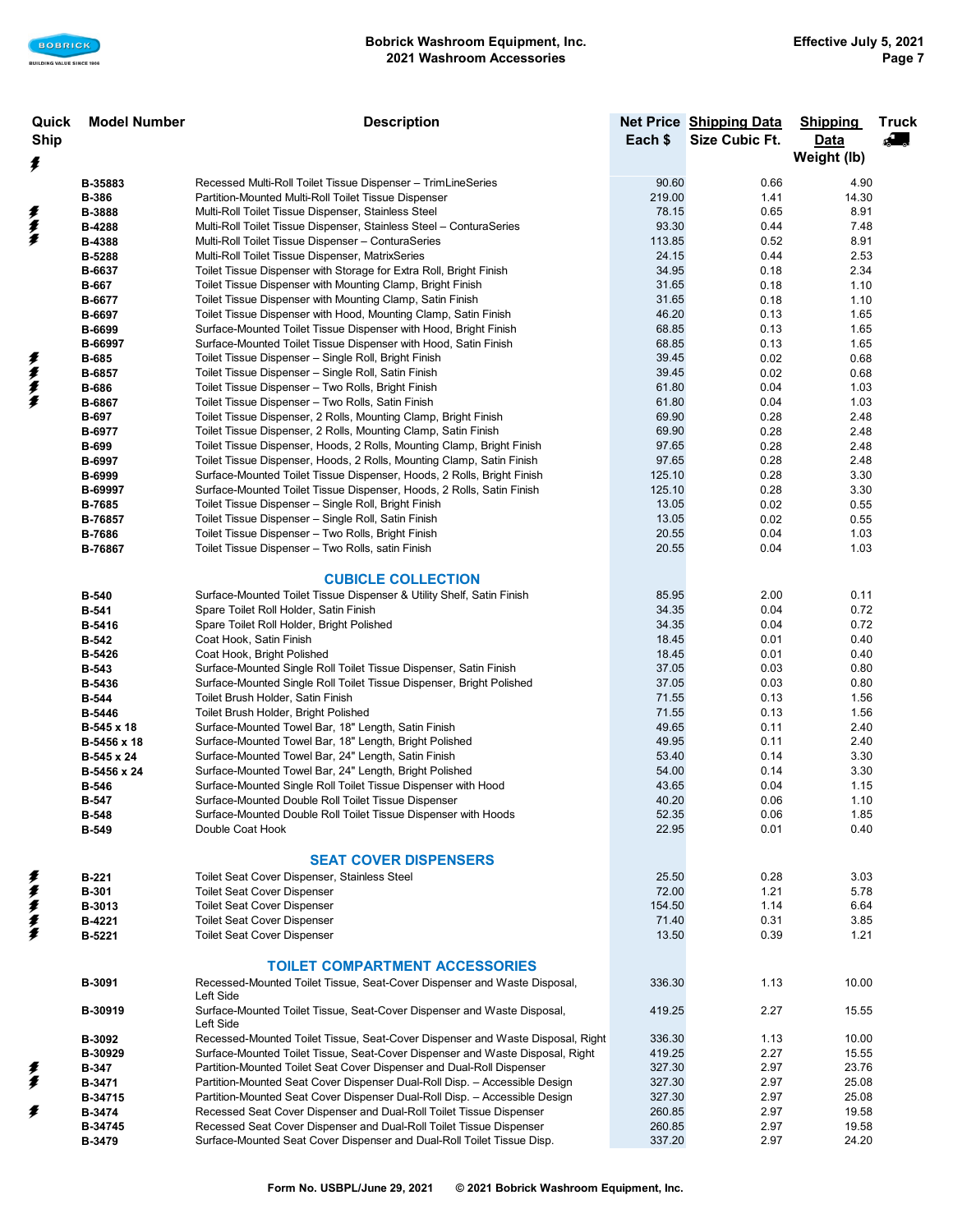| Quick       | <b>Model Number</b>        | <b>Description</b>                                                                                                                                     |                  | Net Price Shipping Data | <b>Shipping</b> | <b>Truck</b> |
|-------------|----------------------------|--------------------------------------------------------------------------------------------------------------------------------------------------------|------------------|-------------------------|-----------------|--------------|
| <b>Ship</b> |                            |                                                                                                                                                        | Each \$          | Size Cubic Ft.          | Data            | 43,          |
|             |                            |                                                                                                                                                        |                  |                         | Weight (lb)     |              |
| ŧ           |                            |                                                                                                                                                        |                  |                         |                 |              |
| ≸           | <b>B-357</b>               | Partition-Mounted Seat Cover Dispenser Napkin Disposal, 0.8-Gal. Dual-Roll Toilet                                                                      | 342.30           | 2.97                    | 23.38           |              |
|             |                            | <b>Tissue Dispenser</b>                                                                                                                                |                  |                         |                 |              |
| B-3571<br>≸ |                            | Partiton-Mounted Seat Cover Dispenser Disposal, 0.8-Gal. Toilet Tissue Dispenser                                                                       | 342.30           | 2.97                    | 23.03           |              |
|             |                            | - Accessible Design                                                                                                                                    |                  |                         |                 |              |
|             | B-35715                    | Partiton-Mounted Seat Cover Dispenser Disposal, 0.8-Gal. Toilet Tissue Dispenser                                                                       | 342.30           | 2.97                    | 23.03           |              |
|             |                            | - Accessible Design                                                                                                                                    |                  |                         |                 |              |
| ≸           | B-3574                     | Recessed Seat Cover Dispenser, Disposal, 0.8-Gal. Toilet Tissue Dispenser<br>Recessed Seat Cover Dispenser, Disposal, 0.8-Gal. Toilet Tissue Dispenser | 292.50           | 2.97                    | 21.85           |              |
|             | B-35745                    | Surface-Mounted Seat Cover Dispenser Disposal, 0.8-Gal. Toilet Tissue                                                                                  | 292.50<br>382.80 | 2.97<br>2.97            | 21.85<br>24.27  |              |
|             | B-3579                     | Dispenser                                                                                                                                              |                  |                         |                 |              |
|             |                            |                                                                                                                                                        |                  |                         |                 |              |
|             |                            | <b>BATHROOM ACCESSORIES</b>                                                                                                                            |                  |                         |                 |              |
|             | B-2716                     | Vinyl-Coated Toilet Paper Holder                                                                                                                       | 32.10            |                         |                 |              |
|             | <b>B-297</b>               | Medicine Cabinet, Surface-Mounted - 2 Shelves                                                                                                          | 103.65           | 1.45                    | 15.82           |              |
|             | <b>B-299</b>               | Medicine Cabinet, Surface-Mounted - 4 Shelves                                                                                                          | 408.75           | 3.07                    | 30.86           |              |
|             | <b>B-397</b>               | Medicine Cabinet, Recessed - 3 Shelves                                                                                                                 | 99.90            | 2.51                    | 20.70           |              |
|             | <b>B-398</b>               | Medicine Cabinet, Stainless Steel, Recessed - 4 Shelves                                                                                                | 312.90           | 2.94                    | 31.15           |              |
|             | B-4207 x 60                | Curved Shower Rod, 60" Length                                                                                                                          | 43.35            | 0.03                    | 2.20            |              |
|             | B-4207 x 72                | Curved Shower Rod, 72" Length                                                                                                                          | 51.45            | 0.04                    | 3.60            |              |
|             | B-4380                     | Soap Dish with Mounting Clamp for Stud Walls                                                                                                           | 34.20            | 0.17                    | 1.99            |              |
|             | B-4390                     | Soap Dish and Bar with Mounting Clamp for Stud Walls                                                                                                   | 40.80            | 0.17                    | 2.41            |              |
|             | B-530 X 18                 | Surface-Mounted Extra-Heavy-Duty Towel Bar - 18"                                                                                                       | 31.50            | 0.12                    | 1.93            |              |
|             | B-530 X 24                 | Surface-Mounted Extra-Heavy-Duty Towel Bar - 24"                                                                                                       | 34.95            | 0.14                    | 2.27            |              |
|             | B-673 x 18                 | Towel Bar, Square - 18" Length                                                                                                                         | 42.60            | 0.07                    | 0.89            |              |
|             | B-673 x 24                 | Towel Bar, Square - 24" Length                                                                                                                         | 45.75            | 0.09                    | 1.00            |              |
|             | B-6737 x 24                | Towel Bar, Square - 24" Length                                                                                                                         | 45.75            | 0.09                    | 1.00            |              |
|             | B-674 x 18                 | Towel Bar, Round - 18" Length                                                                                                                          | 45.00            | 0.06                    | 0.79            |              |
|             | B-674 x 24                 | Towel Bar, Round - 24" Length                                                                                                                          | 47.55            | 0.08                    | 0.89            |              |
|             | B-6747 x 24                | Towel Bar, Round - 24" Length                                                                                                                          | 47.55            | 0.08                    | 0.89            |              |
|             | B-676 x 24                 | Towel Shelf with Bar - 24" Length, Surface-Mounted                                                                                                     | 114.15           | 0.68                    | 3.30            |              |
|             | <b>B-680</b>               | Soap Dish, Bright Finish                                                                                                                               | 32.40            | 0.02                    | 0.59            |              |
|             | B-6807                     | Soap Dish, Satin Finish                                                                                                                                | 32.40            | 0.02                    | 0.59            |              |
|             | B-683 x 24                 | Toiletry Shelf - 24" Length, Surface-Mounted                                                                                                           | 68.85            | 0.14                    | 1.79            |              |
|             | <b>B-687</b>               | Door Bumper, Surface-Mounted                                                                                                                           | 28.50            | 0.01                    | 0.14            |              |
|             | B-8397                     | Facial Tissue Dispenser - Satin Finish Stainless Steel                                                                                                 | 44.55            | 0.14                    | 1.65            |              |
|             |                            |                                                                                                                                                        |                  |                         |                 |              |
|             |                            | <b>SHOWER / TUB ACCESSORIES</b>                                                                                                                        |                  |                         |                 |              |
| 美美          | 204-1                      | Shower Curtain Hook (1) for 1 to 1-1/4" dia. Curtain Rods                                                                                              | 1.20             | 0.01                    | 0.01            |              |
| ≸           | 204-2                      | Shower Curtain, 42" W x 72" H, White, Order 7 Hooks Separately<br>Shower Curtain, 70" W x 72" H, White, Order 12 Hooks Separately                      | 25.05<br>27.00   | 0.07                    | 1.17            |              |
|             | $204 - 3$<br>B-207 x 36    | 1" Dia. Shower Curtain Rod, 36" L., End Flanges, Concealed Mtg.                                                                                        | 27.15            | 0.07<br>0.03            | 1.93<br>1.63    |              |
|             | B-207 x 48                 | 1" Dia. Shower Curtain Rod, 48" L., End Flanges, Concealed Mtg.                                                                                        | 31.50            | 0.04                    | 2.13            |              |
| ŧ           | B-207 x 60                 | 1" Dia. Shower Curtain Rod, 60" L., End Flanges, Concealed Mtg.                                                                                        | 37.95            | 0.05                    | 2.44            |              |
|             | B-207 x 72                 | 1" Dia. Shower Curtain Rod, 72" L., End Flanges, Concealed Mtg.                                                                                        | 44.25            | 0.07                    | 2.81            |              |
|             | 3706-176                   | Flange for adapting larger B-3500, B-43500 Series Vendor wall                                                                                          | 48.00            | 0.63                    | 2.50            |              |
|             |                            | opening for B-3706, B-37063, B-4706 Series Vendor wall opening                                                                                         |                  |                         |                 |              |
|             | B-517                      | Folding Shower Seat, Padded - Right Hand                                                                                                               | 383.85           | 3.14                    | 24.34           |              |
|             | <b>B-518</b>               | Folding Shower Seat, Padded - Left Hand                                                                                                                | 383.85           | 2.97                    | 24.27           |              |
| ≸           | B-5181                     | Folding Shower Seat, Solid Phenolic - Reversible for LH or RH                                                                                          | 261.45           | 3.14                    | 25.09           |              |
|             | B-518116 x 28              | Folding Bathtub Seat                                                                                                                                   | 422.25           | 1.67                    | 14.00           |              |
|             | B-518116 x 32              | <b>Folding Bathtub Seat</b>                                                                                                                            | 460.20           | 1.92                    | 16.00           |              |
| ŧ           | B-5191                     | Folding Shower/Dressing Area Seat, Solid Phenolic                                                                                                      | 215.85           | 1.43                    | 15.61           |              |
|             | B-5192                     | Folding Shower Seat, Solid Phenolic                                                                                                                    | 308.40           | 1.49                    | 16.10           |              |
|             | <b>B-5193</b>              | <b>Folding Shower Seat</b>                                                                                                                             | 315.15           | 1.73                    | 18.70           |              |
|             | B-6047 x 36                | 1-1/4" Dia., Shower Curtain Rod, 36" Length, Square End Flanges                                                                                        | 22.20            | 0.02                    | 2.13            |              |
|             | B-6047 x 48                | 1-1/4" Dia., Shower Curtain Rod, 48" Length, Square End Flanges                                                                                        | 26.85            | 0.03                    | 2.75            |              |
| ≸           | B-6047 x 60                | 1-1/4" Dia., Shower Curtain Rod, 60" Length, Square End Flanges                                                                                        | 31.65            | 0.04                    | 3.25            |              |
|             | B-6047 x 72                | 1-1/4" Dia., Shower Curtain Rod, 72" Length, Square End Flanges                                                                                        | 35.70            | 0.01                    | 4.31            |              |
|             | B-6107 x 36                | 1" Dia., Shower Curtain Rod, 36" Length, Square End Flanges                                                                                            | 20.55            | 0.02                    | 1.38            |              |
|             | B-6107 x 48                | 1" Dia., Shower Curtain Rod, 48" Length, Square End Flanges                                                                                            | 25.65            | 0.02<br>0.02            | 1.81<br>2.13    |              |
|             | B-6107 x 60<br>B-6107 x 72 | 1" Dia., Shower Curtain Rod, 60" Length, Square End Flanges<br>1" Dia., Shower Curtain Rod, 72" Length, Square End Flanges                             | 28.65<br>32.55   | 0.02                    | 2.56            |              |
|             | B-918116R                  | Folding Shower Bariatric Seat, Left                                                                                                                    | 959.10           | 8.88                    | 36.04           |              |
|             | B-918116L                  | Folding Shower Bariatric Seat, Right                                                                                                                   | 959.10           | 8.88                    | 36.04           |              |
|             |                            |                                                                                                                                                        |                  |                         |                 |              |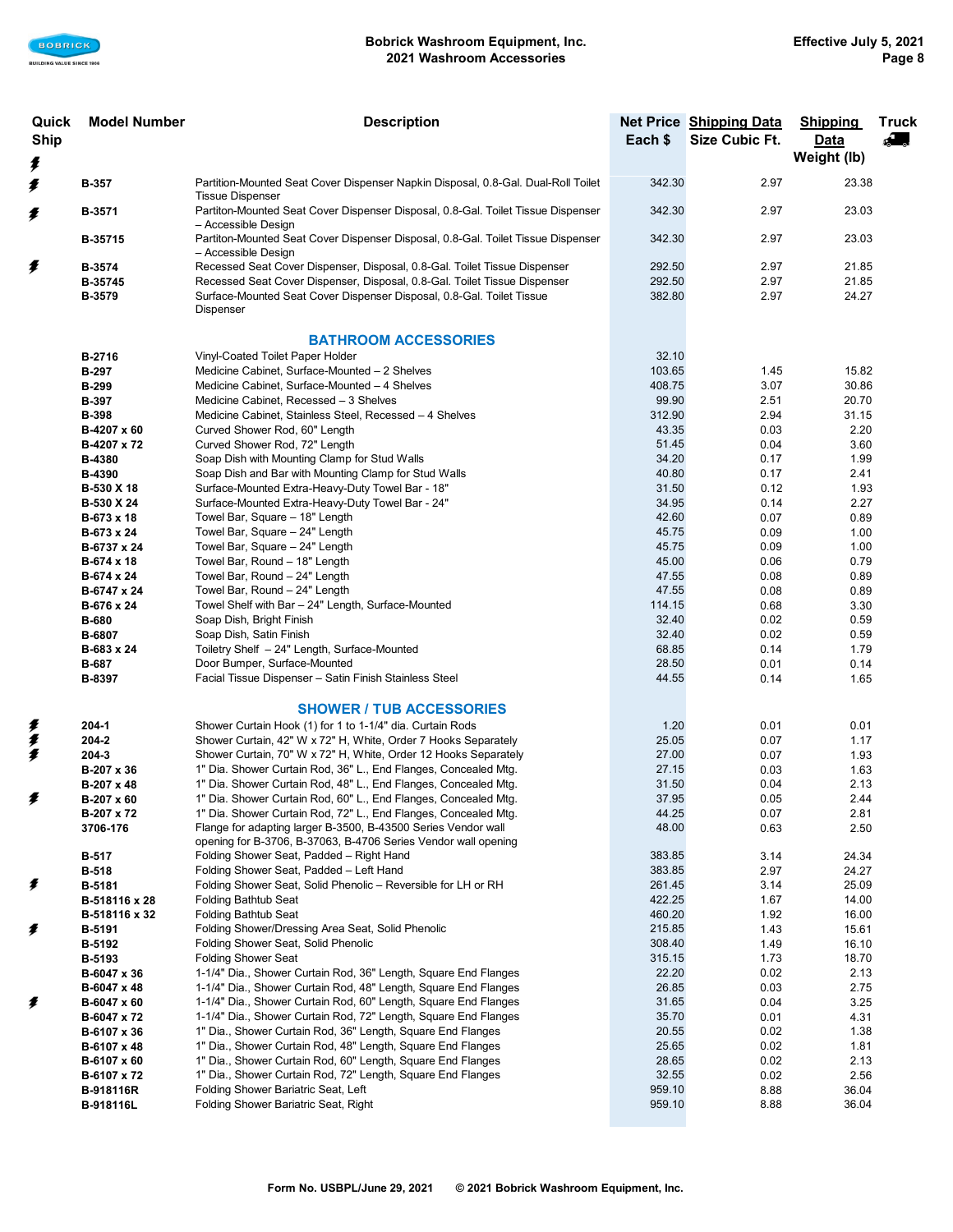| Quick       | <b>Model Number</b>          | <b>Description</b>                                              |                  | Net Price Shipping Data | <b>Shipping</b> | <b>Truck</b> |
|-------------|------------------------------|-----------------------------------------------------------------|------------------|-------------------------|-----------------|--------------|
| <b>Ship</b> |                              |                                                                 | Each \$          | Size Cubic Ft.          | <b>Data</b>     | Æ            |
| ≸           |                              |                                                                 |                  |                         | Weight (lb)     |              |
|             |                              | <b>HOOKS / SHELVES CUSTODIAL ACCESSORIES</b>                    |                  |                         |                 |              |
| ≸           | <b>B-211</b>                 | Heavy-Duty Clothes Hook with Exposed Mounting                   | 14.40            | 0.01                    | 0.48            |              |
|             | B-2116                       | Heavy-Duty Clothes Hook with Exposed Mounting                   | 15.30            | 0.01                    | 0.48            |              |
| 多季季季季季      | B-212                        | Clothes Hook with Bumper                                        | 6.60             | 0.01                    | 0.14            |              |
|             | B-223 x 24                   | Mop and Broom Holder                                            | 53.40            | 0.73                    | 4.33            |              |
|             | B-223 x 36                   | Mop and Broom Holder                                            | 67.35            | 1.05                    | 5.78            |              |
|             | B-224 x 36                   | Shelf, 4 Mop Holders, 3 Rag Hooks - 36" Length                  | 141.90           | 2.34                    | 10.24           |              |
|             | B-232 x 24                   | Hat and Coat Hook Strip                                         | 54.45            | 0.30                    | 2.96            |              |
|             | <b>B-233</b>                 | <b>Clothes Hook</b>                                             | 10.35            | 0.01                    | 0.07            |              |
|             | B-239 x 34                   | Shelf, 3 Mop Holders, 4 Rag Hooks - 34" Length                  | 227.10           | 3.83                    | 17.60           |              |
| ≸           | <b>B-287</b>                 | <b>Folding Utility Shelf</b>                                    | 67.95            | 0.21                    | 3.37            |              |
| €           | B-295 x 16                   | Stainless Steel Shelf - 5" Wide x 16" Long                      | 46.65            | 0.31                    | 2.75            |              |
|             | B-295 x 18                   | Stainless Steel Shelf - 5" Wide x 18" Long                      | 48.75            | 0.31                    | 2.89            |              |
|             | B-295 x 24                   | Stainless Steel Shelf - 5" Wide x 24" Long                      | 58.80            | 0.47                    | 3.72            |              |
|             | B-296 x 18                   | Stainless Steel Shelf - 6" Wide x 18" Long                      | 57.75            | 0.31                    | 3.30            |              |
|             | B-298 x 18                   | Stainless Steel Shelf - 8" Wide x 18" Long                      | 62.25            | 0.40                    | 4.40            |              |
|             | B-298 x 24                   | Stainless Steel Shelf - 8" Wide x 24" Long                      | 70.50            | 0.63                    | 5.23            |              |
|             | B-5116                       | Single Clothes Hook<br>Klutch Mobile Device Holder              | 14.25<br>80.55   | 0.02                    | 0.00            |              |
|             | <b>B-635</b><br><b>B-670</b> | Utility Hook, Bright Polished                                   | 20.40            | 0.02<br>0.01            | 4.00<br>0.28    |              |
| 美女女女女女      | B-6707                       | Utility Hook,                                                   | 20.40            | 0.01                    | 0.28            |              |
|             | B-671                        | Single Robe Hook, Bright Finish                                 | 20.10            | 0.01                    | 0.28            |              |
|             | B-6717                       | Single Robe Hook, Satin Finish                                  | 20.10            | 0.01                    | 0.28            |              |
|             | B-672                        | Double Robe Hook, Bright Finish                                 | 23.40            | 0.01                    | 0.33            |              |
|             | B-6727                       | Double Robe Hook, Satin Finish                                  | 23.40            | 0.01                    | 0.33            |              |
|             | <b>B-677</b>                 | Towel Pin, Bright Finish                                        | 22.95            | 0.01                    | 0.37            |              |
|             | <b>B-6777</b>                | Towel Pin, Satin Finish                                         | 22.95            | 0.01                    | 0.37            |              |
| 美           | B-682                        | Hat and Coat Hook                                               | 31.20            | 0.08                    | 0.55            |              |
|             | B-6827                       | Hat and Coat Hook                                               | 31.20            | 0.08                    | 0.55            |              |
|             | B-7671                       | Single Robe Hook, Bright Finish                                 | 6.75             | 0.01                    | 0.28            |              |
|             | B-76717                      | Single Robe Hook, Satin Finish                                  | 6.75             | 0.01                    | 0.28            |              |
|             | B-7672                       | Double Robe Hook, Bright Finish                                 | 8.25             | 0.01                    | 0.33            |              |
|             | B-76727                      | Double Robe Hook, Satin Finish                                  | 8.25             | 0.01                    | 0.33            |              |
|             |                              |                                                                 |                  |                         |                 |              |
|             |                              | <b>HEALTHCARE ACCESSORIES</b>                                   |                  |                         |                 |              |
|             | B-35016                      | Sharps Disposal, Recessed (Not available in Canada)             | 200.25           | 1.32                    | 7.90            |              |
|             | B-350169                     | Sharps Disposal, Surface-Mounted (Not available in Canada)      | 207.90           | 1.32                    | 11.60           |              |
|             | <b>B-505</b>                 | Specimen Pass-Through Cabinet, Recessed                         | 375.45           | 1.89                    | 10.59           |              |
|             | B-50516                      | Specimen Pass Through Cabinet, Recessed, 7" Depth               | 496.95           | 1.77                    | 22.00           |              |
|             | B-50517                      | Specimen Pass Through Cabinet, Recessed, 11" Depth              | 556.35<br>546.75 | 2.43                    | 28.00           |              |
|             | B-7816                       | Charting Station / Shelf, Wall-Mounted                          |                  | 1.41                    | 15.00           |              |
|             |                              | <b>VANDAL-RESISTANT ACCESSORIES</b>                             |                  |                         |                 |              |
|             | <b>B-264</b>                 | Single-Roll Toilet Tissue Dispenser                             | 10.05            | 0.10                    | 0.97            |              |
| 美           | <b>B-265</b>                 | Double-Roll Toilet Tissue Dispenser                             | 15.90            | 0.10                    | 1.72            |              |
|             | <b>B-942</b>                 | Frameless Stainless Steel Mirror, Front Mounting                | 95.40            | 0.61                    | 3.30            |              |
|             | <b>B-983</b>                 | <b>Clothes Hook for Front Mounting</b>                          | 116.25           | 0.13                    | 1.10            |              |
|             | <b>B-985</b>                 | <b>Clothes Hook Strip for Front Mounting</b>                    | 408.75           | 0.28                    | 6.60            |              |
|             |                              |                                                                 |                  |                         |                 |              |
|             |                              | <b>WATERLESS CARTRIDGES</b>                                     |                  |                         |                 |              |
|             | <b>FWFC-1</b>                | Falcon Cartridge, Single Pack                                   | 36.50            | 0.08                    | 0.95            |              |
|             | FWFC-20                      | Falcon Cartridge, 20 Pack                                       | 662.00           | 1.70                    | 11.90           |              |
|             |                              |                                                                 |                  |                         |                 |              |
|             |                              | <b>GRAB BARS</b>                                                |                  |                         |                 |              |
|             |                              |                                                                 |                  |                         |                 |              |
|             |                              | 1-1/4" Diameter Swing up Grab Bars                              |                  |                         |                 |              |
|             | B-49916                      | Swing Up Grab Bar - Wall-Mounted, Vinyl-Coated                  | 348.30           | 1.21                    | 9.00            |              |
|             | <b>B-4998</b>                | Swing-Up Grab Bar - Wall Mounted, Satin Finish                  | 283.05           | 1.19                    | 10.11           |              |
| ŧ           | B-4998.99                    | Swing-Up Grab Bar - Wall Mounted, Peened Grip                   | 311.40           | 1.19                    | 10.11           |              |
|             |                              |                                                                 |                  |                         |                 |              |
|             |                              | B-530 Series, 1" Diameter Stainless Steel Grab Bars/Towel Bars, |                  |                         |                 |              |
|             |                              | <b>Concealed Mounting with Snap Flange, Satin Finish</b>        |                  |                         |                 |              |
|             | B-530x18                     | Straight Grab Bar/Towel Bar - 18" Length                        | 31.50            | 0.12                    | 1.93            |              |
|             | B-530x24                     | Straight Grab Bar/Towel Bar - 24" Length                        | 34.95            | 0.14                    | 2.27            |              |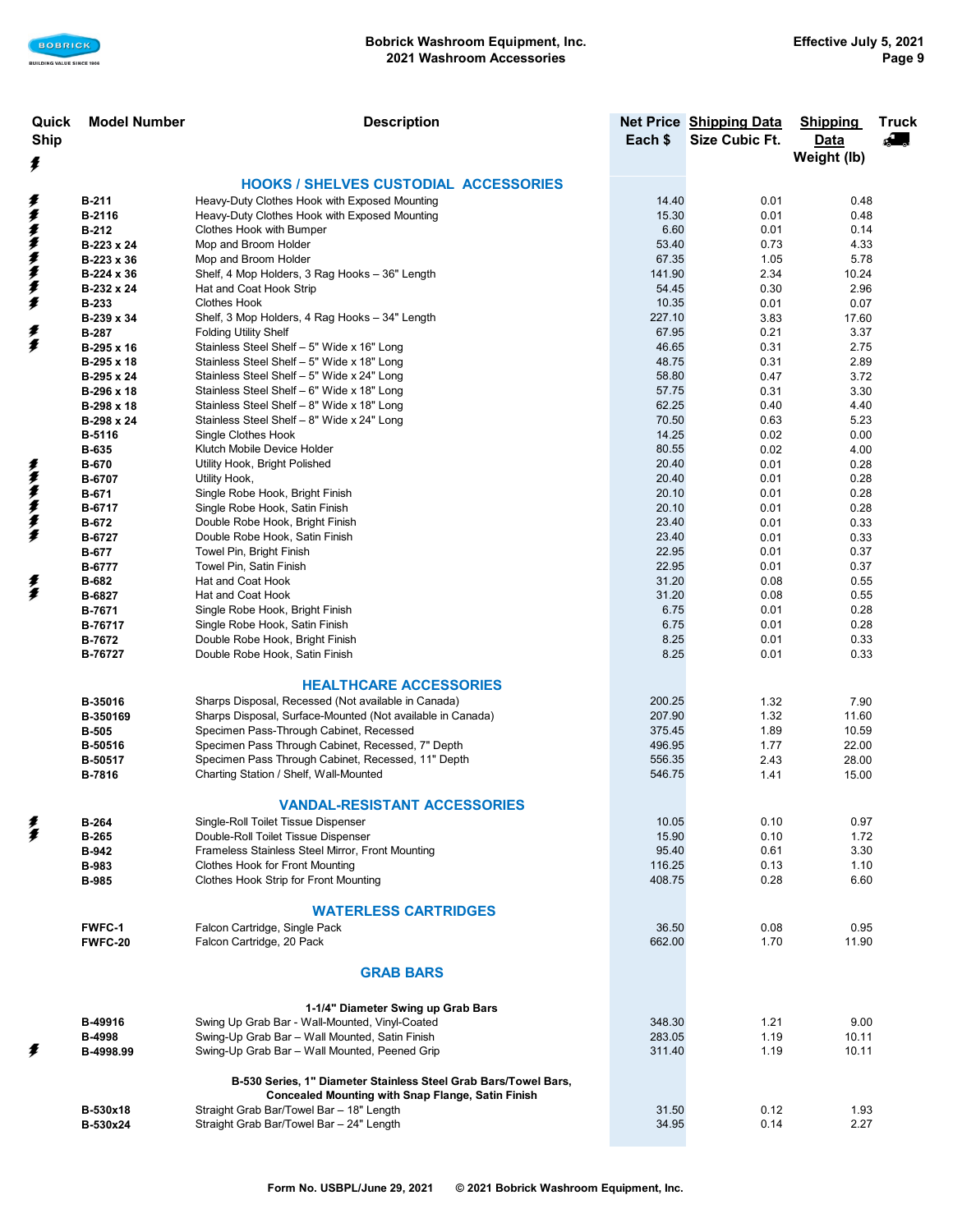| Quick       | <b>Model Number</b> | <b>Description</b>                                                                                        |                 | <b>Net Price Shipping Data</b> | <b>Shipping</b> | <b>Truck</b>             |
|-------------|---------------------|-----------------------------------------------------------------------------------------------------------|-----------------|--------------------------------|-----------------|--------------------------|
| <b>Ship</b> |                     |                                                                                                           |                 | Size Cubic Ft.                 | Data            | $\overline{\phantom{a}}$ |
|             |                     |                                                                                                           |                 |                                | Weight (lb)     |                          |
| ŧ           |                     |                                                                                                           |                 |                                |                 |                          |
|             |                     | B-5806 Series, 1-1/4" Diameter Stainless Steel Grab Bars,                                                 |                 |                                |                 |                          |
|             |                     | <b>Concealed Mounting with Snap Flange, Satin Finish</b>                                                  |                 |                                |                 |                          |
|             | B-5806 x 12         | Straight Grab Bar - 12" Length                                                                            | 19.20           | 0.04                           | 1.86            |                          |
|             | B-5806 x 18         | Straight Grab Bar - 18" Length                                                                            | 22.80           | 0.04                           | 1.86            |                          |
|             | B-5806 x 24         | Straight Grab Bar - 24" Length                                                                            | 23.70           | 0.06                           | 2.27            |                          |
|             | B-5806 x 30         | Straight Grab Bar - 30" Length                                                                            | 24.45           | 0.07                           | 2.54            |                          |
|             | B-5806 x 36         | Straight Grab Bar - 36" Length                                                                            | 25.05           | 0.08                           | 2.89            |                          |
| 美拿拿拿拿拿      | B-5806 x 42         | Straight Grab Bar - 42" Length                                                                            | 27.30           | 0.09                           | 3.17            |                          |
|             | B-5806 x 48         | Straight Grab Bar - 48" Length                                                                            | 30.75           | 0.10                           | 3.99            |                          |
|             | B-5806.99 x 12      | Straight Grab Bar - 12" Length                                                                            | 23.40           | 0.04                           | 1.86            |                          |
| ≸           | B-5806.99 x 18      | Straight Grab Bar - 18" Length, Peened Grip                                                               | 28.05           | 0.04                           | 1.86            |                          |
| 多多多多        | B-5806.99 x 24      | Straight Grab Bar - 24" Length, Peened Grip                                                               | 29.85           | 0.06                           | 2.27            |                          |
|             | B-5806.99 x 30      | Straight Grab Bar - 30" Length, Peened Grip                                                               | 30.90           | 0.07                           | 2.54            |                          |
|             | B-5806.99 x 36      | Straight Grab Bar - 36" Length, Peened Grip                                                               | 31.65           | 0.08                           | 2.89            |                          |
|             | B-5806.99 x 42      | Straight Grab Bar - 42" Length, Peened Grip                                                               | 32.40           | 0.09                           | 3.17            |                          |
|             | B-5806.99 x 48      | Straight Grab Bar - 48" Length, Peened Grip                                                               | 36.15           | 3.63                           | 3.40            |                          |
|             | B-580616 x 18       | Vinyl-Coated Straight Grab Bar - 18" Length                                                               | 41.70           | 0.13                           | 1.60            |                          |
|             | B-580616 x 24       | Vinyl-Coated Straight Grab Bar - 24" Length                                                               | 46.35           | 0.21                           | 2.10            |                          |
|             | B-580616 x 36       | Vinyl-Coated Straight Grab Bar - 36" Length                                                               | 57.15           | 0.28                           | 2.60            |                          |
|             | B-580616 x 42       | Vinyl-Coated Straight Grab Bar - 42" Length                                                               | 62.25           | 0.33                           | 2.90            |                          |
|             | B-5837              | 2-Wall Tub/Shower Compt. Grab Bar, 36" x 54"                                                              | 87.90           | 6.05                           | 7.59            |                          |
|             | B-5837.99           | 2-Wall Tub/Shower Compt. Grab Bar, 36" x 54", Peened Grip                                                 | 123.15<br>85.20 | 6.05                           | 8.25            |                          |
|             | B-58616             | 2-Wall Tub/Shower Compt. Grab Bar, 24" x 36"<br>2-Wall Tub/Shower Compt. Grab Bar, 24" x 36", Peened Grip | 112.95          | 2.04<br>2.04                   | 4.54<br>4.54    |                          |
|             | B-58616.99          | 2-Wall, Toilet Compt. Grab Bar, 42" x 54"                                                                 | 92.25           | 6.02                           | 10.50           |                          |
|             | B-5897<br>B-5897.99 | 2-Wall, Toilet Compt. Grab Bar, 42" x 54", Peened Grip                                                    | 96.45           | 6.02                           | 10.50           |                          |
|             | <b>B-5898</b>       | 90 Degree, Grab Bar, 30" x 30"                                                                            | 66.60           | 1.33                           | 5.00            |                          |
|             | B-5898.99           | 90 Degree, Grab Bar, 30" x 30", Peened Grip                                                               | 71.85           | 1.35                           | 5.00            |                          |
|             |                     |                                                                                                           |                 |                                |                 |                          |
|             |                     | 1-1/4" Diameter Stainless Steel Grab Bars, with Backrest,                                                 |                 |                                |                 |                          |
|             |                     | <b>Concealed Mounting with Snap Flange, Satin Finish</b>                                                  |                 |                                |                 |                          |
|             | B-5891              | 32mm (1-1/4") Diameter Stainless Stll Grab Bar with Back Rest                                             | 85.95           | 0.44                           | 0.05            |                          |
|             | B-5892              | 32mm (1-1/4") Diameter Stainless Stll Grab Bar with Padded Back Rest                                      | 95.40           | 0.44                           | 0.05            |                          |
|             |                     |                                                                                                           |                 |                                |                 |                          |
|             |                     | B-6806 Series, 1-1/2" Diameter Stainless Steel Grab Bars,                                                 |                 |                                |                 |                          |
|             |                     | <b>Concealed Mounting with Snap Flange, Satin Finish</b>                                                  |                 |                                |                 |                          |
|             | B-6806 x 12         | Straight Grab Bar - 12" Length                                                                            | 23.25           | 0.09                           | 1.93            |                          |
| ŧ           | B-6806 x 18         | Straight Grab Bar - 18" Length                                                                            | 23.40           | 0.14                           | 2.10            |                          |
|             | B-6806 x 24         | Straight Grab Bar - 24" Length                                                                            | 25.05           | 0.19                           | 2.41            |                          |
|             | B-6806 x 30         | Straight Grab Bar - 30" Length                                                                            | 26.25           | 0.22                           | 2.93            |                          |
|             | B-6806 x 36         | Straight Grab Bar - 36" Length                                                                            | 28.35           | 0.26                           | 3.27            |                          |
| まままま        | B-6806 x 42         | Straight Grab Bar - 42" Length                                                                            | 30.00           | 0.31                           | 3.78            |                          |
|             | B-6806 x 48         | Straight Grab Bar - 48" Length                                                                            | 34.05           | 0.34                           | 4.27            |                          |
|             | B-6806.99 x 12      | Straight Grab Bar - 12" Length, Peened Grip                                                               | 25.20           | 0.09                           | 1.75            |                          |
| ≸           | B-6806.99 x 18      | Straight Grab Bar - 18" Length, Peened Grip                                                               | 29.55           | 0.14                           | 2.10            |                          |
| ≸           | B-6806.99 x 24      | Straight Grab Bar - 24" Length, Peened Grip                                                               | 31.35           | 0.19                           | 2.41            |                          |
| 复复          | B-6806.99 x 30      | Straight Grab Bar - 30" Length, Peened Grip                                                               | 33.45           | 0.22                           | 2.93            |                          |
|             | B-6806.99 x 36      | Straight Grab Bar - 36" Length, Peened Grip                                                               | 34.65           | 0.26                           | 3.27            |                          |
| ≸           | B-6806.99 x 42      | Straight Grab Bar - 42" Length, Peened Grip                                                               | 36.00           | 0.31                           | 3.78            |                          |
|             | B-6806.99 x 48      | Straight Grab Bar - 48" Length, Peened Grip                                                               | 39.15           | 0.31                           | 3.78            |                          |
|             | B-68137             | 2-Wall Tub/Shower, Compt. Grab Bar - 36" x 54"                                                            | 85.50           | 4.74                           | 10.00           |                          |
|             | B-68137.99          | 2-Wall Tub/Shower, Compt. Grab Bar - 36" x 54", Peened Grip                                               | 129.75          | 4.79                           | 9.90            |                          |
| ŧ           | B-6861              | Two-Wall Shower Grab Bar - 15-7/8" x 30-7/8"                                                              | 80.85           | 1.29                           | 4.27            |                          |
|             | B-6861.99           | Two-Wall Shower Grab Bar - 15-7/8" x 30-7/8", Peened Grip                                                 | 124.80          | 1.29                           | 4.27            |                          |
|             | B-68616             | 2-Wall Tub/Shower, Compt. Grab Bar - 24" x 36"                                                            | 82.35           | 1.43                           | 5.50            |                          |
|             | B-68616.99          | 2-Wall Tub/Shower, Compt. Grab Bar - 24" x 36", Peened Grip                                               | 127.95          | 1.43                           | 5.50            |                          |
|             | B-6897              | 2-Wall. Toilet Compt. Grab Bar - 42" x 54"                                                                | 100.65          | 6.02                           | 10.50           |                          |
|             | B-6897.99           | 2-Wall, Toilet Compt. Grab Bar - 42" x 54", Peened Grip                                                   | 105.15          | 6.02                           | 10.50           |                          |
|             | B-6898.99           | L-Shape, 90 Degree Grab Bar - 30" x 30", Peened Grip                                                      | 77.25           | 1.15                           | 4.38            |                          |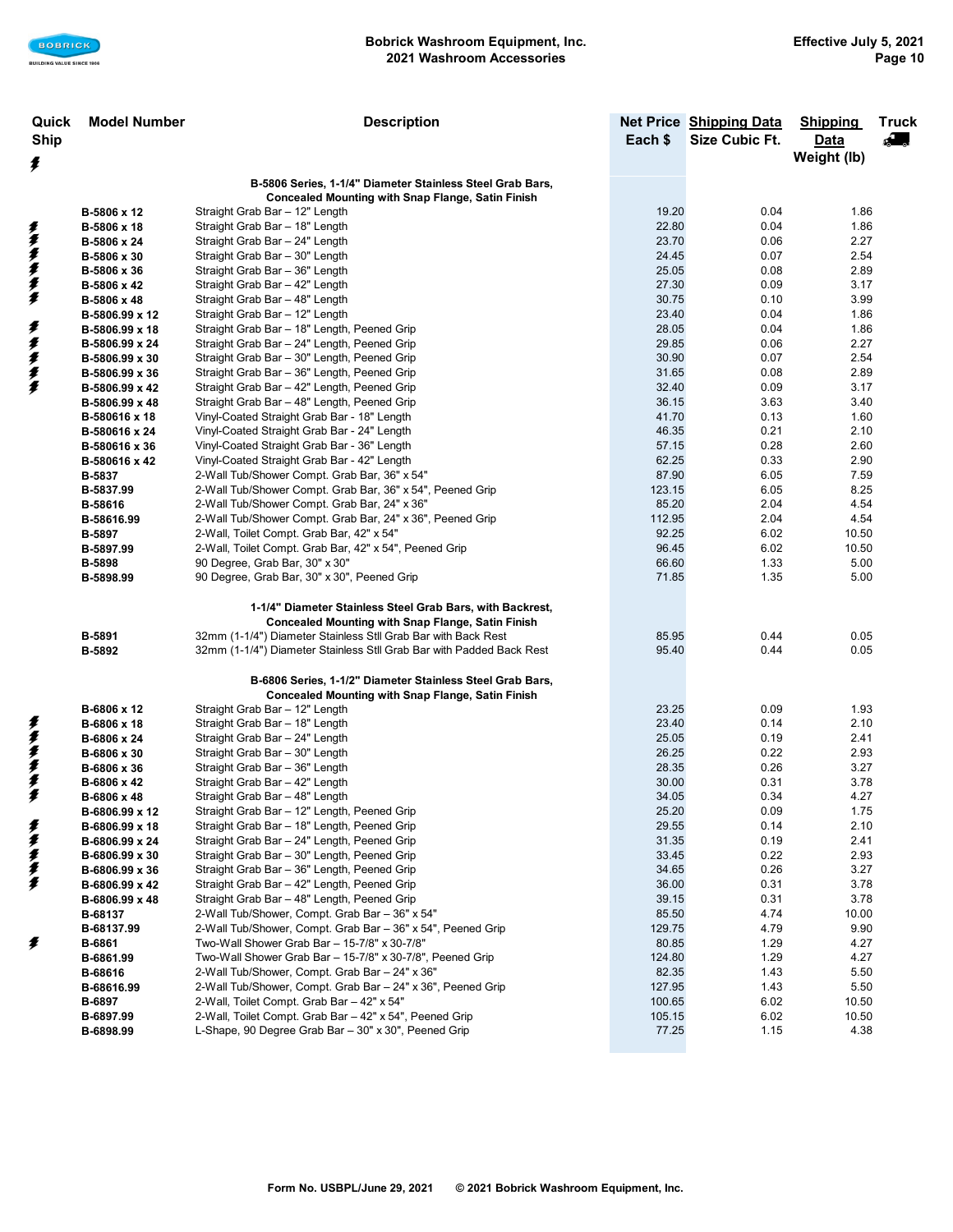

| Quick<br><b>Ship</b><br>ŧ | <b>Model Number</b> | <b>Description</b>                                                                                                            | Each \$ | <b>Net Price Shipping Data</b><br>Size Cubic Ft. | <b>Shipping</b><br>Data<br>Weight (lb) | Truck<br>A. |
|---------------------------|---------------------|-------------------------------------------------------------------------------------------------------------------------------|---------|--------------------------------------------------|----------------------------------------|-------------|
|                           |                     | <b>MOUNTING DEVICES FOR GRAB BARS</b>                                                                                         |         |                                                  |                                        |             |
|                           |                     | For All Bobrick Grab Bars Series                                                                                              |         |                                                  |                                        |             |
| ≸                         | $251 - 4$           | WingIt™ Grab Bar Fastener for 2-1/2" or deeper hollow walls One required for each<br>flange                                   | 43.50   | 0.02                                             | 0.46                                   |             |
| ŧ                         | 252-30              | Mounting Kit - 3 Round-Head Sheet-Metal Screws - 1 Reg. for Each Flange                                                       | 2.55    | 0.00                                             | 0.10                                   |             |
|                           |                     | For B-530, B-5806 and B-6806 Series Grab Bars                                                                                 |         |                                                  |                                        |             |
|                           | 2583                | Anchor for Installation of Individual Grab Bar Through 3/4" to 1" Thick Toilet Compt.<br>Panel - One Required for Each Flange | 11.40   | 0.00                                             | 0.15                                   |             |
|                           | 2586                | Anchor for Installation of Individual Grab Bar Through 1/2" Thick Toilet Compt. Panel<br>- One Required for Each Flange       | 17.40   | 0.00                                             | 0.10                                   |             |
|                           |                     | <b>FINO COLLECTION</b>                                                                                                        |         |                                                  |                                        |             |
|                           | <b>B-7179</b>       | Surface-Mounted Automatic Hand Dryer                                                                                          | 966.30  | 0.52                                             | 20.00                                  |             |
|                           | B-9262              | Surface-Mounted Paper Towel Dispenser                                                                                         | 293.40  | 0.52                                             | 10.00                                  |             |
|                           | <b>B-9279</b>       | Surface-Mounted Waste Receptacle                                                                                              | 329.40  | 1.08                                             | 18.00                                  |             |
|                           | <b>B-9542</b>       | Surface-Mounted Coat Hook                                                                                                     | 49.35   | 0.01                                             | 4.00                                   |             |
|                           | <b>B-9543</b>       | Surface-Mounted Single Toilet Roll Holder                                                                                     | 76.20   | 0.03                                             | 3.00                                   |             |
|                           | <b>B-9547</b>       | Surface-Mounted Double Toilet Roll Holder                                                                                     | 92.55   | 0.06                                             | 6.00                                   |             |
|                           | 9806 x 18           | Straight Grab Bar - 18" Length                                                                                                | 166.50  | 0.10                                             | 7.00                                   |             |
|                           | 9806 x 24           | Straight Grab Bar - 24" Length                                                                                                | 175.20  | 0.12                                             | 9.00                                   |             |
|                           | 9806 x 36           | Straight Grab Bar - 36" Length                                                                                                | 183.75  | 0.18                                             | 12.00                                  |             |
|                           | 9806 x 42           | Straight Grab Bar - 42" Length                                                                                                | 192.60  | 0.20                                             | 16.00                                  |             |

**KOALA KARE CHILDCARE ACCESSORIES**

**Refer to Koala Price LIst**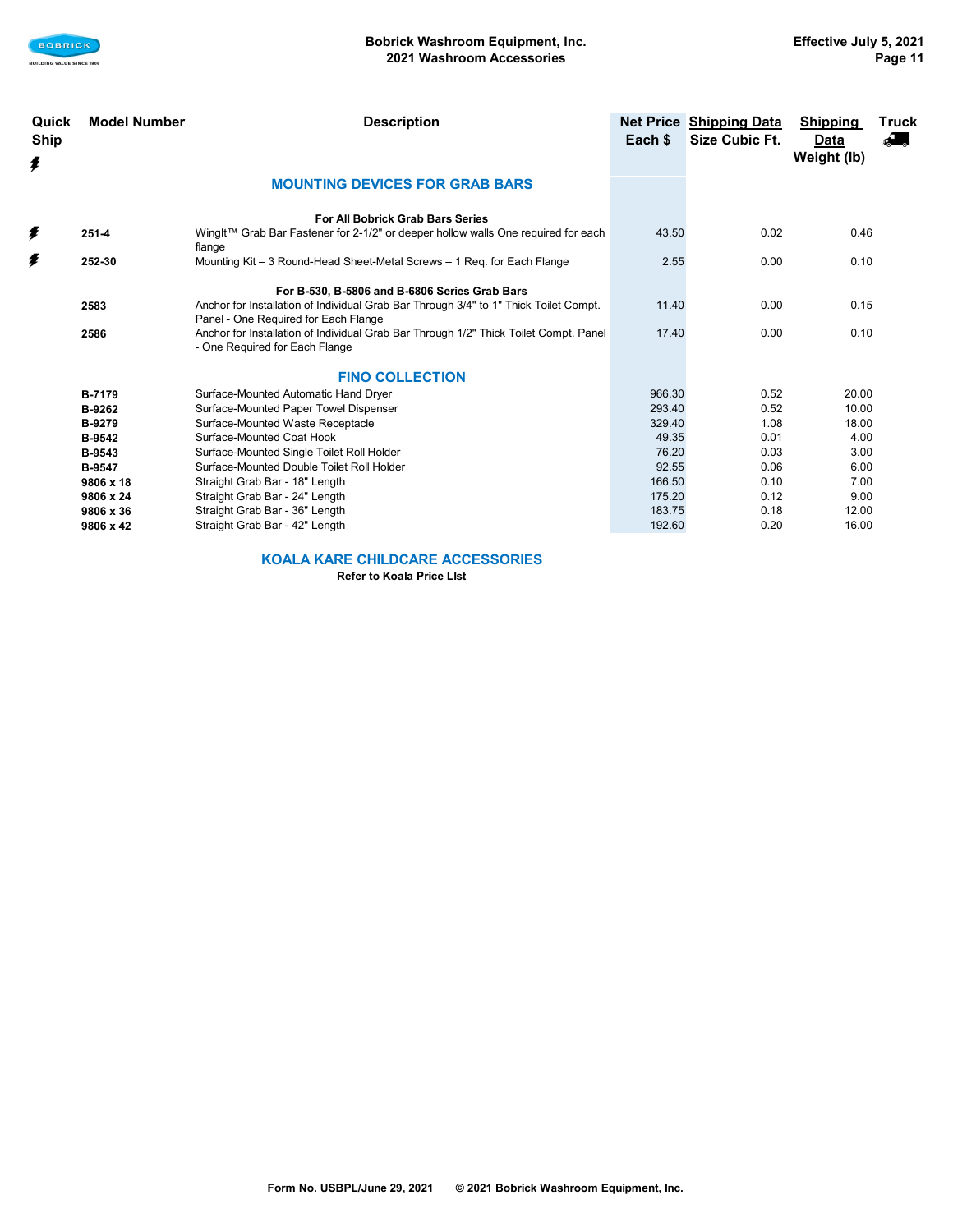# **SPECIAL ORDER CUSTOM SIZE MIRRORS & REFLECTIVE SURFACES**

- **B-165** Custom Size Stainless Steel Channel-Frame Glass Mirror **To order,** Use Series Number followed by width first, then height in inches. **Note:** Mirrors must be installed with width and height dimensions as ordered. Mirror back and wall hanger cannot be installed sideways to reverse width and height. **Maximum size:** 72" W x 96" H or 96" W x 72" H. For mirrors larger than maximum sizes specified, contact Bobrick Architectural Services for feasibility and pricing.
- **B-290** Custom Size Stainless Steel Welded-Frame Glass Mirror **To order,** Use Series Number followed by width first, then height in inches. **Note:** Mirrors must be installed with width and height dimensions as ordered. Mirror back and wall hanger cannot be installed sideways to reverse width and height. **Maximum size:** 144" W x 52'' H or 52" W x 144" H. For mirrors larger than maximum sizes specified, contact Bobrick Architectural Services for feasibility and pricing.

### **Important Notes:**

**1. Truck shipment required** for all mirrors larger than 30" on either dimension. Truck shipment required for all mirrors with shelves 24" x 30" or larger. B-1656 or B-2906 Series Mirrors larger than 24" x 48" require shipment by truck.

**2. To determine approximate shipping weight:** for mirrors up to 72" x 36", figure 6 pounds per square foot (lb/ft) of mirror; mirrors over 72" x 36" up to 83" x 48", figure 9.5 lb/ft; mirrors over 83" x 48" up to 144" x 72", figure 11.0 lb/ft. Bobrick mirrors are classified as item No. 137440, Sub 1, Class 100, for mirrors up to 120 united inches; Sub 2, Class 125, for mirrors exceeding 120 united inches, but not exceeding 15 ft. in length or 7-1/2 ft. in width; Sub 3, Class 250, for mirrors exceeding 15 ft. in length or 7-1/2 ft. in width.

**3. Shipment of Special Order Custom Size Surfaces** are F.O.B. factory: Durant, OK

## **SPECIAL ORDER REFLECTIVE SURFACES - Price on Application:**

**Polished Stainless Steel**

B-1656 Series Mirrors (up to 60" x 36")

B-2906 Series Mirrors (up to 60" x 36")

### **Tempered Glass**

B-1658 Series Mirrors (up to 96" x 48")

B-2908 Series Mirrors (up to 115" x 48")

**NOTE:** Tempered glass mirrors are available in four standard size Series Welded-Frame Mirrors, see page 5. **Laminated Glass**

B-1659 Series Mirrors (up to 84" x 48")

B-2909 Series Mirrors (up to 84" x 48")

**NOTE:** Polished Stainless Steel, Tempered, and Laminated Glass Mirrors resist breakage and provide a measure of safety from broken glass, but differ in color and reflective quality from standard glass mirrors. Bobrick uses the highest quality tempered glass mirrors. Modest distortion or heat-generated markings are normal in the tempered glass mirror manufacturing process. Therefore, Bobrick will not accept returns of tempered glass mirrors with random distortion or markings. To price special order reflective surface mirrors, contact your local factory representative or Bobrick Architectural Services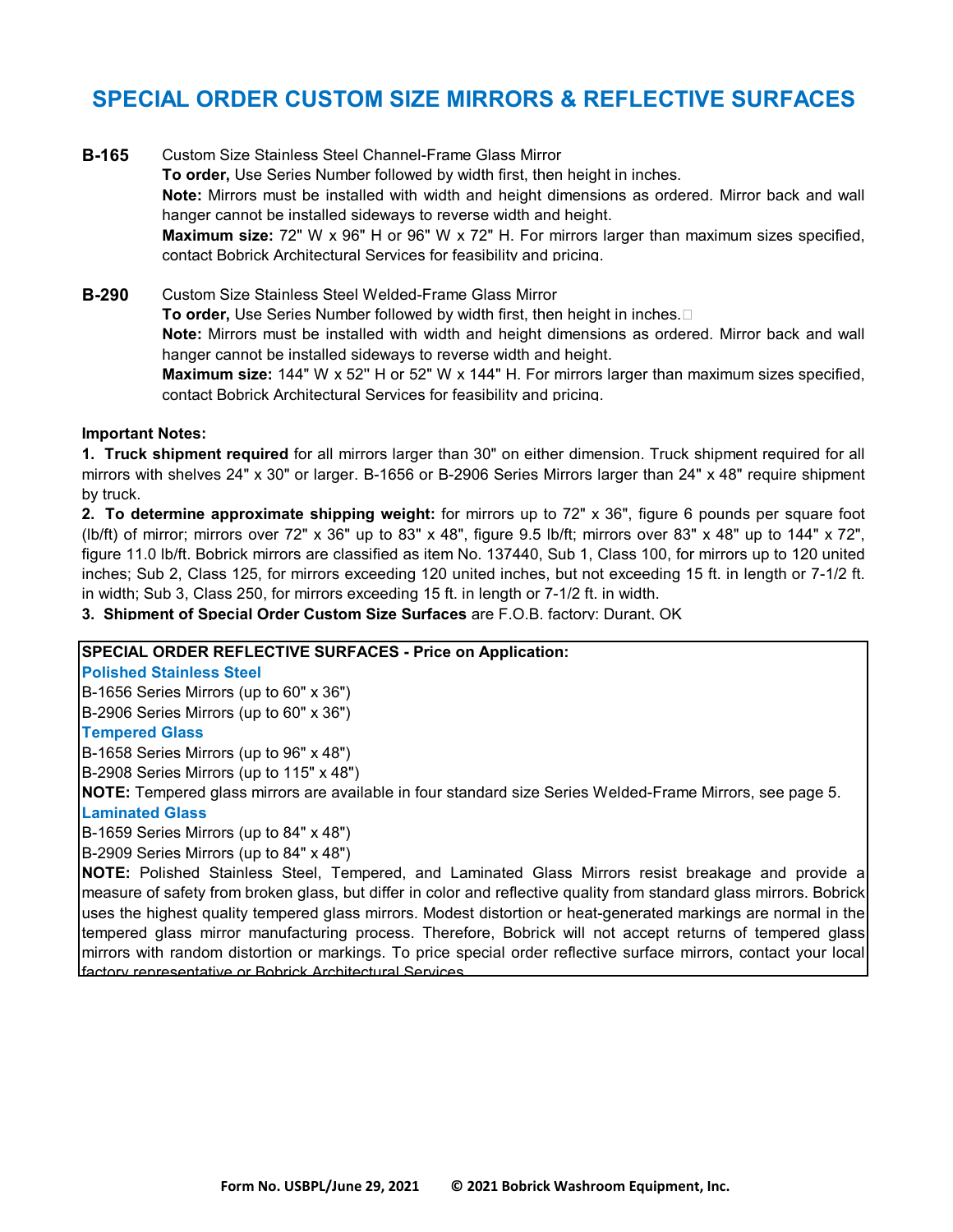

## **Dealer Price List 2021 Washroom Accessories**

| <b>Model Number</b>      | <b>Price</b>     | <b>Model Number</b>          | <b>Price</b>     | <b>Model Number</b>                     | <b>Price</b>     |
|--------------------------|------------------|------------------------------|------------------|-----------------------------------------|------------------|
|                          | Each \$          |                              | Each \$          |                                         | Each \$          |
|                          |                  |                              |                  |                                         |                  |
| <b>B-155</b>             | 25.60            | B-232 x 24                   | 72.60            | B-2908 2436                             | 196.40           |
| B-1556 1824              | 100.80           | <b>B-233</b>                 | 13.80            | B-292 1836                              | 291.00           |
| B-1556 1830              | 128.60           | B-239 x 34                   | 302.80           | B-293 1830                              | 207.80           |
| B-1556 2436              | 185.40           | <b>B-2400</b>                | 1,282.60         | B-293 1836                              | 265.60           |
| <b>B-156</b>             | 16.80            | $251 - 4$                    | 58.00            | B-293 2436                              | 325.40           |
| B-164 2436               | 625.60           | 252-30                       | 3.40             | B-294 1830                              | 184.60           |
| B-164 2442               | 737.80           | <b>B-253</b>                 | 38.00            | B-295 x 16                              | 62.20            |
| B-165 1824               | 53.00            | <b>B-254</b>                 | 111.00           | B-295 x 18                              | 65.00            |
| B-165 1830               | 58.00            | 2583                         | 15.20            | B-295 x 24                              | 78.40            |
| B-165 1836               | 65.20            | 2586                         | 23.20            | B-296 x 18                              | 77.00            |
| B-165 2430               | 80.80            | <b>B-262</b>                 | 52.20            | <b>B-297</b>                            | 138.20           |
| B-165 2436               | 82.40            | B-2620                       | 54.20            | B-2974                                  | 436.00           |
| B-165 2448               | 120.80           | B-2621                       | 50.00            | B-29744                                 | 580.20           |
| B-165 2460               | 149.40           | B-26212                      | 50.60            | B-298 x 18                              | 83.00            |
| B-165 4836               | 254.40           | 262-130                      | 30.20            | B-298 x 24                              | 94.00            |
| B-1658 1830              | 109.40           | <b>B-263</b>                 | 117.20           | <b>B-299</b>                            | 545.00           |
| B-1658 2436              | 150.60           | <b>B-264</b>                 | 13.40            | <b>B-301</b>                            | 96.00            |
| B-166 1824               | 126.00           | <b>B-265</b>                 | 21.20            | B-3013                                  | 206.00           |
| B-166 1830               | 140.80           | B-26607                      | 219.00           | <b>B-306</b>                            | 139.00           |
| B-166 1836               | 150.40<br>178.00 | B-26617                      | 232.60<br>219.00 | B-3091                                  | 448.40<br>559.00 |
| B-166 2436<br>B-167 2436 | 531.00           | B-26627<br>B-26637           | 232.60           | B-30919<br>B-3092                       | 448.40           |
| B-167 2448               | 671.20           | <b>B-268</b>                 | 205.80           | B-30929                                 | 559.00           |
| B-167 6642               | 910.40           | <b>B-270</b>                 | 33.60            | B-3094                                  | 314.00           |
| B-169 2436               | 457.80           | B-2706 25                    | 661.40           | <b>B-318</b>                            | 276.20           |
| B-169 3040               | 545.40           | <b>B-2706C</b>               | 661.40           | <b>B-347</b>                            | 436.40           |
| <b>B-2000</b>            | 178.40           | <b>B-2706T</b>               | 692.80           | B-3471                                  | 436.40           |
| B-2012                   | 146.60           | B-2716                       | 42.80            | B-34715                                 | 436.40           |
| B-2013                   | 168.60           | <b>B-272</b>                 | 53.60            | B-3474                                  | 347.80           |
| $204 - 1$                | 1.60             | <b>B-2721</b>                | 62.80            | B-34745                                 | 347.80           |
| 204-2                    | 33.40            | <b>B-273</b>                 | 21.00            | B-3479                                  | 449.60           |
| 204-3                    | 36.00            | B-2730                       | 20.60            | B-35016                                 | 267.00           |
| B-207 x 36               | 36.20            | <b>B-274</b>                 | 30.00            | B-350169                                | 277.20           |
| B-207 x 48               | 42.00            | B-2740                       | 24.00            | <b>B-3513</b>                           | 217.80           |
| B-207 x 60               | 50.60            | B-27460                      | 50.20            | B-35139                                 | 271.60           |
| B-207 x 72               | 59.00            | <b>B-275</b>                 | 308.60           | <b>B-353</b>                            | 129.60           |
| <b>B-211</b>             | 19.20            | <b>B-277</b>                 | 313.20           | B-35303                                 | 330.00           |
| B-2111                   | 39.40            | <b>B-279</b>                 | 108.40           | <b>B-354</b>                            | 168.00           |
| 2111-79                  | 38.20            | B-2840                       | 75.00            | B-3541                                  | 52.20            |
| B-2112                   | 39.40            | B-2860                       | 352.80           | B-35633                                 | 255.20           |
| B-2116                   | 20.40            | <b>B-287</b>                 | 90.60            | B-35639                                 | 303.80           |
| <b>B-212</b>             | 8.80             | B-2888                       | 67.80            | B-35643                                 | 477.00           |
| B-220816                 | 383.40           | B-2890                       | 56.40            | B-35649                                 | 577.00           |
| <b>B-221</b>             | 34.00            | B-2892                       | 163.00           | <b>B-357</b>                            | 456.40           |
| <b>B-221</b>             | 34.00            | B-290 1830                   | 122.80           | B-3571                                  | 456.40           |
| B-221216                 | 448.40           | B-290 1836                   | 127.00           | B-35715                                 | 456.40           |
| B-223 x 24               | 71.20            | B-290 2430                   | 154.80           | <b>B-3574</b>                           | 390.00           |
| $B-223 \times 36$        | 89.80            | B-290 2436                   | 156.00           | B-35745                                 | 390.00           |
| B-224 x 36               | 189.20           | B-290 2448                   | 238.40           | B-3579                                  | 510.40           |
| B-2250                   | 418.00           | B-290 2460                   | 291.80           | <b>B-3588</b>                           | 171.40           |
| <b>B-2260</b>            | 263.20           | B-290 2472                   | 341.00           | B-35883                                 | 120.80           |
| <b>B-2280</b>            | 374.00           | B-2908 1830                  | 147.00           | <b>B-359</b>                            | 122.00           |
| <b>B-2300</b>            | 446.00           | B-2908 1836                  | 165.80           | B-35903                                 | 295.60           |
| B-359033                 | 320.60<br>391.40 | B-4112                       | 70.20<br>30.80   | <b>B-541</b>                            | 45.80<br>45.80   |
| B-359039<br>B-3644       | 245.60           | 4112-79<br>$B-42$            | 28.00            | B-5416<br><b>B-542</b>                  | 24.60            |
|                          |                  | Form No. USBPL/June 29, 2021 |                  | © 2021 Bobrick Washroom Equipment, Inc. |                  |
|                          |                  |                              |                  |                                         |                  |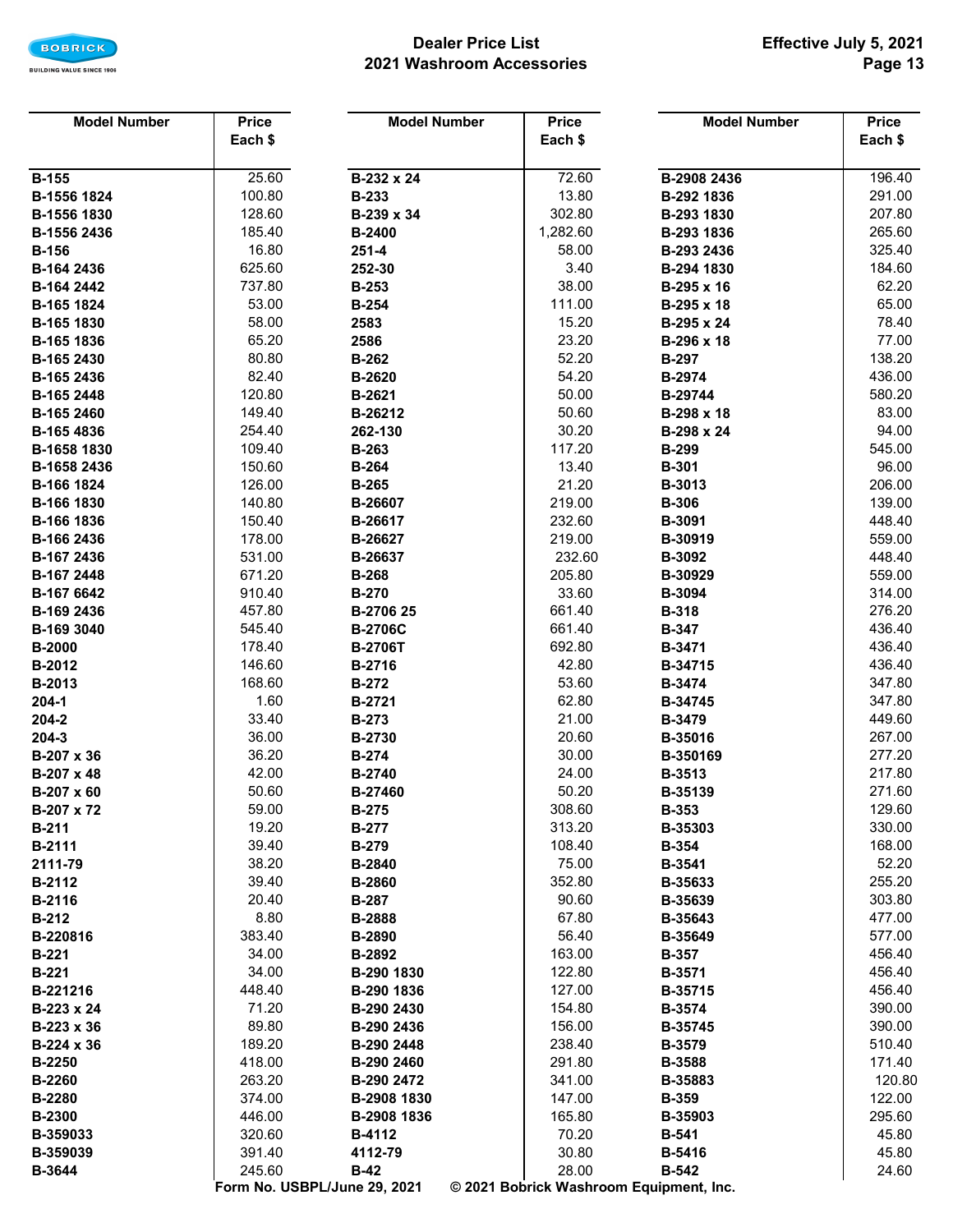

## **Dealer Price List 2021 Washroom Accessories**

| <b>Model Number</b>    | <b>Price</b>      | <b>Model Number</b>          | <b>Price</b>                            | <b>Model Number</b>              | <b>Price</b>   |
|------------------------|-------------------|------------------------------|-----------------------------------------|----------------------------------|----------------|
|                        | Each \$           |                              | Each \$                                 |                                  | Each \$        |
|                        |                   |                              |                                         |                                  |                |
| 367-60                 | 155.20            | B-4207 x 60                  | 57.80                                   | <b>B-5426</b>                    | 24.60          |
| 368-60                 | 183.20            | B-4207 x 72                  | 68.60                                   | <b>B-543</b>                     | 49.40          |
| <b>B-369</b>           | 186.60            | <b>B-4221</b>                | 95.20                                   | B-5436                           | 49.40          |
| B-36903                | 253.60            | B-4262                       | 141.80                                  | <b>B-544</b>                     | 95.40          |
| 369-130                | 47.00             | B-4288                       | 124.40                                  | <b>B-5446</b>                    | 95.40          |
| B-3699                 | 271.80            | B-4353                       | 232.60                                  | B-5456 x 18                      | 66.60          |
| B-3706 25              | 573.60            | B-4354                       | 317.20                                  | B-5456 x 24                      | 72.00          |
| 3706-176               | 64.00             | B-43644                      | 399.60                                  | B-545 x 18                       | 66.20          |
| B-37063 25             | 612.20            | 43644-134                    | 52.60                                   | B-545 x 24                       | 71.20          |
| B-370634 25            | 643.60            | <b>B-4369</b>                | 366.40                                  | <b>B-546</b>                     | 58.20          |
| B-370634C              | 643.60            | 4369-134                     | 42.00                                   | <b>B-547</b>                     | 53.60          |
| B-37063C               | 612.20            | B-43699                      | 474.80                                  | <b>B-548</b>                     | 69.80          |
| <b>B-3706C</b>         | 573.60            | <b>B-4380</b>                | 45.60                                   | <b>B-549</b>                     | 30.60          |
| <b>B-3706T</b>         | 605.00            | <b>B-4388</b>                | 151.80                                  | B-5806.99 x 12                   | 31.20          |
| B-3725 115V            | 1,184.40          | B-4390                       | 54.40                                   | B-5806.99 x 18                   | 37.40          |
| B-3725 230V            | 1,184.40<br>63.60 | B-43944                      | 763.60<br>55.40                         | B-5806.99 x 24<br>B-5806.99 x 30 | 39.80<br>41.20 |
| 3725-23                | 424.80            | 43944-134                    | 992.00                                  | B-5806.99 x 36                   | 42.20          |
| B-3803<br>B-38030 115V | 1,692.40          | B-43949<br>B-4706 25         | 926.20                                  | B-5806.99 x 42                   | 43.20          |
| B-38030 230V           | 1,692.40          | B-47064 25                   | 1,005.20                                | B-5806.99 x 48                   | 48.20          |
| B-380309 115V          | 1,866.80          | <b>B-47064C</b>              | 1,005.20                                | B-580616 x 18                    | 55.60          |
| B-380309 230V          | 1,866.80          | B-47069 25                   | 1,087.80                                | B-580616 x 24                    | 61.80          |
| B-38031 115V           | 1,972.80          | <b>B-47069C</b>              | 1,087.80                                | B-580616 x 36                    | 76.20          |
| B-38031 230V           | 1,972.80          | <b>B-4706C</b>               | 926.20                                  | B-580616 x 42                    | 83.00          |
| 3803-130               | 53.00             | B-49916                      | 464.40                                  | B-5806 x 12                      | 25.60          |
| B-38032                | 511.60            | <b>B-4998</b>                | 377.40                                  | B-5806 x 18                      | 30.40          |
| B-38034                | 373.80            | B-4998.99                    | 415.20                                  | B-5806 x 24                      | 31.60          |
| B-380349               | 549.40            | <b>B-505</b>                 | 500.60                                  | B-5806 x 30                      | 32.60          |
| <b>B-386</b>           | 292.00            | <b>B-5050</b>                | 33.00                                   | B-5806 x 36                      | 33.40          |
| <b>B-3888</b>          | 104.20            | B-50516                      | 662.60                                  | B-5806 x 42                      | 36.40          |
| B-39003                | 563.00            | B-50517                      | 741.80                                  | B-5806 x 48                      | 41.00          |
| 39003-130              | 50.80             | B-5116                       | 19.00                                   | B-5837                           | 117.20         |
| <b>B-3940</b>          | 374.80            | <b>B-517</b>                 | 511.80                                  | B-5837.99                        | 164.20         |
| B-3942                 | 491.40            | <b>B-518</b>                 | 511.80                                  | B-58616                          | 113.60         |
| B-3944                 | 342.00            | <b>B-5181</b>                | 348.60                                  | B-58616.99                       | 150.60         |
| 3944-130               | 53.00             | B-518116 x 28                | 563.00                                  | B-5891                           | 114.60         |
| 3944-134               | 47.20             | B-518116 x 32                | 613.60                                  | B-5892                           | 127.20         |
| 3944-52                | 193.40            | <b>B-5191</b>                | 287.80                                  | <b>B-5897</b>                    | 123.00         |
| <b>B-3947</b>          | 492.80            | B-5192                       | 411.20                                  | B-5897.99                        | 128.60         |
| B-3949                 | 548.40            | B-5193                       | 420.20                                  | <b>B-5898</b>                    | 88.80          |
| B-3961                 | 676.00            | B-5221                       | 18.00                                   | B-5898.99                        | 95.80          |
| 3961-50                | 379.40            | <b>B-526</b>                 | 225.40                                  | B-6047 x 36                      | 29.60          |
| B-39617                | 796.00            | B-5262                       | 32.80                                   | B-6047 x 48                      | 35.80          |
| B-39619                | 869.00            | <b>B-527</b>                 | 162.80                                  | B-6047 x 60                      | 42.20          |
| <b>B-397</b>           | 133.20            | B-5270                       | 23.60                                   | B-6047 x 72                      | 47.60          |
| B-3974                 | 836.20            | <b>B-5288</b>                | 32.20<br>110.60                         | B-6107 x 36                      | 27.40          |
| 3974-250               | 414.80<br>50.80   | <b>B-529</b>                 | 42.00                                   | B-6107 x 48                      | 34.20<br>38.20 |
| 3974-57<br>B-39747     | 855.80            | B-530 X 18<br>B-530x18       | 42.00                                   | B-6107 x 60<br>B-6107 x 72       | 43.40          |
| <b>B-3979</b>          | 900.60            | B-530 X 24                   | 46.60                                   | <b>B-635</b>                     | 107.40         |
| <b>B-398</b>           | 417.20            | B-530x24                     | 46.60                                   | B-6637                           | 46.60          |
| $B-40$                 | 28.60             | <b>B-532</b>                 | 83.40                                   | <b>B-667</b>                     | 42.20          |
| B-4063                 | 244.20            | <b>B-540</b>                 | 114.60                                  | B-6677                           | 42.20          |
| <b>B-6697</b>          | 61.60             | B-6897                       | 134.20                                  | 824-201                          | 210.80         |
| B-6699                 | 91.80             | B-6897.99                    | 140.20                                  | 824-241                          | 18.00          |
| B-66997                | 91.80             | B-6898.99                    | 103.00                                  | B-82512                          | 155.60         |
|                        |                   | Form No. USBPL/June 29, 2021 | © 2021 Bobrick Washroom Equipment, Inc. |                                  |                |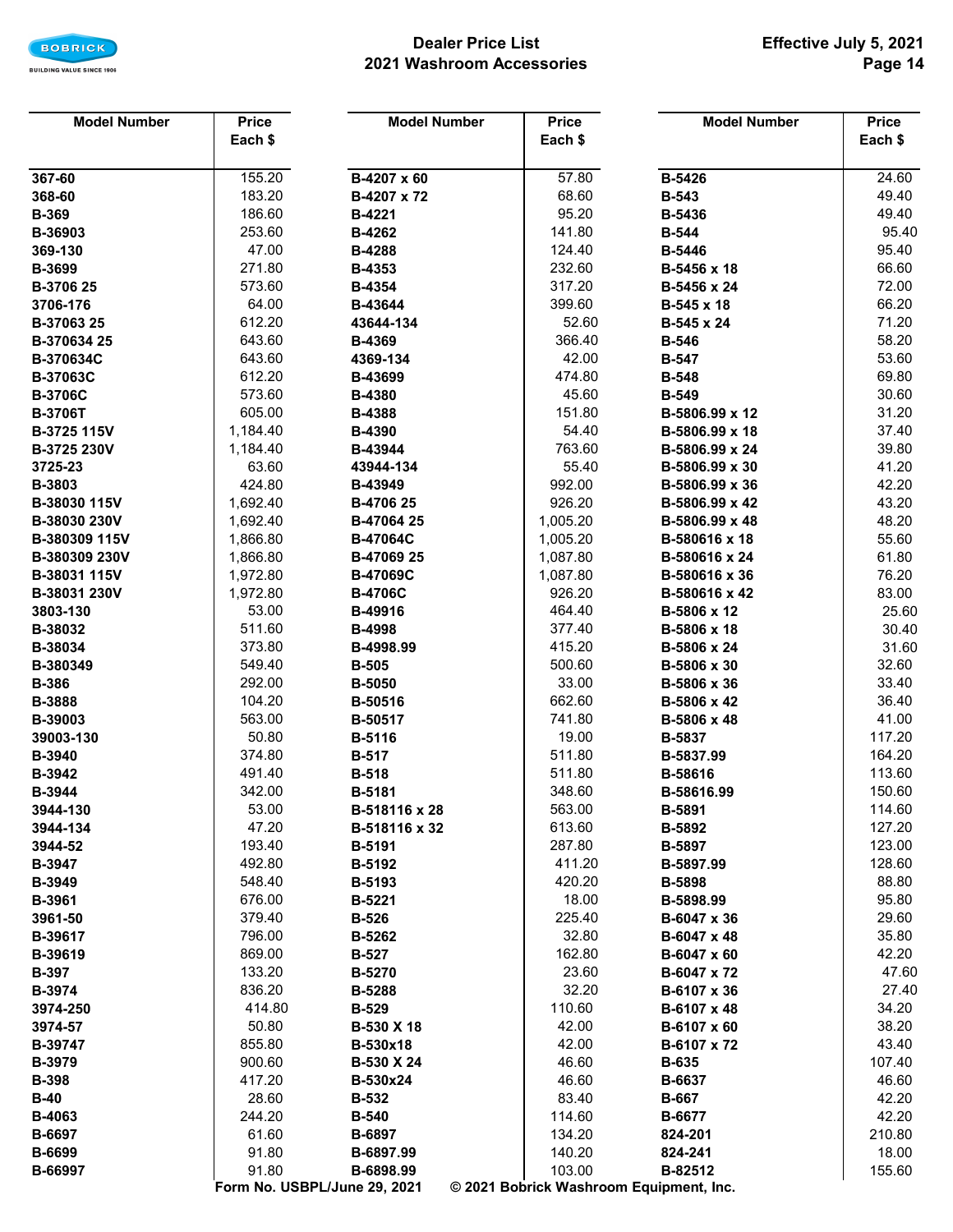

## **Dealer Price List 2021 Washroom Accessories**

| <b>Model Number</b> | <b>Price</b> | <b>Model Number</b> | <b>Price</b> | <b>Model Number</b> | <b>Price</b> |
|---------------------|--------------|---------------------|--------------|---------------------|--------------|
|                     | Each \$      |                     | Each \$      |                     | Each \$      |
|                     |              |                     |              |                     |              |
| <b>B-670</b>        | 27.20        | <b>B-697</b>        | 93.20        | <b>B-826</b>        | 148.20       |
| B-6707              | 27.20        | B-6977              | 93.20        | B-826.18            | 179.20       |
| <b>B-671</b>        | 26.80        | <b>B-699</b>        | 130.20       | 826-20              | 89.60        |
| B-6717              | 26.80        | B-6997              | 130.20       | B-8263              | 152.80       |
| <b>B-672</b>        | 31.20        | B-6999              | 166.80       | B-8263.18           | 202.80       |
| B-6727              | 31.20        | B-69997             | 166.80       | <b>B-828</b>        | 389.40       |
| B-6737 x 24         | 61.00        | B-710 115V          | 371.40       | B-8281              | 389.40       |
| B-673 x 18          | 56.80        | B-7120 115V         | 485.60       | <b>B-830</b>        | 272.60       |
| B-673 x 24          | 61.00        | B-7120 230V         | 485.60       | 830-162             | 42.40        |
| B-6747 x 24         | 63.40        | <b>B-7125</b>       | 947.40       | 830-164             | 11.20        |
| B-674 x 18          | 60.00        | B-7128 115V         | 590.40       | 830-341             | 24.00        |
| B-674 x 24          | 63.40        | B-7128 230V         | 590.40       | 830-359             | 50.20        |
| B-676 x 24          | 152.20       | <b>B-7179</b>       | 1,288.40     | 830-372             | 55.00        |
| <b>B-677</b>        | 30.60        | B-7180 115V         | 531.20       | 833-359             | 62.40        |
| B-6777              | 30.60        | B-7180 230V         | 531.20       | 833-372             | 67.60        |
| <b>B-680</b>        | 43.20        | B-7188 115V         | 626.80       | B-8397              | 59.40        |
| B-6806.99 x 12      | 33.60        | B-7188 230V         | 626.80       | <b>B-840</b>        | 619.00       |
| B-6806.99 x 18      | 39.40        | B-72860             | 137.00       | <b>B-842</b>        | 609.60       |
| B-6806.99 x 24      | 41.80        | B-72974             | 147.80       | <b>B-845</b>        | 602.80       |
| B-6806.99 x 30      | 44.60        | B-750 115V          | 1,072.80     | <b>B-846</b>        | 597.00       |
| B-6806.99 x 36      | 46.20        | B-750 230V          | 1,072.80     | <b>B-848</b>        | 586.40       |
| B-6806.99 x 42      | 48.00        | 750-506             | 65.40        | <b>B-850</b>        | 538.20       |
| B-6806.99 x 48      | 52.20        | B-7671              | 9.00         | <b>B-852</b>        | 530.00       |
| B-6806 x 12         | 31.00        | B-76717             | 9.00         | <b>B-855</b>        | 524.20       |
| B-6806 x 18         | 31.20        | B-7672              | 11.00        | <b>B-856</b>        | 519.20       |
| B-6806 x 24         | 33.40        | B-76727             | 11.00        | <b>B-858</b>        | 510.00       |
| B-6806 x 30         | 35.00        | <b>B-7685</b>       | 17.40        | B-8870              | 555.60       |
| B-6806 x 36         | 37.80        | B-76857             | 17.40        | B-8872              | 558.20       |
| B-6806 x 42         | 40.00        | <b>B-7686</b>       | 27.40        | B-8875              | 555.60       |
| B-6806 x 48         | 45.40        | B-76867             | 27.40        | B-8876              | 532.00       |
| B-6807              | 43.20        | B-7816              | 729.00       | <b>B-8878</b>       | 483.20       |
| B-68137             | 114.00       | B-81212             | 56.80        | B-918116L           | 1,278.80     |
| B-68137.99          | 173.00       | B-81312             | 70.20        | B-918116R           | 1,278.80     |
| <b>B-682</b>        | 41.60        | B-81412             | 61.40        | B-9262              | 391.20       |
| B-6827              | 41.60        | 818615              | 94.80        | <b>B-9279</b>       | 439.20       |
| B-683 x 24          | 91.80        | B-822               | 44.20        | <b>B-942</b>        | 127.20       |
| <b>B-685</b>        | 52.60        | B-8221              | 44.20        | <b>B-9542</b>       | 65.80        |
| B-6857              | 52.60        | B-82216             | 51.60        | B-9543              | 101.60       |
| <b>B-686</b>        | 82.40        | B-8226              | 51.60        | <b>B-9547</b>       | 123.40       |
| B-6861              | 107.80       | B-823               | 105.80       | 9806 x 18           | 222.00       |
| B-68616             | 109.80       | B-8231              | 105.80       | 9806 x 24           | 233.60       |
| B-68616.99          | 170.60       | B-82316             | 123.40       | 9806 x 36           | 245.00       |
| B-6861.99           | 166.40       | B-8236              | 122.40       | 9806 x 42           | 256.80       |
| B-6867              | 82.40        | <b>B-824</b>        | 332.80       | <b>B-983</b>        | 155.00       |
| <b>B-687</b>        | 38.00        |                     |              | <b>B-985</b>        | 545.00       |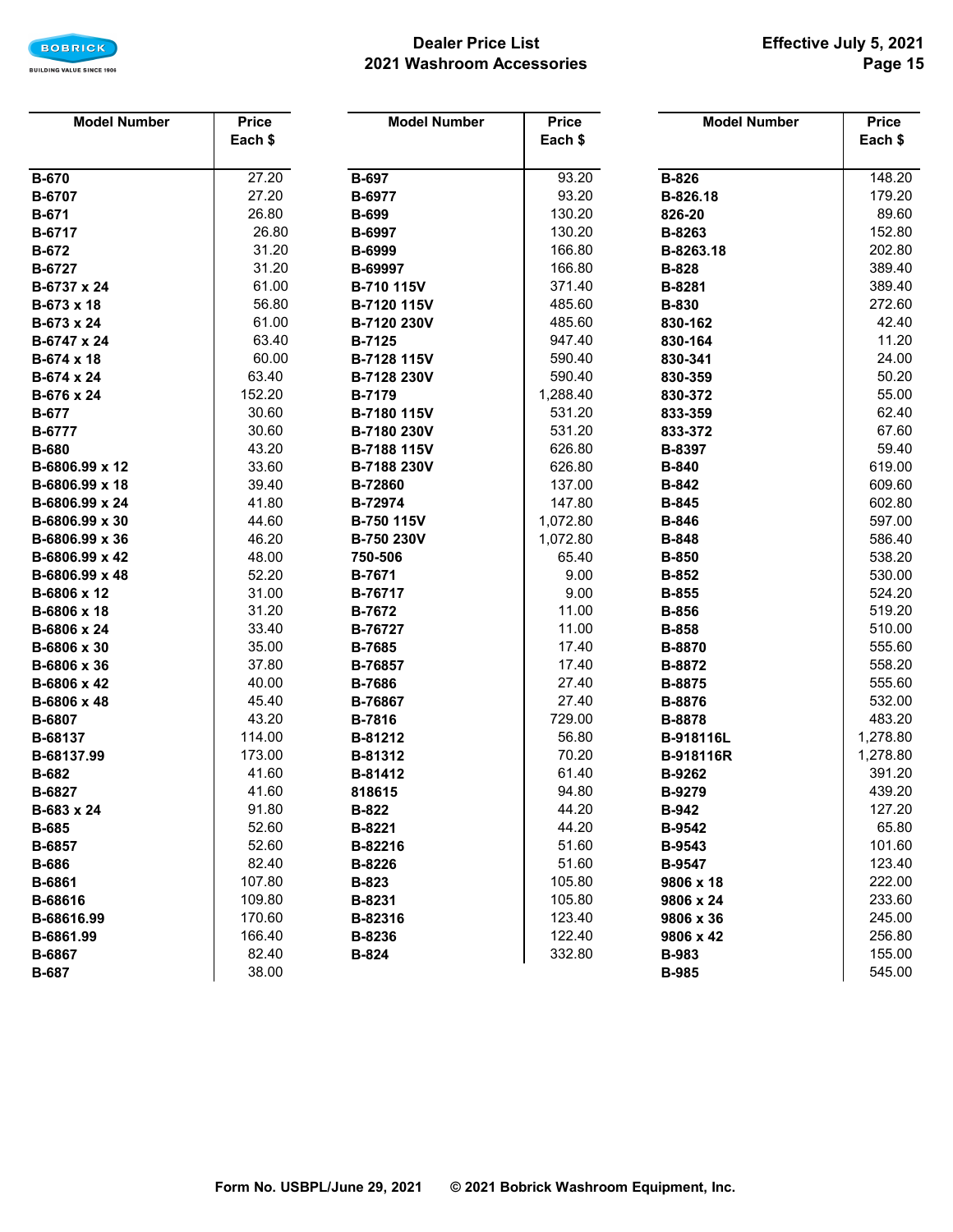

## **Commercial Price List 2021 Washroom Accessories**

| <b>Model Number</b> | <b>Price</b> | <b>Model Number</b>          | <b>Price</b>                            | <b>Model Number</b> | <b>Price</b> |
|---------------------|--------------|------------------------------|-----------------------------------------|---------------------|--------------|
|                     | Each \$      |                              | Each \$                                 |                     | Each \$      |
|                     |              |                              |                                         |                     |              |
| <b>B-155</b>        | 38.40        | B-232 x 24                   | 108.90                                  | B-2908 2436         | 294.60       |
| B-1556 1824         | 151.20       | <b>B-233</b>                 | 20.70                                   | B-292 1836          | 436.50       |
| B-1556 1830         | 192.90       | B-239 x 34                   | 454.20                                  | B-293 1830          | 311.70       |
| B-1556 2436         | 278.10       | <b>B-2400</b>                | 1,923.90                                | B-293 1836          | 398.40       |
| <b>B-156</b>        | 25.20        | $251 - 4$                    | 87.00                                   | B-293 2436          | 488.10       |
| B-164 2436          | 938.40       | 252-30                       | 5.10                                    | B-294 1830          | 276.90       |
| B-164 2442          | 1,106.70     | <b>B-253</b>                 | 57.00                                   | B-295 x 16          | 93.30        |
| B-165 1824          | 79.50        | <b>B-254</b>                 | 166.50                                  | B-295 x 18          | 97.50        |
| B-165 1830          | 87.00        | 2583                         | 22.80                                   | B-295 x 24          | 117.60       |
| B-165 1836          | 97.80        | 2586                         | 34.80                                   | B-296 x 18          | 115.50       |
| B-165 2430          | 121.20       | <b>B-262</b>                 | 78.30                                   | <b>B-297</b>        | 207.30       |
| B-165 2436          | 123.60       | B-2620                       | 81.30                                   | B-2974              | 654.00       |
| B-165 2448          | 181.20       | B-2621                       | 75.00                                   | B-29744             | 870.30       |
| B-165 2460          | 224.10       | B-26212                      | 75.90                                   | B-298 x 18          | 124.50       |
| B-165 4836          | 381.60       | 262-130                      | 45.30                                   | B-298 x 24          | 141.00       |
| B-1658 1830         | 164.10       | <b>B-263</b>                 | 175.80                                  | <b>B-299</b>        | 817.50       |
| B-1658 2436         | 225.90       | <b>B-264</b>                 | 20.10                                   | <b>B-301</b>        | 144.00       |
| B-166 1824          | 189.00       | <b>B-265</b>                 | 31.80                                   | B-3013              | 309.00       |
| B-166 1830          | 211.20       | B-26607                      | 328.50                                  | <b>B-306</b>        | 208.50       |
| B-166 1836          | 225.60       | B-26617                      | 348.90                                  | B-3091              | 672.60       |
| B-166 2436          | 267.00       | B-26627                      | 328.50                                  | B-30919             | 838.50       |
| B-167 2436          | 796.50       | B-26637                      | 348.90                                  | B-3092              | 672.60       |
| B-167 2448          | 1,006.80     | <b>B-268</b>                 | 308.70                                  | B-30929             | 838.50       |
| B-167 6642          | 1,365.60     | <b>B-270</b>                 | 50.40                                   | B-3094              | 471.00       |
| B-169 2436          | 686.70       | B-2706 25                    | 992.10                                  | <b>B-318</b>        | 414.30       |
| B-169 3040          | 818.10       | <b>B-2706C</b>               | 992.10                                  | <b>B-347</b>        | 654.60       |
| <b>B-2000</b>       | 267.60       | <b>B-2706T</b>               | 1,039.20                                | B-3471              | 654.60       |
| B-2012              | 219.90       | B-2716                       | 64.20                                   | B-34715             | 654.60       |
| B-2013              | 252.90       | <b>B-272</b>                 | 80.40                                   | B-3474              | 521.70       |
| $204 - 1$           | 2.40         | B-2721                       | 94.20                                   | B-34745             | 521.70       |
| 204-2               | 50.10        | <b>B-273</b>                 | 31.50                                   | B-3479              | 674.40       |
| 204-3               | 54.00        | B-2730                       | 30.90                                   | B-35016             | 400.50       |
| B-207 x 36          | 54.30        | <b>B-274</b>                 | 45.00                                   | B-350169            | 415.80       |
| B-207 x 48          | 63.00        | <b>B-2740</b>                | 36.00                                   | B-3513              | 326.70       |
| B-207 x 60          | 75.90        | B-27460                      | 75.30                                   | B-35139             | 407.40       |
| B-207 x 72          | 88.50        | <b>B-275</b>                 | 462.90                                  | <b>B-353</b>        | 194.40       |
| <b>B-211</b>        | 28.80        | <b>B-277</b>                 | 469.80                                  | B-35303             | 495.00       |
| <b>B-2111</b>       | 59.10        | <b>B-279</b>                 | 162.60                                  | <b>B-354</b>        | 252.00       |
| 2111-79             | 57.30        | <b>B-2840</b>                | 112.50                                  | B-3541              | 78.30        |
| <b>B-2112</b>       | 59.10        | <b>B-2860</b>                | 529.20                                  | B-35633             | 382.80       |
| <b>B-2116</b>       | 30.60        | <b>B-287</b>                 | 135.90                                  | B-35639             | 455.70       |
| <b>B-212</b>        | 13.20        | B-2888                       | 101.70                                  | B-35643             | 715.50       |
| B-220816            | 575.10       | B-2890                       | 84.60                                   | B-35649             | 865.50       |
| <b>B-221</b>        | 51.00        | B-2892                       | 244.50                                  | <b>B-357</b>        | 684.60       |
| <b>B-221</b>        | 51.00        | B-290 1830                   | 184.20                                  | B-3571              | 684.60       |
| B-221216            | 672.60       | B-290 1836                   | 190.50                                  | B-35715             | 684.60       |
| B-223 x 24          | 106.80       | B-290 2430                   | 232.20                                  | B-3574              | 585.00       |
| $B-223 \times 36$   | 134.70       | B-290 2436                   | 234.00                                  | B-35745             | 585.00       |
| B-224 x 36          | 283.80       | B-290 2448                   | 357.60                                  | B-3579              | 765.60       |
| <b>B-2250</b>       | 627.00       | B-290 2460                   | 437.70                                  | B-3588              | 257.10       |
| <b>B-2260</b>       | 394.80       | B-290 2472                   | 511.50                                  | B-35883             | 181.20       |
| <b>B-2280</b>       | 561.00       | B-2908 1830                  | 220.50                                  | <b>B-359</b>        | 183.00       |
| <b>B-2300</b>       | 669.00       | B-2908 1836                  | 248.70                                  | B-35903             | 443.40       |
| B-359033            | 480.90       | <b>B-4112</b>                | 105.30                                  | <b>B-541</b>        | 68.70        |
| B-359039            | 587.10       | 4112-79                      | 46.20                                   | B-5416              | 68.70        |
| B-3644              | 368.40       | $B-42$                       | 42.00                                   | <b>B-542</b>        | 36.90        |
|                     |              | Form No. USBPL/June 29, 2021 | © 2021 Bobrick Washroom Equipment, Inc. |                     |              |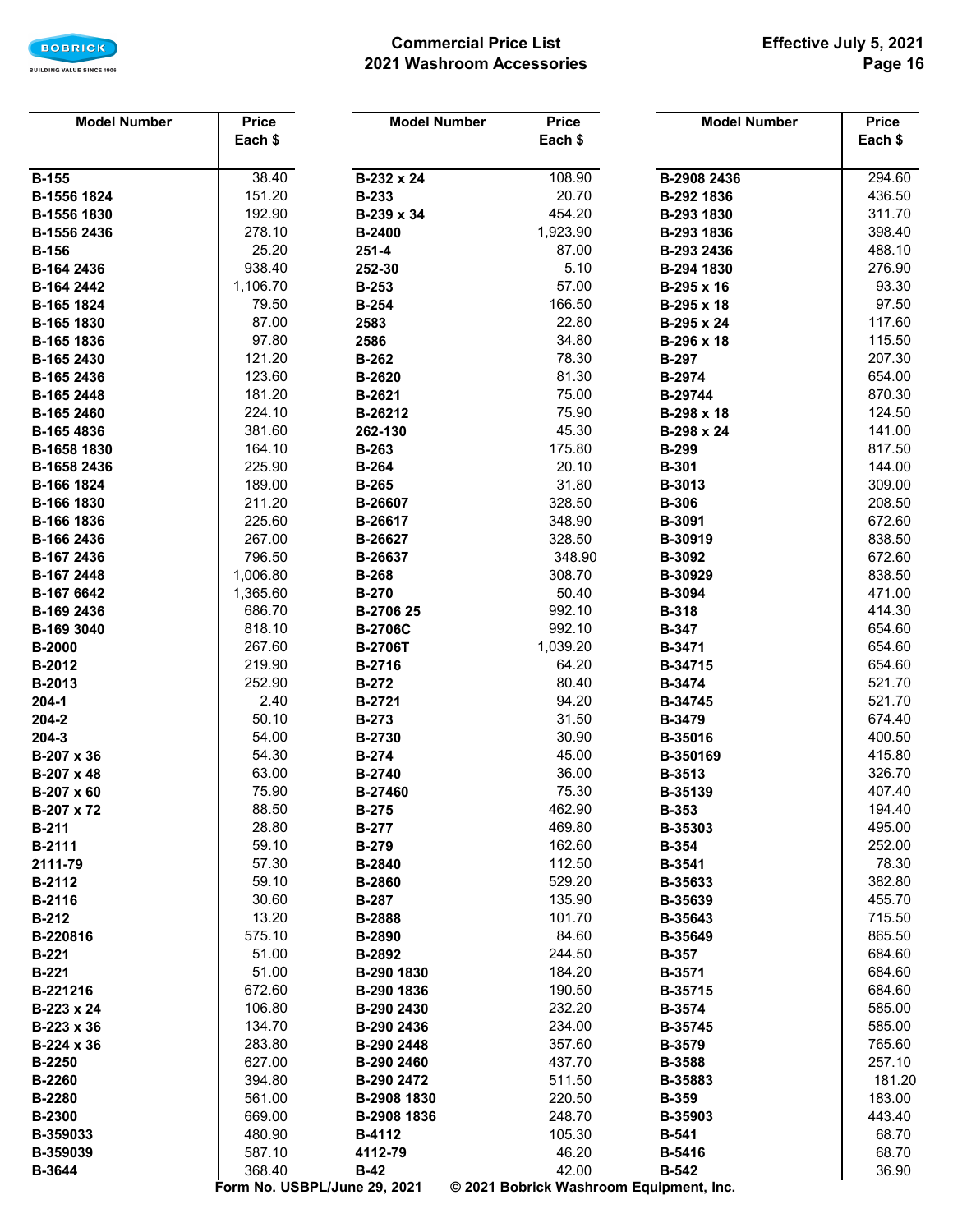

## **Commercial Price List 2021 Washroom Accessories**

| <b>Model Number</b> | <b>Price</b>                           | <b>Model Number</b> | <b>Price</b>                            | <b>Model Number</b> | <b>Price</b> |  |  |  |  |
|---------------------|----------------------------------------|---------------------|-----------------------------------------|---------------------|--------------|--|--|--|--|
|                     | Each \$                                |                     | Each \$                                 |                     | Each \$      |  |  |  |  |
|                     |                                        |                     |                                         |                     |              |  |  |  |  |
| 367-60              | 232.80                                 | B-4207 x 60         | 86.70                                   | B-5426              | 36.90        |  |  |  |  |
| 368-60              | 274.80                                 | B-4207 x 72         | 102.90                                  | <b>B-543</b>        | 74.10        |  |  |  |  |
| <b>B-369</b>        | 279.90                                 | B-4221              | 142.80                                  | B-5436              | 74.10        |  |  |  |  |
| B-36903             | 380.40                                 | B-4262              | 212.70                                  | <b>B-544</b>        | 143.10       |  |  |  |  |
| 369-130             | 70.50                                  | <b>B-4288</b>       | 186.60                                  | B-5446              | 143.10       |  |  |  |  |
| B-3699              | 407.70                                 | B-4353              | 348.90                                  | B-5456 x 18         | 99.90        |  |  |  |  |
| B-3706 25           | 860.40                                 | <b>B-4354</b>       | 475.80                                  | B-5456 x 24         | 108.00       |  |  |  |  |
| 3706-176            | 96.00                                  | B-43644             | 599.40                                  | B-545 x 18          | 99.30        |  |  |  |  |
| B-37063 25          | 918.30                                 | 43644-134           | 78.90                                   | B-545 x 24          | 106.80       |  |  |  |  |
| B-370634 25         | 965.40                                 | <b>B-4369</b>       | 549.60                                  | <b>B-546</b>        | 87.30        |  |  |  |  |
| B-370634C           | 965.40                                 | 4369-134            | 63.00                                   | <b>B-547</b>        | 80.40        |  |  |  |  |
| B-37063C            | 918.30                                 | B-43699             | 712.20                                  | <b>B-548</b>        | 104.70       |  |  |  |  |
| <b>B-3706C</b>      | 860.40                                 | B-4380              | 68.40                                   | <b>B-549</b>        | 45.90        |  |  |  |  |
| <b>B-3706T</b>      | 907.50                                 | <b>B-4388</b>       | 227.70                                  | B-5806.99 x 12      | 46.80        |  |  |  |  |
| B-3725 115V         | 1,776.60                               | B-4390              | 81.60                                   | B-5806.99 x 18      | 56.10        |  |  |  |  |
| B-3725 230V         | 1,776.60                               | B-43944             | 1,145.40                                | B-5806.99 x 24      | 59.70        |  |  |  |  |
| 3725-23             | 95.40                                  | 43944-134           | 83.10                                   | B-5806.99 x 30      | 61.80        |  |  |  |  |
| B-3803              | 637.20                                 | B-43949             | 1,488.00                                | B-5806.99 x 36      | 63.30        |  |  |  |  |
| B-38030 115V        | 2,538.60                               | B-4706 25           | 1,389.30                                | B-5806.99 x 42      | 64.80        |  |  |  |  |
| B-38030 230V        | 2,538.60                               | B-47064 25          | 1,507.80                                | B-5806.99 x 48      | 72.30        |  |  |  |  |
| B-380309 115V       | 2,800.20                               | B-47064C            | 1,507.80                                | B-580616 x 18       | 83.40        |  |  |  |  |
| B-380309 230V       | 2,800.20                               | B-47069 25          | 1,631.70                                | B-580616 x 24       | 92.70        |  |  |  |  |
| B-38031 115V        | 2,959.20                               | B-47069C            | 1,631.70                                | B-580616 x 36       | 114.30       |  |  |  |  |
| B-38031 230V        | 2,959.20                               | <b>B-4706C</b>      | 1,389.30                                | B-580616 x 42       | 124.50       |  |  |  |  |
| 3803-130            | 79.50                                  | B-49916             | 696.60                                  | B-5806 x 12         | 38.40        |  |  |  |  |
| B-38032             | 767.40                                 | <b>B-4998</b>       | 566.10                                  | B-5806 x 18         | 45.60        |  |  |  |  |
| B-38034             | 560.70                                 | B-4998.99           | 622.80                                  | B-5806 x 24         | 47.40        |  |  |  |  |
| B-380349            | 824.10                                 | <b>B-505</b>        | 750.90                                  | B-5806 x 30         | 48.90        |  |  |  |  |
| <b>B-386</b>        | 438.00                                 | <b>B-5050</b>       | 49.50                                   | B-5806 x 36         | 50.10        |  |  |  |  |
| <b>B-3888</b>       | 156.30                                 | B-50516             | 993.90                                  | B-5806 x 42         | 54.60        |  |  |  |  |
| B-39003             | 844.50                                 | B-50517             | 1,112.70                                | B-5806 x 48         | 61.50        |  |  |  |  |
| 39003-130           | 76.20                                  | B-5116              | 28.50                                   | B-5837              | 175.80       |  |  |  |  |
| B-3940              | 562.20                                 | <b>B-517</b>        | 767.70                                  | B-5837.99           | 246.30       |  |  |  |  |
| B-3942              | 737.10                                 | <b>B-518</b>        | 767.70                                  | B-58616             | 170.40       |  |  |  |  |
| <b>B-3944</b>       | 513.00                                 | <b>B-5181</b>       | 522.90                                  | B-58616.99          | 225.90       |  |  |  |  |
| 3944-130            | 79.50                                  | B-518116 x 28       | 844.50                                  | B-5891              | 171.90       |  |  |  |  |
| 3944-134            | 70.80                                  | B-518116 x 32       | 920.40                                  | <b>B-5892</b>       | 190.80       |  |  |  |  |
| 3944-52             | 290.10                                 | <b>B-5191</b>       | 431.70                                  | B-5897              | 184.50       |  |  |  |  |
| B-3947              | 739.20                                 | <b>B-5192</b>       | 616.80                                  | B-5897.99           | 192.90       |  |  |  |  |
| B-3949              | 822.60                                 | <b>B-5193</b>       | 630.30                                  | <b>B-5898</b>       | 133.20       |  |  |  |  |
| B-3961              | 1,014.00                               | B-5221              | 27.00                                   | B-5898.99           | 143.70       |  |  |  |  |
| 3961-50             | 569.10                                 | <b>B-526</b>        | 338.10                                  | B-6047 x 36         | 44.40        |  |  |  |  |
| B-39617             | 1,194.00                               | <b>B-5262</b>       | 49.20                                   | B-6047 x 48         | 53.70        |  |  |  |  |
| B-39619             | 1,303.50                               | <b>B-527</b>        | 244.20                                  | B-6047 x 60         | 63.30        |  |  |  |  |
| <b>B-397</b>        | 199.80                                 | B-5270              | 35.40                                   | B-6047 x 72         | 71.40        |  |  |  |  |
| B-3974              | 1,254.30                               | <b>B-5288</b>       | 48.30                                   | B-6107 x 36         | 41.10        |  |  |  |  |
| 3974-250            | 622.20                                 | <b>B-529</b>        | 165.90                                  | B-6107 x 48         | 51.30        |  |  |  |  |
| 3974-57             | 76.20                                  | B-530 X 18          | 63.00                                   | B-6107 x 60         | 57.30        |  |  |  |  |
| B-39747             | 1,283.70                               | B-530x18            | 63.00                                   | B-6107 x 72         | 65.10        |  |  |  |  |
| <b>B-3979</b>       | 1,350.90                               | B-530 X 24          | 69.90                                   | <b>B-635</b>        | 161.10       |  |  |  |  |
| <b>B-398</b>        | 625.80                                 | B-530x24            | 69.90                                   | B-6637              | 69.90        |  |  |  |  |
| $B-40$              | 42.90                                  | <b>B-532</b>        | 125.10                                  | <b>B-667</b>        | 63.30        |  |  |  |  |
| B-4063              | 366.30                                 | <b>B-540</b>        | 171.90                                  | B-6677              | 63.30        |  |  |  |  |
| B-6697              | 92.40                                  | B-6897              | 201.30                                  | 824-201             | 316.20       |  |  |  |  |
| B-6699              | 137.70                                 | B-6897.99           | 210.30                                  | 824-241             | 27.00        |  |  |  |  |
| B-66997             | 137.70<br>Form No. USBPL/June 29, 2021 | B-6898.99           | 154.50                                  | B-82512             | 233.40       |  |  |  |  |
|                     |                                        |                     | © 2021 Bobrick Washroom Equipment, Inc. |                     |              |  |  |  |  |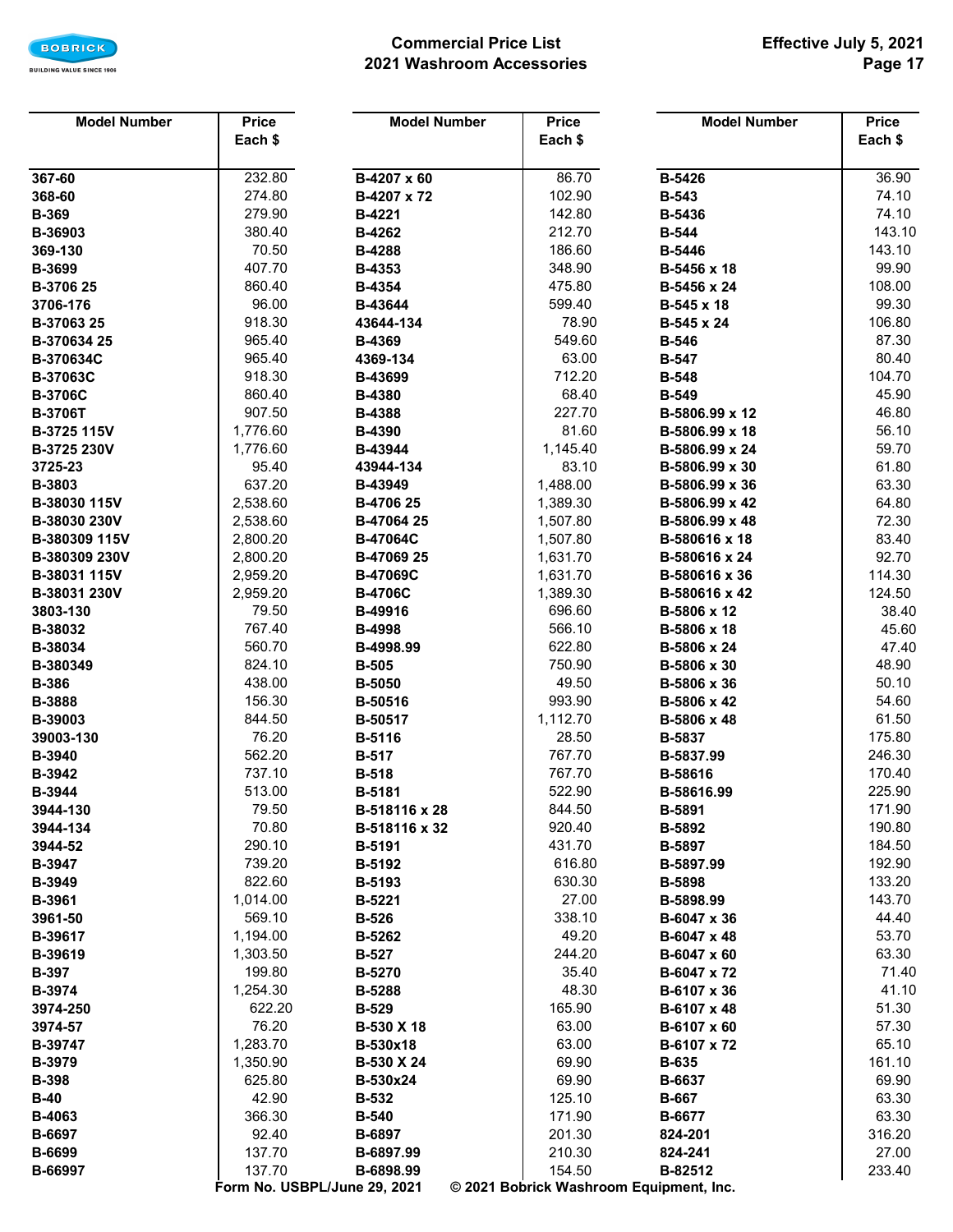

## **Commercial Price List 2021 Washroom Accessories**

| <b>Model Number</b> | <b>Price</b> | <b>Model Number</b> | <b>Price</b> | <b>Model Number</b> | <b>Price</b> |
|---------------------|--------------|---------------------|--------------|---------------------|--------------|
|                     | Each \$      |                     | Each \$      |                     | Each \$      |
|                     |              |                     |              |                     |              |
| <b>B-670</b>        | 40.80        | <b>B-697</b>        | 139.80       | <b>B-826</b>        | 222.30       |
| B-6707              | 40.80        | B-6977              | 139.80       | B-826.18            | 268.80       |
| <b>B-671</b>        | 40.20        | <b>B-699</b>        | 195.30       | 826-20              | 134.40       |
| B-6717              | 40.20        | B-6997              | 195.30       | B-8263              | 229.20       |
| <b>B-672</b>        | 46.80        | B-6999              | 250.20       | B-8263.18           | 304.20       |
| B-6727              | 46.80        | B-69997             | 250.20       | <b>B-828</b>        | 584.10       |
| B-6737 x 24         | 91.50        | B-710 115V          | 557.10       | B-8281              | 584.10       |
| B-673 x 18          | 85.20        | B-7120 115V         | 728.40       | <b>B-830</b>        | 408.90       |
| B-673 x 24          | 91.50        | B-7120 230V         | 728.40       | 830-162             | 63.60        |
| B-6747 x 24         | 95.10        | <b>B-7125</b>       | 1,421.10     | 830-164             | 16.80        |
| B-674 x 18          | 90.00        | B-7128 115V         | 885.60       | 830-341             | 36.00        |
| B-674 x 24          | 95.10        | B-7128 230V         | 885.60       | 830-359             | 75.30        |
| B-676 x 24          | 228.30       | <b>B-7179</b>       | 1,932.60     | 830-372             | 82.50        |
| <b>B-677</b>        | 45.90        | B-7180 115V         | 796.80       | 833-359             | 93.60        |
| B-6777              | 45.90        | B-7180 230V         | 796.80       | 833-372             | 101.40       |
| <b>B-680</b>        | 64.80        | B-7188 115V         | 940.20       | B-8397              | 89.10        |
| B-6806.99 x 12      | 50.40        | B-7188 230V         | 940.20       | <b>B-840</b>        | 928.50       |
| B-6806.99 x 18      | 59.10        | B-72860             | 205.50       | <b>B-842</b>        | 914.40       |
| B-6806.99 x 24      | 62.70        | B-72974             | 221.70       | <b>B-845</b>        | 904.20       |
| B-6806.99 x 30      | 66.90        | B-750 115V          | 1,609.20     | <b>B-846</b>        | 895.50       |
| B-6806.99 x 36      | 69.30        | B-750 230V          | 1,609.20     | <b>B-848</b>        | 879.60       |
| B-6806.99 x 42      | 72.00        | 750-506             | 98.10        | <b>B-850</b>        | 807.30       |
| B-6806.99 x 48      | 78.30        | B-7671              | 13.50        | <b>B-852</b>        | 795.00       |
| B-6806 x 12         | 46.50        | B-76717             | 13.50        | <b>B-855</b>        | 786.30       |
| B-6806 x 18         | 46.80        | <b>B-7672</b>       | 16.50        | <b>B-856</b>        | 778.80       |
| B-6806 x 24         | 50.10        | B-76727             | 16.50        | <b>B-858</b>        | 765.00       |
| B-6806 x 30         | 52.50        | <b>B-7685</b>       | 26.10        | B-8870              | 833.40       |
| B-6806 x 36         | 56.70        | B-76857             | 26.10        | B-8872              | 837.30       |
| B-6806 x 42         | 60.00        | <b>B-7686</b>       | 41.10        | B-8875              | 833.40       |
| B-6806 x 48         | 68.10        | B-76867             | 41.10        | B-8876              | 798.00       |
| B-6807              | 64.80        | B-7816              | 1,093.50     | B-8878              | 724.80       |
| B-68137             | 171.00       | B-81212             | 85.20        | B-918116L           | 1,918.20     |
| B-68137.99          | 259.50       | B-81312             | 105.30       | <b>B-918116R</b>    | 1,918.20     |
| <b>B-682</b>        | 62.40        | B-81412             | 92.10        | B-9262              | 586.80       |
| <b>B-6827</b>       | 62.40        | 818615              | 142.20       | B-9279              | 658.80       |
| B-683 x 24          | 137.70       | <b>B-822</b>        | 66.30        | <b>B-942</b>        | 190.80       |
| <b>B-685</b>        | 78.90        | B-8221              | 66.30        | <b>B-9542</b>       | 98.70        |
| B-6857              | 78.90        | B-82216             | 77.40        | B-9543              | 152.40       |
| <b>B-686</b>        | 123.60       | B-8226              | 77.40        | <b>B-9547</b>       | 185.10       |
| B-6861              | 161.70       | B-823               | 158.70       | 9806 x 18           | 333.00       |
| B-68616             | 164.70       | B-8231              | 158.70       | 9806 x 24           | 350.40       |
| B-68616.99          | 255.90       | B-82316             | 185.10       | 9806 x 36           | 367.50       |
| B-6861.99           | 249.60       | B-8236              | 183.60       | 9806 x 42           | 385.20       |
| B-6867              | 123.60       | <b>B-824</b>        | 499.20       | <b>B-983</b>        | 232.50       |
| <b>B-687</b>        | 57.00        |                     |              | <b>B-985</b>        | 817.50       |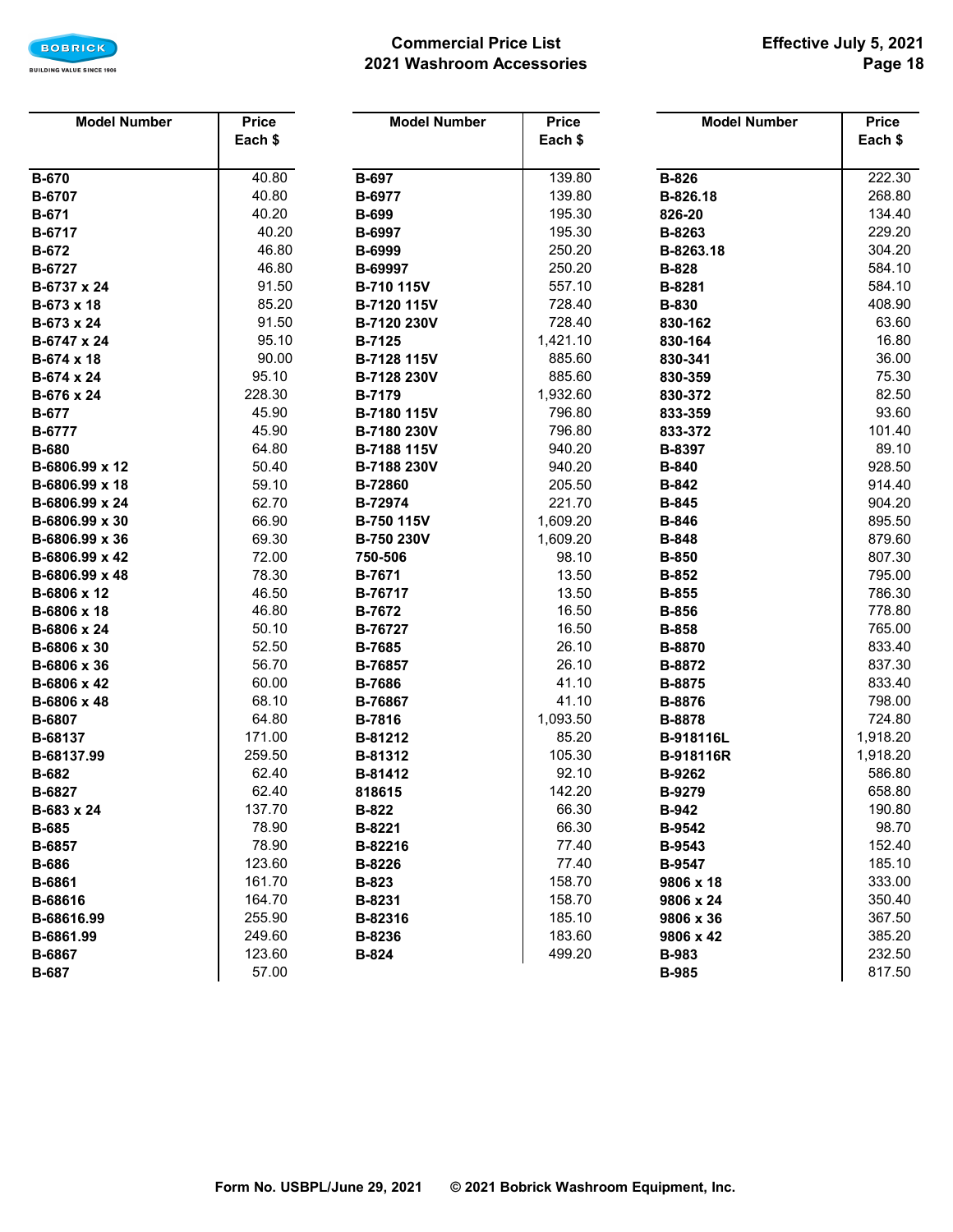

### **Bobrick Washroom Equipment Company 2021 Parts Price List**

### **Parts Price List Information**

1. Prices shown on all Parts Price Lists issued prior to July 5, 2021 are no longer effective. Prices do not include applicable Sales or Use Taxes. 2. All Part Numbers are listed in numerical order starting with the first digit on the

3. For Parts Prices not shown, contact Bobrick Customer Service Department.

| <b>Part Number</b> | <b>Part Name</b>                                  | <b>List Price</b> | <b>Part Number</b> | <b>Part Name</b>                            | <b>List Price</b> |  |  |
|--------------------|---------------------------------------------------|-------------------|--------------------|---------------------------------------------|-------------------|--|--|
|                    | <b>REPLACEMENT PARTS FOR WASHROOM ACCESSORIES</b> |                   |                    |                                             |                   |  |  |
| 150-4              | Soap Container - Charcoal                         | 7.10              | 352-111            | Lcok & Key for Coin Box                     | 10.16             |  |  |
| 151-4              | Liquid Valve, Beige                               | 5.76              | 352-112            | Key for Coin Box                            | 1.60              |  |  |
| 155-7              | Soap Container, 24 oz                             | 4.90              | 352-113            | Napkin Weight                               | 25.34             |  |  |
| 201-17             | Key                                               | 0.74              | 352-122            | Cat 118 Key                                 | 1.60              |  |  |
| 2111-21            | Washer                                            | 0.48              | 352-15             | <b>Tampon Rotor</b>                         | 5.76              |  |  |
| 2112-34            | Window & O-Ring, before June 1997                 | 3.18              | 352-50             | Lock & Key                                  | 10.16             |  |  |
| 2112-38            | Window & O-Ring, after June 1997                  | 5.14              | 353-25             | Lock & Key                                  | 9.68              |  |  |
| 234-44             | Lock & Key for Coin Box                           | 9.68              | 357-48             | Waste Receptacle                            | 17.76             |  |  |
| 234-51             | Lock & Key                                        | 9.68              | 3588-33            | Paper Holder Assembly                       | 20.56             |  |  |
| 234-59             | Coin Plate - Tampon 25 Cents                      | 6.24              | 3588-53            | <b>Skirt Kit</b>                            | 120.84            |  |  |
| 24-17              | BobKey                                            | 0.74              | 3588-73            | Door Replacement Kit                        | 54.00             |  |  |
| 253-2              | Spindle                                           | 8.82              | 388-42             | Lock , Key & Nut                            | 9.68              |  |  |
| 254-36             | Waste Receptacle                                  | 8.82              | 35139-53           | Skirt Kit                                   | 123.40            |  |  |
| 2621-8             | Knob Latch                                        | 9.68              | 35139-78           | Waste Receptacle Replacement Kit            | 59.14             |  |  |
| 263-39             | Lock & Key                                        | 9.68              | 3533-44            | Intl Label                                  | 7.72              |  |  |
| 26607-25           | Soap Pump Reservoir                               | 86.46             | 314370-22          | Knob Latch                                  | 12.86             |  |  |
| 268-14             | <b>Heavy Vinyl Liner</b>                          | 22.40             | 359039-53          | <b>Skirt Kit</b>                            | 146.54            |  |  |
| 268-51             | Hook Assembly Kit                                 | 93.28             | 359039-73          | Door Replacement Kit                        | 69.42             |  |  |
| 273-103            | Spindle, after December 1973                      | 6.98              | 39003-21           | Lock & Key                                  | 9.68              |  |  |
| 2746-3             | Spindle                                           | 5.88              | 35649-53           | Skirt Kit                                   | 486.16            |  |  |
| 2746-9             | Lock & Key Kit                                    | 12.86             | 35649-73           | Door Replacement Kit                        | 169.68            |  |  |
| 275-14             | <b>Vinyl Liner</b>                                | 19.34             | 39003-31           | Waste Receptacle                            | 80.80             |  |  |
| 279-14             | <b>Heavy Vinyl Liner</b>                          | 16.04             | 35639-53           | <b>Skirt Kit</b>                            | 177.40            |  |  |
| 2800-101           | Lock & Key-Upper, CAT 118                         | 15.18             | 35639-73           | Door Replacement Kit                        | 120.84            |  |  |
| 2800-104           | Lock & Key-Lower, CAT 118                         | 15.18             | 35639-83           | Waste Receptacle Replacement Kit            | 154.26            |  |  |
| 2800-28            | Lock & Key-Upper                                  | 10.16             | 3653-44            | Intl Label                                  | 7.72              |  |  |
| 2800-48            | Lock -Lower                                       | 10.16             | 360-48             | Lock & Key                                  | 9.68              |  |  |
| 2802x2-22          | Lock & Key-Lower                                  | 10.16             | 368-16             | <b>Vinyl Liner</b>                          | 21.18             |  |  |
| 282-114            | Handle w/Setscrew Replacement Kit                 | 8.44              | 369-112            | Waste Receptacle                            | 76.88             |  |  |
| 283-504            | Roller                                            | 3.18              | 3699-57            | <b>Skirt Replacement Kit</b>                | 144.34            |  |  |
| 288-122            | Lock & Key                                        | 9.68              | 3706-161           | Classic Coin Convert Kit 25 Cent            | 61.94             |  |  |
| 288-42             | Lock & Key, Contura                               | 9.68              | 3706-162           | Coin Conversion Kit 50 Cent                 | 61.94             |  |  |
| 2890-41            | Replacement Key for B-2890                        | 1.96              | 3706-175           | Door Lock & Key CAT-118                     | 10.78             |  |  |
| 2892-36            | Lock & Key                                        | 9.68              | 3706-191           | Tampon Bezel Assembly 25 Cent               | 30.00             |  |  |
| 301-19             | Lock & Key                                        | 9.68              | 3706-192           | Napkin Bezel Assembly 25 Cent               | 30.00             |  |  |
| 305-19             | Lock & Key                                        | 9.68              | 3706-193           | Tampon Bezel Assembly 50 Cent               | 30.00             |  |  |
| 306-35             | <b>Window Kit</b>                                 | 8.44              | 3706-194           | Napkin Bezel Assembly 50 Cent               | 30.00             |  |  |
| 306-476            | Valve Kit, after July 1994                        | 52.58             | 370634-17          | Skirt Replacement Kit, Semi-Recessed        | 167.24            |  |  |
| 310-19             | <b>Collar Nut</b>                                 | 1.72              | 370639-18          | 16" Skirt Replacement Kit, Surface-Mounted  | 218.94            |  |  |
| 330-41             | Lock & Key                                        | 10.52             | 3725-53            | Door Replacement Kit                        | 428.28            |  |  |
| 330-43             | CAT 74 Door Key                                   | 1.46              | 3803-20            | Waste Receptacle                            | 83.98             |  |  |
| 344-20             | Lock & Key                                        | 9.68              | 38032-57           | Skirt Replacement Kit                       | 176.42            |  |  |
| 3500-100           | Lock & Key Upper                                  | 10.40             | 3803-5             | Lock & Key                                  | 9.68              |  |  |
| 3500-151           | Napkin Magazine Kit                               | 143.97            | 38030-36           | Dryer Assembly 230v                         | 712.46            |  |  |
| 3500-152           | Tampon Magazine Kit                               | 102.91            | 38074-15           | Waste Receptacle                            | 64.16             |  |  |
| 3500-156           | Coin Plate Kit 25 Cents                           | 8.32              | 383257             | Lock & Key                                  | 9.68              |  |  |
| 3500-37            | Dummy box                                         | 4.97              | 388-42             | Lock & Key & Nut                            | 9.68              |  |  |
| 3500-38            | Napkin Weight                                     | 4.50              | 39003-21           | Lock & Key                                  | 9.68              |  |  |
| 3500-48            | <b>Tampon Weight</b>                              | 11.09             | 3942-57            | 2" Skirt -Formerely 3942-9                  | 177.90            |  |  |
| 3500-58            | Lock & Key                                        | 10.16             | 3944-30            | Lock & Key                                  | 7.34              |  |  |
| 3500-86            | Coin Box w/Lock & Key                             | 10.40             | 3944-41            | Lock & Key                                  | 9.68              |  |  |
| 3500-94            | Lock                                              | 10.16             | 3944-55            | Door Replacement for B-3944                 | 133.70            |  |  |
| 3500-99            | Lock & Key                                        | 10.16             | 3949-57            | <b>Skirt</b>                                | 237.18            |  |  |
| 3500x2-177         | Coin Plate Kit 50 Cents                           | 27.98             | 39603-15           | Lock & Key                                  | 9.68              |  |  |
| 3502x2-22          | Lock & Key -Formerly 344-22                       | 10.16             | 3961-52            | Roll Towel Module Replacement Kit           | 133.70            |  |  |
| 352-100            | Lock & Key-Formerly 352-10                        | 10.16             | 3974-63            | Set of Replacement Left/Right Towel Support | 7.34              |  |  |
| 352-110N           | Coinplate -Napkin 25 Cents                        | 1.84              | 4063-83            | Window Replacement Kit                      | 12.86             |  |  |
| 352-110T           | Coinplate - Tampon 25 Cents                       | 1.84              | 4112-19            | <b>Collar Nut</b>                           | 1.46              |  |  |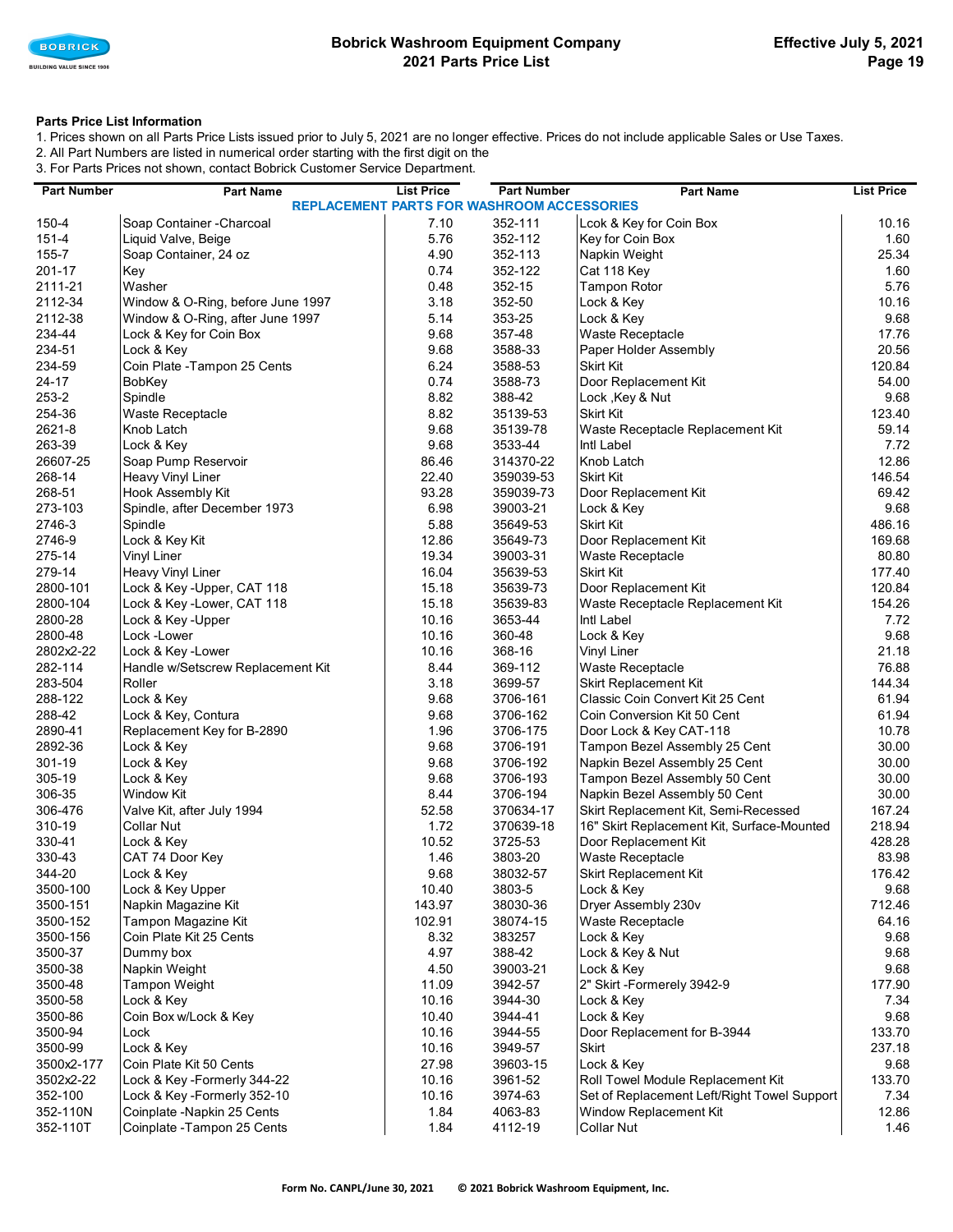

## **Bobrick Washroom Equipment Company 2021 Parts Price List**

| <b>Part Number</b> | <b>Part Name</b>                     | <b>List Price</b> | <b>Part Number</b> | <b>Part Name</b>                     | <b>List Price</b> |
|--------------------|--------------------------------------|-------------------|--------------------|--------------------------------------|-------------------|
| 4112-34            | Window Replacement Kit               | 51.74             | 750-360            | Control, Autopilot 115V              | 318.20            |
| $42 - 5$           | Lid                                  | 7.46              | 750-361            | Control, Autopilot 208/240V          | 318.20            |
| 4262-36            | Lock & Key                           | 9.68              |                    | 7120-150 115 White Cover Replacement | 280.70            |
| 4288-9             | Spindle                              | 2.94              | 712-360            | Control 115V                         | 254.66            |
| 43500-24           | Lock & Key                           | 5.76              | 7125-150           | Cover InstaDry Stainless             | 741.40            |
| 4353-35            | Waste Receptacle, Rework             | 21.68             | 7125-25            | Controller InstaDry                  | 644.16            |
| 4354-31            | Hardware Packet                      | 9.68              | 7125-30            | Controller Loom InstaDry             | 279.54            |
| 4354-36            | Waste Receptacle                     | 16.90             | 712-361            | Control 230v                         | 267.38            |
| 4369-20            | Lock & Key                           | 9.68              |                    | 7128-150 115 Stainless Steel Cover   | 397.02            |
| 43699-19           | Skirt Replacement Kit                | 134.68            |                    | 7180-150 115 White Dryer Cover       | 263.92            |
| 43944-20           | Lock & Key                           | 9.68              |                    | 7188-150 115 Chrome Dryer            | 372.72            |
| 43944-91           | Door Assembly Replacement Kit        | 167.24            | 718-360            | Controller                           | 284.74            |
| 43949-19           | Skirt Replacement Kit                | 230.78            |                    | 770-150 115V White Dryer Cover       | 300.96            |
| 4706-161           | Contura Coin Convert Kit 25 Cent     | 81.76             |                    | 778-150 230V Chrome Dryer Cover      | 370.40            |
| 4706-162           | Contura Coin Convert Kit 50 Cent     | 68.68             | 770-360            | Controller                           | 284.74            |
| 4706-175           | Door Lock & Key CAT-118              | 10.78             | 822-110            | Supply Tube                          | 6.74              |
| 4706-191           | Tampon Bezel Assembly 25 Cent        | 22.30             | 82216-619          | Soap Pump                            | 51.66             |
| 4706-192           | Napkin Bezel Assembly 25 Cent        | 22.30             | 822-25             | BobKey - Spindle                     | 0.74              |
| 4706-193           | Tampon Bezel Assembly 50 Cent        | 22.30             | 822-45             | Container with Cap                   | 11.14             |
| 4706-194           | Napkin Bezel Assembly 60 Cent        | 22.30             | 822-81             | Mounting Nut, Series F               | 1.72              |
| 47064-17           | Skirt Replacement Kit, Semi-Recessed | 192.46            | 822-94             | <b>Bottle Cap</b>                    | 4.28              |
| 47069-18           | Contura Skirt, Surface-Mounted Kit   | 225.88            | 822-95             | <b>Bottle</b>                        | 4.28              |
| 5050-45            | Lid Replacement Kit                  | 27.66             | 822-619            | Soap Pump                            | 49.70             |
| 517-225            | Seat, Padded, Right Hand             | 254.54            | 8221-45            | Bottle, 20 oz. & Cap                 | 10.66             |
| 518-225            | Seat, Padded, Left Hand              | 254.54            | 8221-95            | Soap Container                       | 4.04              |
| 52860-21           | Lock & Key                           | 9.68              | 8221-402           | Universal Basin Mounting Group       | 25.10             |
| 5288-7             | Spindle                              | 10.66             | 8221-619           | Soap Pump                            | 49.70             |
| 576-181            | Lock Washer - Bench                  | 0.24              | 8226-619           | Soap Pump                            | 60.98             |
| 6777-17            | Wall Plate, after June 1985          | 2.58              | 824-210            | Nozzle Tip Replacement Kit Liquid    | 8.32              |
| 6777-9             | Setscrew, after June 1985            | 0.36              | 824-343            | Installation Hardware Packet         | 55.70             |
| 700-121            | Motor Brush Kit                      | 18.24             | 828-210            | Nozzle Tip Replacement Kit Liquid    | 5.26              |
| 700-156            | Cover Mounting Screws - Set of 2     | 5.50              | 828-343            | Installation Hardware Packet         | 59.74             |
| 700-325            | Triac                                | 58.04             | 824-425            | Top Housing Liquid Kit               | 82.47             |
| 700-360            | Control, Autopilot 115V              | 318.20            | 824-450            | Bottom Housing Liquid Kit            | 161.23            |
| 700-361            | Control, Autopilot 208/240V          | 318.20            | 823-34             | <b>Basin Mounting Kit</b>            | 18.00             |
| 700-55             | Allen Wrench                         | 5.50              | 823-32             | Foam Dispenser Assmbly Kit           | 89.98             |
| 701-138            | Sensor Board, Touch Button           | 39.30             | 8231-34            | <b>Basin Mounting Kit</b>            | 18.00             |
| 72860-43           | Plastic Key                          | 1.46              | 8231-32            | Foam Dispenser Assmbly Kit           | 42.45             |
| 731-360            | Timer, Touch Button 115V             | 245.50            | 8236-32            | Foam Dispenser Assmbly Kit           | 46.00             |
| 731-361            | Timer, Touch Button 208/240V         | 245.50            | 82316-32           | Foam Dispenser Assmbly Kit           | 46.08             |
|                    | 750-150 115V Cover Assembly, White   | 474.36            | 823-35             | Bottle & Cap Kit                     | 12.86             |
|                    | 750-150 230V Cover Assembly, White   | 474.36            | 8231-35            | Bottle & Cap Kit                     | 12.86             |

### **REPLACEMENT PARTS FOR TOILET PARTITIONS**

| 891099  | Graffiti Remover, 10 fl. oz. Bottle | 12.48  | 1000974 | Y Bracket                                         | 15.30  |
|---------|-------------------------------------|--------|---------|---------------------------------------------------|--------|
| 1000070 | Stainless Steel Post to Ceiling     | 220.26 | 1000975 | F Bracket, Panel-to-Wall 1/2"                     | 17.62  |
| 1000244 | Anchor Packet Wood Floor            | 21.68  | 1000978 | End Cap for Headrail 3/4"                         | 19.34  |
| 1000282 | Panel In-Line w/Stile Bracket 3/4"  | 34.40  | 1001365 | Stainless Steel U Wall Channel - Continuous 1     | 112.26 |
| 1000312 | <b>Pull Handle Packet</b>           | 12.24  | 1001368 | Stainless Steel U Wall Channel - Continuous 1.    | 112.26 |
| 1000345 | Headrail 120", 1082 - Series, Raw   | 122.80 | 1001371 | Stainless Steel Angle Bracket - Continuous        | 76.88  |
| 1000351 | L Bracket-Panel to Stile            | 7.34   | 1001375 | <b>Stainless Steel Strip Bracket - Continuous</b> | 76.88  |
| 1000353 | F Bracket-Panel to Wall 1"          | 16.28  | 1001514 | Support Bracket                                   | 44.80  |
| 1000356 | U Bracket-Panel to Stile 1"         | 8.44   | 1002038 | I/S Door Hardware, Zamak, 1540                    | 60.24  |
| 1000357 | Bracket-Wall Hung Urinal Screen 1"  | 41.50  | 1002039 | O/S Door Hardware, Zamak, 1540                    | 60.24  |
| 1000375 | <b>Curtain Track</b>                | 20.94  | 1002140 | I/S Alcove Keeper, Zamak, 1540                    | 14.32  |
| 1000418 | Label-Handicapped Symbol            | 4.66   | 1002144 | O/S Alcove Keeper, Zamak, 1540                    | 31.46  |
| 1000762 | End Cap for Headrail 1"             | 11.38  | 1002156 | Hinge Cam, 1040/1080                              | 1.72   |
| 1000803 | Ceiling Anchor Packet 4" Stile      | 20.70  | 1002175 | Shoe 3"                                           | 25.10  |
| 1000821 | Headrail, 120"-1042 Series, Raw     | 108.72 | 1002176 | Shoe 4"                                           | 26.32  |
| 1000833 | Curtain Hook                        | 9.68   | 1002177 | Shoe 6"                                           | 29.62  |
| 1000862 | <b>Track Packet</b>                 | 60.00  | 1002178 | Shoe 8"                                           | 32.82  |
| 1000869 | Robe Hook                           | 9.68   | 1002179 | Shoe 10"                                          | 38.32  |
| 1000927 | <b>Headrail Bracket</b>             | 2.82   | 1002180 | Shoe 12"                                          | 41.38  |
| 1000972 | U Bracket, Panel-to-Stile 1/2"      | 7.10   | 1002181 | Shoe 16"                                          | 49.70  |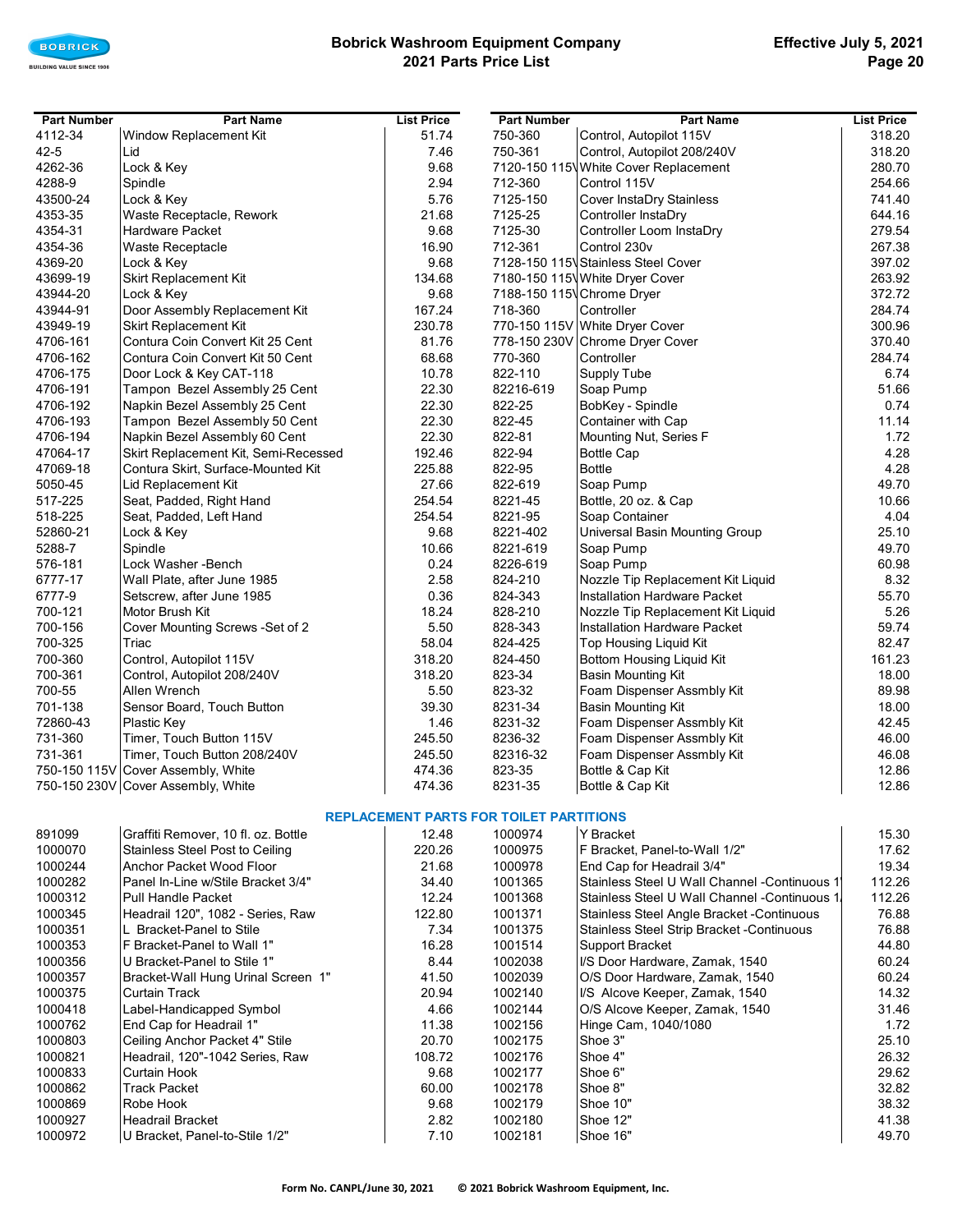

## **Bobrick Washroom Equipment Company 2021 Parts Price List**

| <b>Part Number</b> | <b>Part Name</b>                        | <b>List Price</b> | <b>Part Number</b> | <b>Part Name</b>                        | <b>List Price</b> |
|--------------------|-----------------------------------------|-------------------|--------------------|-----------------------------------------|-------------------|
| 1002182            | Shoe 20"                                | 59.38             | 1002484            | <b>Driver Kit for Torx Screws</b>       | 15.68             |
| 1002183            | Shoe 24"                                | 67.34             | 1002491            | Torx Screw, 1/4-20 x 1/2" Machine       | 0.48              |
| 1002184            | Shoe 5"                                 | 30.00             | 1002493            | Torx Screw. 1/4-20 x 5/8" Machine       | 0.74              |
| 1002185            | Clip, Shoe                              | 1.96              | 1002494            | Torx Screw, 1/4-20 x 3/4" Machine       | 0.74              |
| 1002189            | Screw, Shoe                             | 1.72              | 1002495            | Torx Screw, #12 x 2" Sheet Metal        | 0.86              |
| 1002196            | Shoe 18"                                | 50.88             | 1002499            | Torx Screw, #12 x 7/16" Sheet Metal     | 0.48              |
| 1002197            | Shoe 7"                                 | 46.64             | 1002500            | Torx Screw, #12 x 3/4" Sheet Metal      | 0.98              |
| 1002322            | 45 Degree Angle Packet                  | 38.94             | 1002510            | Door Plate w/Bumpers, .67               | 29.38             |
| 1002330            | L Hinge Packet, 1040/1080               | 49.46             | 1002522            | I/S Latch Packet, Zamak                 | 16.90             |
| 1002331            | J Hinge Packet, 1040/1080               | 49.46             | 1002523            | O/S Latch Packet, Zamak                 | 18.12             |
| 1002346            | .67 Wall Post                           | 192.46            | 1002524            | I/S Keeper Packet, Zamak                | 39.06             |
| 1002350            | Panel to Wall Packet, Zamak, 1540       | 31.70             | 1002525            | O/S Keeper Packet, Zamak                | 15.06             |
| 1002358            | Stile Packet, 1540                      | 25.10             | 1002564            | Stainless Steel Latch Packet, 1540 I/S  | 62.68             |
| 1002360            | Headrail Attachment Packet, 1542        | 24.74             | 1002565            | Stainless Steel Latch Packet, 1540 O/S  | 71.14             |
| 1002365            | U/S Packet, Zamak, 1540                 | 34.16             | 1002566            | Stainless Steel Keeper Packet, 1540 I/S | 43.58             |
| 1002375            | Headrail, 84", 1542                     | 52.28             | 1002567            | Stainless Steel Keeper Packet, 1540 O/S | 46.04             |
| 1002377            | Headrail, 120", 1542 Series, Raw        | 74.56             | 1002589            | Silicone Grease                         | 20.70             |
| 1002380            | Headrail, 84", 1032/1042/1842           | 87.78             | 1002612            | Occupancy Indicator Latch               | 66.84             |
| 1002385            | Headrail, 84", 1082/1182/.67            | 87.78             | 1002639            | Bracket, Panel-to-Wall, 3/4"            | 19.34             |
| 1002387            | 72" Angle                               | 76.88             | 1002640            | Point Option Bracket for Wall-Hung      | 99.42             |
| 1002388            | U-Channel 72", Continuous .67 1/2"      | 115.46            | 1002664            | Sex Bolt, Male #10-24 x 3/8             | 1.72              |
| 1002389            | Strip, Stainless Steel w/Holes, 71 1/2" | 83.74             | 1002665            | Sex Bolt, Male #10-24 x 5/8             | 0.74              |
| 1002394            | Inline Alcove Panel Packet, Zamak, 1540 | 97.58             | 1002666            | Sex Bolt, Female #10-24                 | 1.96              |
| 1002413            | Shoe Retainer, 1542                     | 1.72              | 1002701            | Floor Anchor, 1080                      | 19.34             |
| 1002416            | <b>Floor Anchor Packet</b>              | 9.68              | 1002703            | <b>SPC Floor Anchor</b>                 | 63.66             |
| 1002422            | Leveling Bolt                           | 0.48              | 1002836            | Stile Stiffener Packet 1080/1090        | 133.70            |
| 1002438            | I/S Door Hardware-Stainless Steel, 1540 | 229.92            | 1002837            | Stile Stiffener Packet 1080/1090.67     | 133.70            |
| 1002448            | O/S Door Hardware-Stainless Steel, 1540 | 229.92            | 1040-42            | Latch Packet (Replaced 1001492)         | 58.52             |